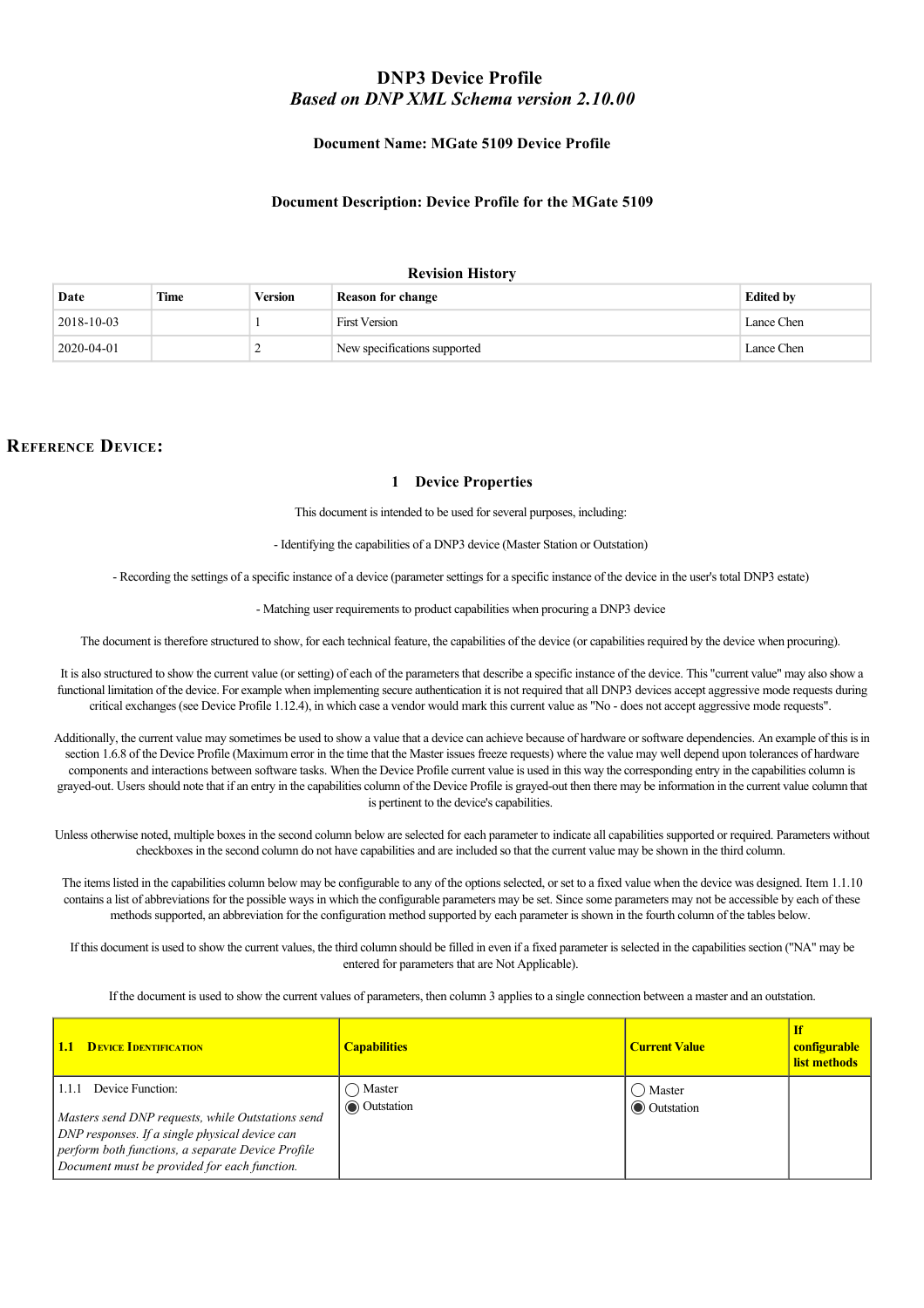| 1.1.2 Vendor Name:                                                                                                                                                                                                                                  |                                                                                                            | Moxa Inc.          |                  |
|-----------------------------------------------------------------------------------------------------------------------------------------------------------------------------------------------------------------------------------------------------|------------------------------------------------------------------------------------------------------------|--------------------|------------------|
| The name of the organization producing the device.                                                                                                                                                                                                  |                                                                                                            |                    |                  |
| Note: The current value of this outstation parameter<br>is available remotely using protocol object Group 0<br>Variation 252.                                                                                                                       |                                                                                                            |                    |                  |
| 1.1.3 Device Name:                                                                                                                                                                                                                                  |                                                                                                            | MGate 5109 Series  |                  |
| The model and name of the device, sufficient to<br>distinguish it from any other device from the same<br>organization.                                                                                                                              |                                                                                                            |                    |                  |
| Note: The current value of this outstation parameter<br>is available remotely using protocol object Group 0<br>Variation 250.                                                                                                                       |                                                                                                            |                    |                  |
| 1.1.4 Device manufacturer's hardware version string:                                                                                                                                                                                                |                                                                                                            | V1.1.0             |                  |
| Note: The current value of this outstation parameter<br>is available remotely using protocol object Group 0<br>Variation 243.                                                                                                                       |                                                                                                            |                    |                  |
| 1.1.5 Device manufacturer's software version string:                                                                                                                                                                                                |                                                                                                            | V2.2.0             |                  |
| Note: The current value of this outstation parameter<br>is available remotely using protocol object Group 0<br>Variation 242.                                                                                                                       |                                                                                                            |                    |                  |
| 1.1.6 Device Profile Document Version Number:                                                                                                                                                                                                       |                                                                                                            | $\overline{2}$     |                  |
| Version of the Device Profile Document is indicated<br>by a whole number incremented with each new<br>release. This should match the latest version shown<br>in the Revision History at the beginning of this<br>document.                          |                                                                                                            |                    |                  |
| 1.1.7 DNP Levels Supported for:                                                                                                                                                                                                                     | <b>Outstations Only</b>                                                                                    | Level 2            |                  |
| Indicate each DNP3 Level to which the device<br>conforms fully. For Masters, requests and responses<br>can be indicated independently.                                                                                                              | Requests and Responses<br>None<br>$\checkmark$<br>Level 1<br>$\checkmark$<br>Level 2<br>Level 3<br>Level 4 |                    |                  |
| 1.1.8 Supported Function Blocks:                                                                                                                                                                                                                    | Self Address Support                                                                                       | Self Address       | other            |
|                                                                                                                                                                                                                                                     | Data Sets<br>File Transfer                                                                                 |                    | (Web<br>Browser) |
|                                                                                                                                                                                                                                                     | Virtual Terminal                                                                                           |                    |                  |
|                                                                                                                                                                                                                                                     | Mapping to IEC 61850 Object Models defined in a<br>DNP3 XML file                                           |                    |                  |
|                                                                                                                                                                                                                                                     | Function code 31, activate configuration                                                                   |                    |                  |
|                                                                                                                                                                                                                                                     | Secure Authentication (if checked then see 1.12)                                                           |                    |                  |
| 1.1.9 Notable Additions:                                                                                                                                                                                                                            |                                                                                                            |                    |                  |
| A brief description intended to quickly identify (for<br>the reader) the most obvious features the device<br>supports in addition to the Highest DNP Level<br>Supported. The complete list of features is described<br>in the Implementation Table. |                                                                                                            |                    |                  |
| 1.1.10 Methods to set Configurable Parameters:                                                                                                                                                                                                      | XML - Loaded via DNP3 File Transfer                                                                        | Other, Web Browser | other            |
|                                                                                                                                                                                                                                                     | XML - Loaded via other transport mechanism<br>Terminal - ASCII Terminal Command Line                       |                    | (Web<br>Browser) |
|                                                                                                                                                                                                                                                     | Software - Vendor software named                                                                           |                    |                  |
|                                                                                                                                                                                                                                                     | Proprietary file loaded via DNP3 File Transfer                                                             |                    |                  |
|                                                                                                                                                                                                                                                     | Proprietary file loaded via other transport mechanism<br>Direct - Keypad on device front panel             |                    |                  |
|                                                                                                                                                                                                                                                     | Factory - Specified when device is ordered                                                                 |                    |                  |
|                                                                                                                                                                                                                                                     | Protocol - Set via DNP3 (e.g. assign class)<br>Other - explain: Web Browser                                |                    |                  |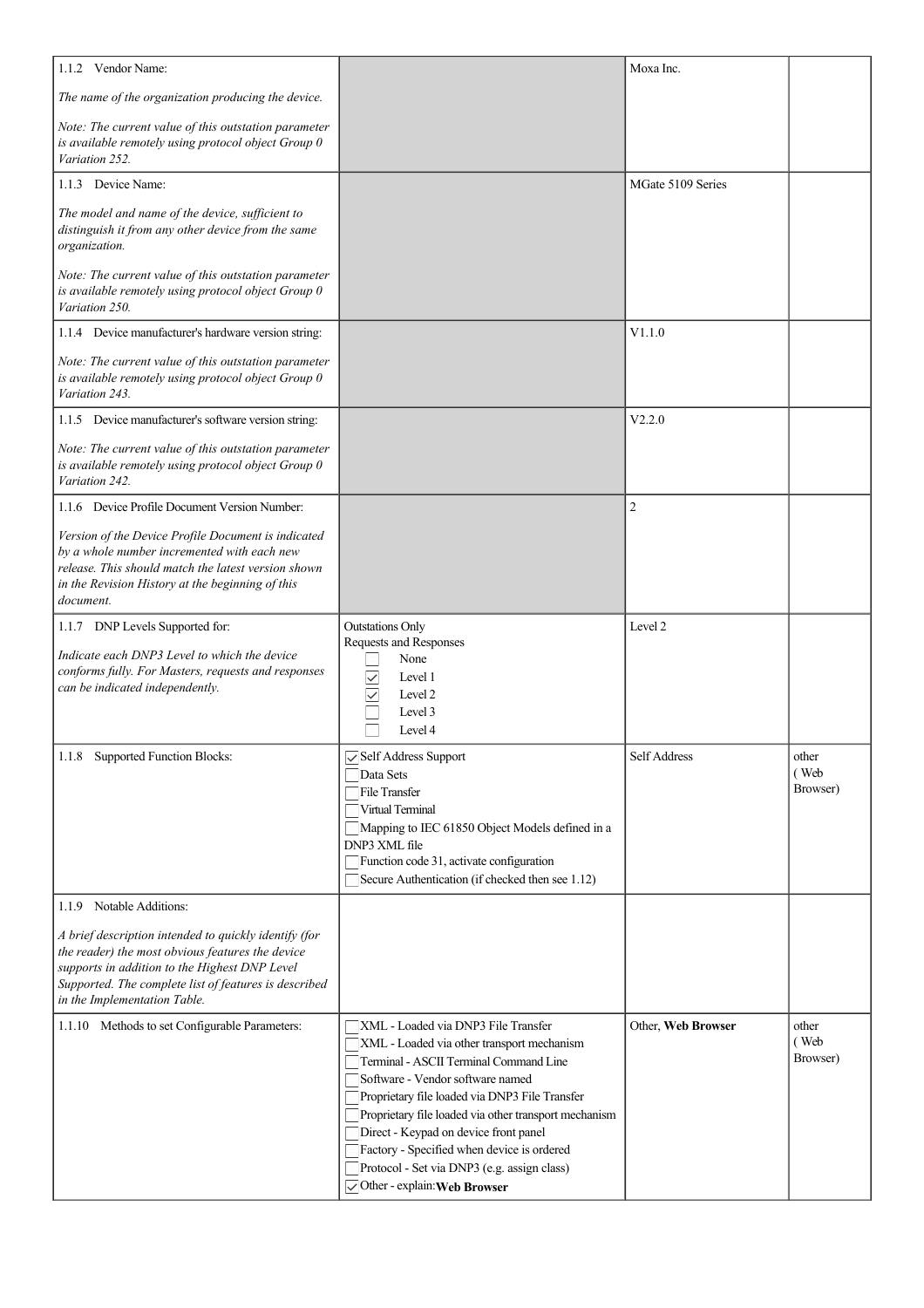| 1.1.11 DNP3 XML files available On-line:<br>XML configuration file names that can be read or<br>written through DNP3 File Transfer to a device.<br>A device's currently running configuration is returned<br>by DNP3 on-line XML file read from the device.<br>DNP3 on-line XML file write to a device will update<br>the device's configuration when the Activate<br>Configuration (function code 31) is received.                                                                                       | Description of Contents<br>Filename<br>$\underline{\mathrm{Wr}}$<br>$\underline{\mathrm{Rd}}$<br>Complete Device Profile<br>dnpDP.xml<br>dnpDPCap.xml Device Profile Capabilities<br>dnpDPCfg.xml Device Profile config values | Wr<br>Filename<br>Rd<br>$\Xi$<br>dnpDP.xml<br>dnpDPCap.xml<br>a)<br>dnpDPCfg.xml<br>$\mathcal{C}^{\mathcal{C}}$ |
|-----------------------------------------------------------------------------------------------------------------------------------------------------------------------------------------------------------------------------------------------------------------------------------------------------------------------------------------------------------------------------------------------------------------------------------------------------------------------------------------------------------|--------------------------------------------------------------------------------------------------------------------------------------------------------------------------------------------------------------------------------|-----------------------------------------------------------------------------------------------------------------|
| 1.1.12 External DNP3 XML files available Off-line:<br>XML configuration file names that can be read or<br>written from an external system, typically from a<br>system that maintains the outstation configuration.<br>External off-line XML file read permits an XML<br>definition of a new configuration to be supplied from<br>off-line configuration tools.<br>External off-line XML file write permits an XML<br>definition of a new configuration to be supplied to<br>off-line configuration tools. | Filename<br>Description of Contents<br>$\underline{\text{Wr}}$<br>$\underline{Rd}$<br>dnpDP.xml<br>Complete Device Profile<br>dnpDPCap.xml Device Profile Capabilities<br>dnpDPCfg.xml Device Profile config values            | Wr<br>Filename<br>$\underline{Rd}$<br>dnpDP.xml<br>dnpDPCap.xml<br>dnpDPCfg.xml                                 |
| 1.1.13 Connections Supported:                                                                                                                                                                                                                                                                                                                                                                                                                                                                             | $\sqrt{\frac{1}{2}}$ Serial (complete section 1.2)<br>$\sqrt{\text{IP}}$ Networking (complete section 1.3)<br>Other, explain                                                                                                   | Serial<br>IP Networking                                                                                         |
| 1.1.14 Conformance Testing:<br>Where conformance testing has been completed for<br>the outstation or master station, specify the version<br>of the published DNP3 test procedures that was<br>successfully passed. If independently tested, identify<br>the organization that performed the test.                                                                                                                                                                                                         | $\sqrt{\text{Self-test}}$ version Rev 2.6 (2009)<br>Independently tested, version                                                                                                                                              |                                                                                                                 |

| <b>1.2 SERIAL CONNECTIONS</b>                                                                     | <b>Capabilities</b>                                                                                                                                                                                                                                                       | <b>Current Value</b>                                               | <b>If</b><br>configurable<br>list methods |
|---------------------------------------------------------------------------------------------------|---------------------------------------------------------------------------------------------------------------------------------------------------------------------------------------------------------------------------------------------------------------------------|--------------------------------------------------------------------|-------------------------------------------|
| Port Name:<br>1.2.1<br>Name used to reference the communications port<br>defined in this section. |                                                                                                                                                                                                                                                                           | COM1                                                               |                                           |
| Serial Connection Parameters:<br>1.2.2                                                            | $\vee$ Asynchronous - 8 Data Bits, 1 Start Bit, 1 Stop Bit,<br>No Parity<br>$\vee$ Other, explain 8 Data Bits, 1 Start Bit, 1/2 Stop<br>Bit, No Parity/Odd/Even/Mark/Space<br>Note: Implemented in Target Layer                                                           | Other, 8 Data Bits, 1 Start<br><b>Bit, 1 Stop Bit, Even Parity</b> | other<br>(Web<br>Browser)                 |
| Baud Rate:<br>1.2.3                                                                               | Fixed at<br>Configurable, range to<br>$\vee$ Configurable, selectable from 50, 75, 110, 134, 150,<br>300, 600, 1200, 1800, 2400, 4800, 9600, 19200,<br>38400, 57600, 115200, 230400, 460800, 921600<br>Configurable, other, describe<br>Note: Implemented in Target Layer | 115200                                                             | other<br>(Web<br>Browser)                 |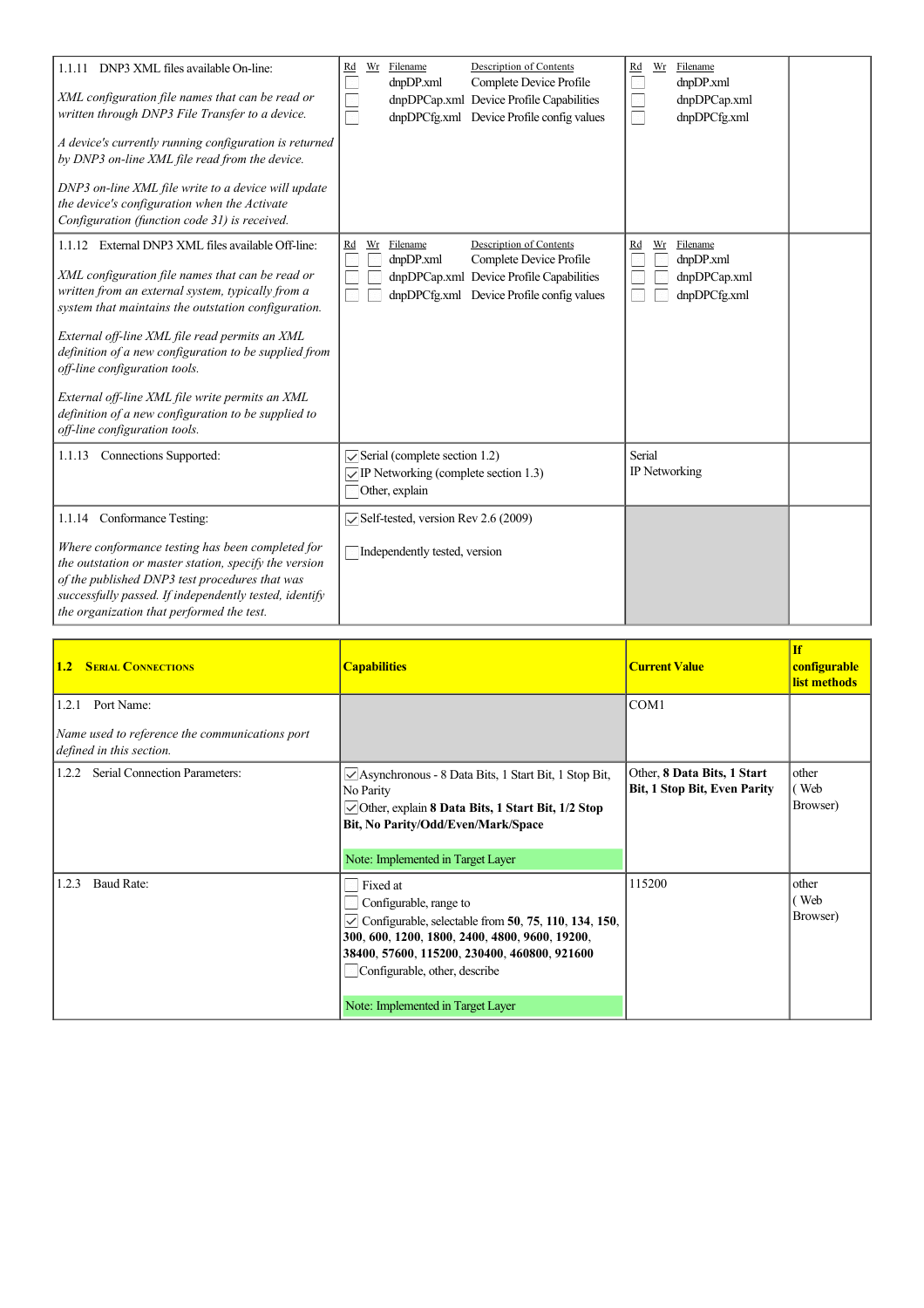| 1.2.4 Hardware Flow Control (Handshaking):<br>Describe hardware signaling requirements of the<br>interface.<br>Where a transmitter or receiver is inhibited until a<br>given control signal is asserted, it is considered to<br>require that signal prior to sending or receiving<br>characters.<br>Where a signal is asserted prior to transmitting, that<br>signal will be maintained active until after the end of<br>transmission.<br>Where a signal is asserted to enable reception, any<br>data sent to the device when the signal is not active<br>could be discarded.                                                                                                                                                                                                                                        | $\vee$ None<br>RS-232 / V.24 / V.28 Options:<br>Asserts:<br>$\sqrt{\ }$ RTS Before Tx<br>DTR Before Tx<br>$\sqrt{R}$ RTS Before Rx<br>□DTR Before Rx<br>Always RTS<br>Always DTR<br>Requires Before Tx:<br>$CTS \nightharpoondown$ Asserted<br>Deasserted<br>Deasserted<br>$DCD \bigcap \text{Asserted}$<br>$DSR \Box$ Asserted<br>Deasserted<br>Deasserted<br>RI<br>Asserted<br>Requires $Rx$ Inactive before $Tx$<br>Requires Before Rx:<br>$CTS$ $\Box$ Asserted<br>Deasserted<br>$DCD \Box$ Asserted<br>Deasserted<br>DSR Asserted<br>Deasserted<br>Asserted<br>Deasserted<br>RI<br>Always Ignores:<br>$\Box$ CTS<br>$\sqrt{DCD}$<br>$\Box$ DSR<br>$\sqrt{R}I$<br>Other, explain<br>RS-422 / V.11 Options:<br>$\Box$ Requires Indication before Rx<br>Asserts Control before Tx<br>Other, explain<br><b>RS-485 Options:</b><br>$\Box$ Requires Rx inactive before Tx<br>Other, explain | None<br>RS-232 / V.24 / V.28 Options:<br><b>RS-422 / V.11 Options:</b><br>RS-485Options: | other<br>(Web<br>Browser) |
|----------------------------------------------------------------------------------------------------------------------------------------------------------------------------------------------------------------------------------------------------------------------------------------------------------------------------------------------------------------------------------------------------------------------------------------------------------------------------------------------------------------------------------------------------------------------------------------------------------------------------------------------------------------------------------------------------------------------------------------------------------------------------------------------------------------------|--------------------------------------------------------------------------------------------------------------------------------------------------------------------------------------------------------------------------------------------------------------------------------------------------------------------------------------------------------------------------------------------------------------------------------------------------------------------------------------------------------------------------------------------------------------------------------------------------------------------------------------------------------------------------------------------------------------------------------------------------------------------------------------------------------------------------------------------------------------------------------------------|------------------------------------------------------------------------------------------|---------------------------|
| 1.2.5 Interval to Request Link Status:                                                                                                                                                                                                                                                                                                                                                                                                                                                                                                                                                                                                                                                                                                                                                                               | $\triangledown$ Other, explain Sofware<br>Not Supported                                                                                                                                                                                                                                                                                                                                                                                                                                                                                                                                                                                                                                                                                                                                                                                                                                    | Not Supported                                                                            |                           |
| Indicates how often to send Data Link Layer status<br>requests on a serial connection. This parameter is<br>separate from the TCP Keep-alive timer.                                                                                                                                                                                                                                                                                                                                                                                                                                                                                                                                                                                                                                                                  | Fixed at seconds<br>Configurable, range to seconds<br>Configurable, selectable from seconds<br>Configurable, other, describe                                                                                                                                                                                                                                                                                                                                                                                                                                                                                                                                                                                                                                                                                                                                                               |                                                                                          |                           |
| 1.2.6 Supports DNP3 Collision Avoidance:<br>Indicates whether an Outstation uses a collision<br>avoidance algorithm.<br>Collision avoidance may be implemented by a back-<br>off timer with two parameters that define the back-off<br>time range or by some other vendor-specific<br>mechanism.<br>The recommended back-off time is specified as being<br>a fixed minimum delay plus a random delay, where<br>the random delay has a maximum value specified.<br>This defines a range of delay times that are randomly<br>distributed between the minimum value and the<br>minimum plus the maximum of the random value.<br>If a back-off timer is implemented with only a fixed or<br>only a random value, select the Back-off time method<br>and set the parameter that is not supported to "Fixed<br>at $0$ ms". | $\sqrt{N}$<br>$\Box$ Yes, using Back-off time = (Min + Random) method<br>Other, explain                                                                                                                                                                                                                                                                                                                                                                                                                                                                                                                                                                                                                                                                                                                                                                                                    | No                                                                                       |                           |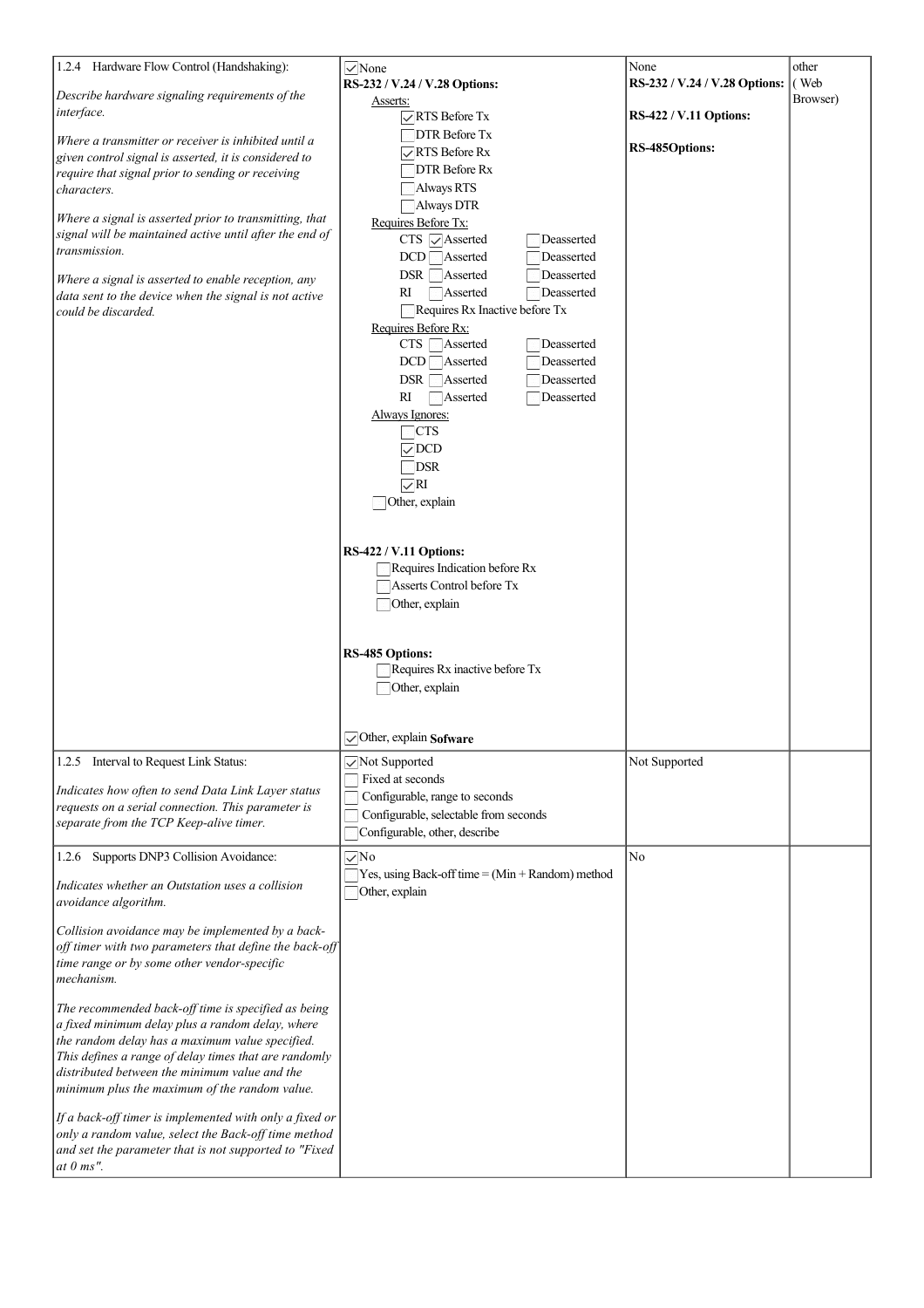| 1.2.7 Receiver Inter-character Timeout:<br>When serial interfaces with asynchronous character<br>framing are used, this parameter indicates if the<br>receiver makes a check for gaps between characters.<br>(i.e. extensions of the stop bit time of one character<br>prior to the start bit of the following character within<br>a message). If the receiver performs this check and<br>the timeout is exceeded then the receiver discards the<br>current data link frame. A receiver that does not<br>discard data link frames on the basis of inter-<br>character gaps is considered not to perform this<br>check.<br>Where no asynchronous serial interface is fitted this | Not Checked<br>No gap permitted<br>Fixed at bit times<br>Fixed at ms<br>Configurable, range to bit times<br>Configurable, range to ms<br>Configurable, selectable from bit times<br>Configurable, selectable from ms<br>Configurable, other, describe<br>Variable, explain | Not Checked |  |
|---------------------------------------------------------------------------------------------------------------------------------------------------------------------------------------------------------------------------------------------------------------------------------------------------------------------------------------------------------------------------------------------------------------------------------------------------------------------------------------------------------------------------------------------------------------------------------------------------------------------------------------------------------------------------------|----------------------------------------------------------------------------------------------------------------------------------------------------------------------------------------------------------------------------------------------------------------------------|-------------|--|
| parameter is not applicable. In this case none of the<br>options shall be selected.                                                                                                                                                                                                                                                                                                                                                                                                                                                                                                                                                                                             |                                                                                                                                                                                                                                                                            |             |  |
| 1.2.8 Inter-character gaps in transmission:<br>When serial interfaces with asynchronous character<br>framing are used, this parameter indicates whether<br>extra delay is ever introduced between characters in<br>the message, and if so, the maximum width of the<br>gap.                                                                                                                                                                                                                                                                                                                                                                                                     | $\sqrt{\phantom{a}}$ None (always transmits with no inter-character gap)<br>Maximumbit times<br>Maximumms                                                                                                                                                                  | None        |  |
| Where no asynchronous serial interface is fitted this<br>parameter is not applicable. In this case none of the<br>options shall be selected.                                                                                                                                                                                                                                                                                                                                                                                                                                                                                                                                    |                                                                                                                                                                                                                                                                            |             |  |

| <b>1.3 IP NETWORKING</b>                                                                                                                                                                                                                         | <b>Capabilities</b>                                                                                                                                                                                                                            | <b>Current Value</b>                        | <b>If</b><br>configurable<br>list methods |
|--------------------------------------------------------------------------------------------------------------------------------------------------------------------------------------------------------------------------------------------------|------------------------------------------------------------------------------------------------------------------------------------------------------------------------------------------------------------------------------------------------|---------------------------------------------|-------------------------------------------|
| 1.3.1 Port Name:<br>Name used to reference the communications port<br>defined in this section.                                                                                                                                                   |                                                                                                                                                                                                                                                | <b>Ethernet Port</b>                        |                                           |
| 1.3.2 Type of End Point:                                                                                                                                                                                                                         | TCP Initiating (Master Only)<br>TCP Listening (Outstation Only)<br>TCP Dual (required for Masters)<br>◯ UDP Datagram (required)                                                                                                                | <b>TCP</b> Listening<br><b>UDP</b> Datagram | other<br>(Web<br>Browser)                 |
| 1.3.3 IP Address of this Device:                                                                                                                                                                                                                 |                                                                                                                                                                                                                                                | 192.168.127.254                             | other<br>(Web<br>Browser)                 |
| Subnet Mask:<br>1.3.4                                                                                                                                                                                                                            |                                                                                                                                                                                                                                                | 255.255.255.0                               | other<br>(Web<br>Browser)                 |
| 1.3.5 Gateway IP Address:                                                                                                                                                                                                                        |                                                                                                                                                                                                                                                |                                             | other<br>(Web<br>Browser)                 |
| 1.3.6 Accepts TCP Connections or UDP Datagrams<br>from:                                                                                                                                                                                          | $\sqrt{\phantom{a}}$ Allows all (show as *.*.*.* in 1.3.7)<br>Limits based on IP address<br>√ Limits based on list of IP addresses<br>Limits based on a wildcard IP address<br>Limits based on list of wildcard IP addresses<br>Other, explain | Allows all                                  | other<br>(Web<br>Browser)                 |
| 1.3.7 IP Address(es) from which TCP Connections or<br>UDP Datagrams are accepted:                                                                                                                                                                |                                                                                                                                                                                                                                                | $* * * *$                                   | other<br>(Web<br>Browser)                 |
| 1.3.8 TCP Listen Port Number:<br>If Outstation or dual end point Master, port number<br>on which to listen for incoming TCP connect requests.<br>Required to be configureable for Masters and<br>recommended to be configurable for Outstations. | Not Applicable (Master w/o dual end point)<br>Fixed at 20,000<br>$\triangledown$ Configurable, range 1 to 65535<br>Configurable, selectable from<br>Configurable, other, describe                                                              | 20000                                       | other<br>(Web<br>Browser)                 |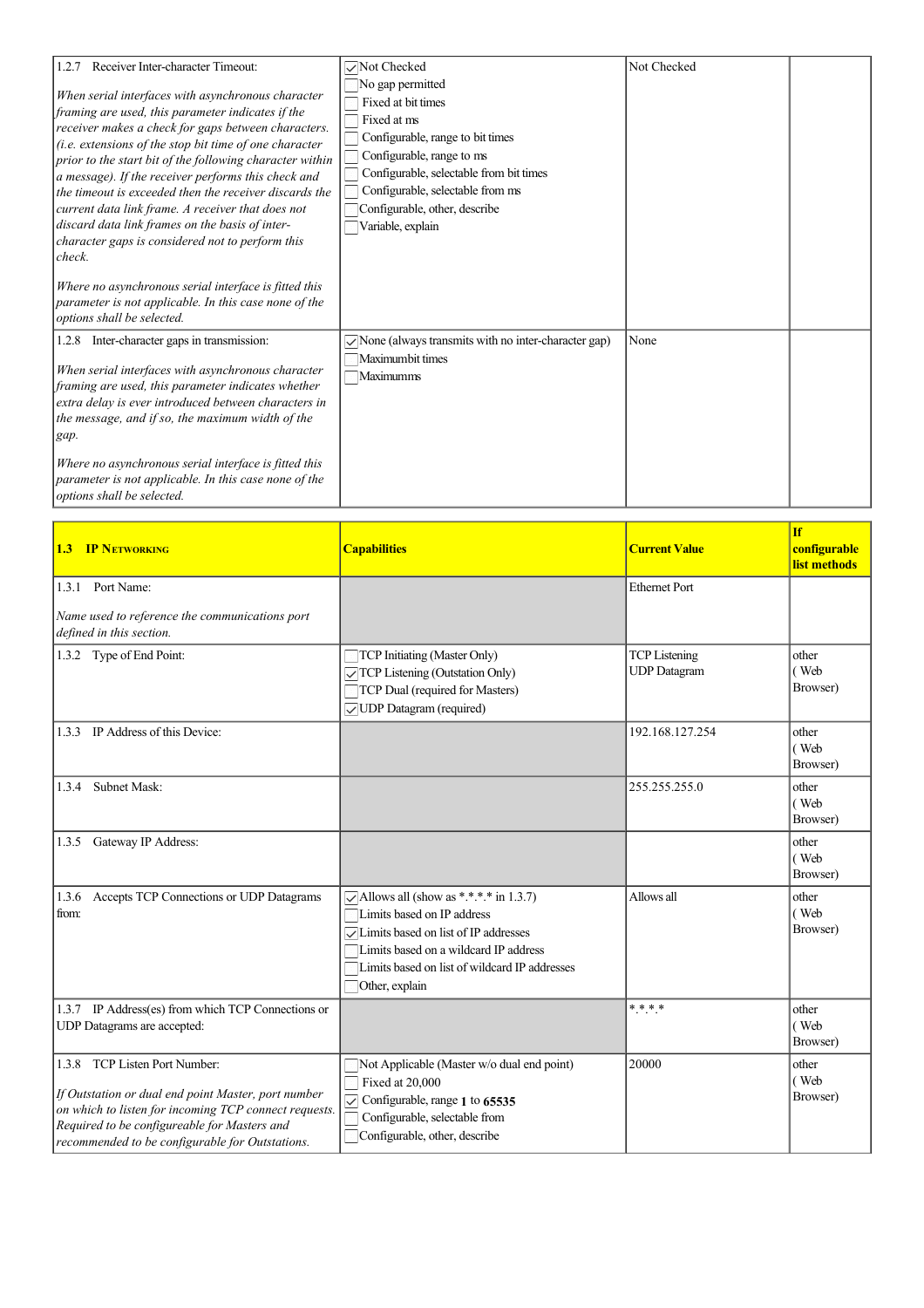| TCP Listen Port Number of remote device:<br>1.3.9<br>If Master or dual end point Outstation, port number<br>on remote device with which to initiate connection.<br>Required to be configurable for Masters and<br>recommended to be configurable for Outstations. | Not Applicable (Outstation w/o dual end point)<br>Fixed at 20,000<br>Configurable, range to<br>Configurable, selectable from<br>Configurable, other, describe                                                                                                                                                                                       | Not Applicable              |                           |
|-------------------------------------------------------------------------------------------------------------------------------------------------------------------------------------------------------------------------------------------------------------------|-----------------------------------------------------------------------------------------------------------------------------------------------------------------------------------------------------------------------------------------------------------------------------------------------------------------------------------------------------|-----------------------------|---------------------------|
| 1.3.10 TCP Keep-alive timer:<br>The time period for the keep-alive timer on active<br>TCP connections.                                                                                                                                                            | $\vee$ Fixed at 60000ms<br>Configurable, range to ms<br>Configurable, selectable from ms<br>Configurable, other, describe                                                                                                                                                                                                                           | 60000 ms                    |                           |
| 1.3.11 Local UDP port:<br>Local UDP port for sending and/or receiving UDP<br>datagrams. Masters may let system choose an<br>available port. Outstations must use one that is<br>known by the Master.                                                              | Fixed at 20,000<br>$\triangledown$ Configurable, range 1 to 65535<br>Configurable, selectable from<br>Configurable, other, describe<br>Let system choose (Master only)                                                                                                                                                                              | 20000                       | other<br>(Web<br>Browser) |
| 1.3.12 Destination UDP port for DNP3 Requests<br>(Masters Only):                                                                                                                                                                                                  | Fixed at 20,000<br>Configurable, range to<br>Configurable, selectable from<br>Configurable, other, describe                                                                                                                                                                                                                                         |                             | other<br>(Web<br>Browser) |
| 1.3.13 Destination UDP port for initial unsolicited null<br>responses (UDP only Outstations):<br>The destination UDP port for sending initial<br>unsolicited Null response.                                                                                       | None<br>Fixed at 20,000<br>Configurable, range 1 to 65535<br>Configurable, selectable from<br>Configurable, other, describe                                                                                                                                                                                                                         | 20000                       |                           |
| 1.3.14 Destination UDP port for responses (UDP only<br>Outstations):<br>The destination UDP port for sending all responses<br>other than the initial unsolicited Null response.                                                                                   | $\Box$ None<br>$\Box$ Fixed at 20,000<br>$\sqrt{\phantom{a}}$ Configurable, range 1 to 65535<br>Configurable, selectable from<br>Configurable, other, describe<br>Use source port number                                                                                                                                                            | 20000                       |                           |
| 1.3.15 Multiple outstation connections (Masters only):<br>Indicates whether multiple outstation connections are<br>supported.                                                                                                                                     | Supports multiple outstations (Masters only)                                                                                                                                                                                                                                                                                                        |                             |                           |
| 1.3.16 Multiple master connections (Outstations only):<br>Indicates whether multiple master connections are<br>supported and the method that can be used to<br>establish connections.<br>1.3.17 Time synchronization support:                                     | Supports multiple masters (Outstations only)<br>If supported, the following methods may be used:<br>Method 1 (based on IP address) - required<br>Method 2 (based on IP port number) - recommended<br>Method 3 (browsing for static data) - optional<br><b>DNP3</b> LAN procedure (function code 24)<br>○ DNP3 Write Time (not recommended over LAN) | Not supported<br>Write Time | other<br>(Web<br>Browser) |
|                                                                                                                                                                                                                                                                   | Other, explain<br>Not Supported                                                                                                                                                                                                                                                                                                                     |                             |                           |

| <b>1.4 LINK LAYER</b>                                                                                                                                                                                                                         | <b>Capabilities</b>                                                                                                                                                        | <b>Current Value</b>    | <b>If</b><br>configurable<br>list methods |
|-----------------------------------------------------------------------------------------------------------------------------------------------------------------------------------------------------------------------------------------------|----------------------------------------------------------------------------------------------------------------------------------------------------------------------------|-------------------------|-------------------------------------------|
| Data Link Address:<br>1.4.1<br>Indicates if the link address is configurable over the<br>entire valid range of 0 to $65,519$ . Data link addresses<br>$\alpha$ oxFFF0 through 0xFFFF are reserved for broadcast<br>or other special purposes. | Fixed at<br>$\triangledown$ Configurable, range 0 to 65519<br>Configurable, selectable from<br>Configurable, other, describe                                               |                         | other<br>(Web<br>Browser)                 |
| 1.4.2 DNP3 Source Address Validation:<br>Indicates whether the Outstation will filter out<br>requests not from a specific source address.                                                                                                     | Never<br>$\vee$ Always, one address allowed (shown in 1.4.3)<br>Always, any one of multiple addresses allowed<br>(each selectable as shown in 1.4.3)<br>Sometimes, explain | Always - single address |                                           |
| 1.4.3 DNP3 Source Address(es) expected when<br>Validation is Enabled:<br>Selects the allowed source address(es)                                                                                                                               | Configurable to any 16 bit DNP Data Link Address<br>value<br>Configurable, range $\theta$ to 65519<br>Configurable, selectable from<br>Configurable, other, describe       |                         |                                           |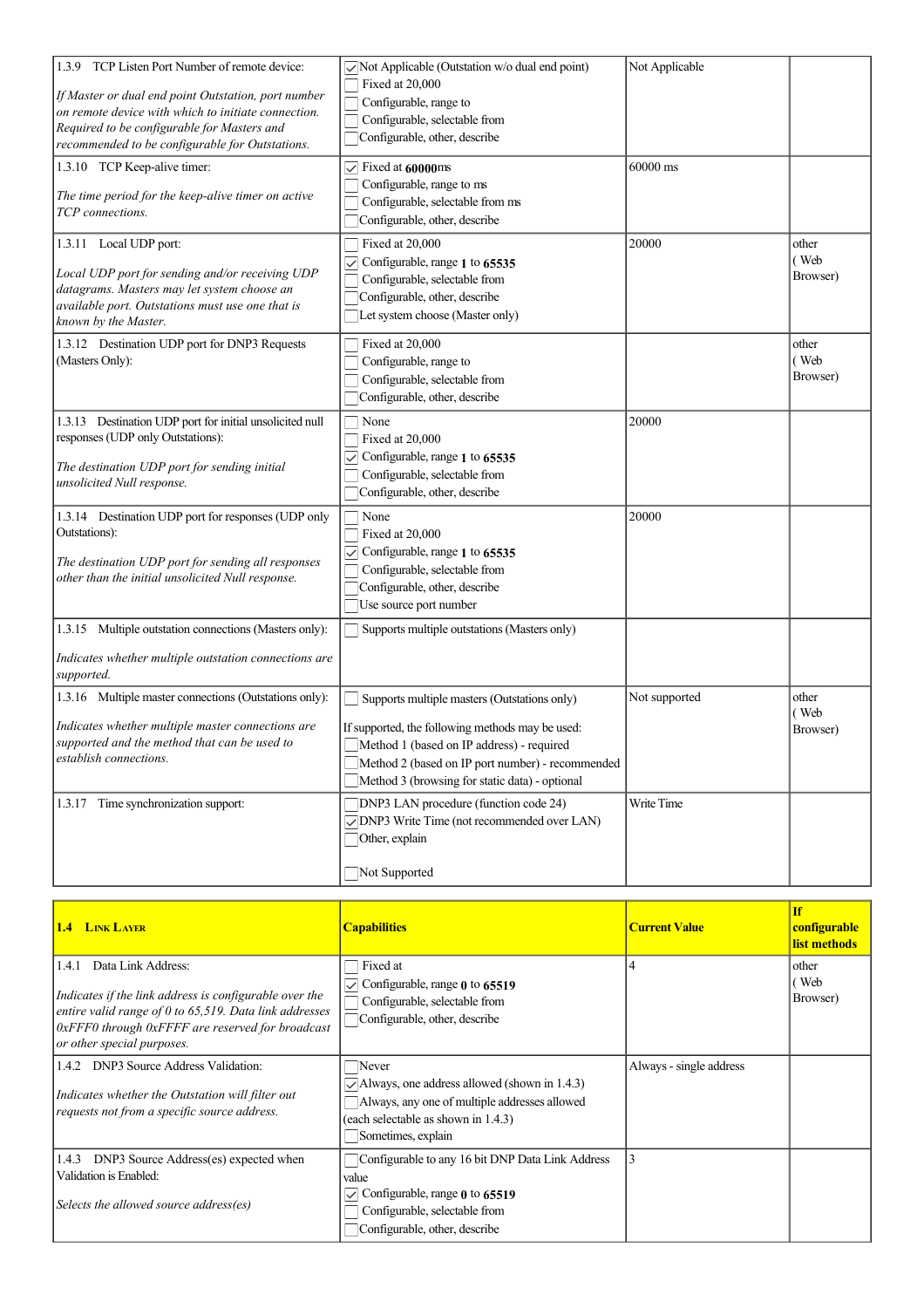| 1.4.4 Self Address Support using address 0xFFFC:<br>If an Outstation receives a message with a destination<br>address of 0xFFFC it shall respond normally with its<br>own source address. It must be possible to diasble this<br>feature if supported. | $\triangledown$ Yes (only allowed if configurable)<br>$\sqrt{ }$ No                                                                                                         | Yes            | other<br>(Web<br>Browser) |
|--------------------------------------------------------------------------------------------------------------------------------------------------------------------------------------------------------------------------------------------------------|-----------------------------------------------------------------------------------------------------------------------------------------------------------------------------|----------------|---------------------------|
| 1.4.5 Sends Confirmed User Data Frames:<br>A list of conditions under which the device transmits<br>confirmed link layer services (TEST LINK STATES,<br>RESET_LINK_STATES,<br>CONFIRMED USER DATA).                                                    | $\sqrt{N}$ ever<br>$\sqrt{\text{Always}}$<br>Sometimes, explain                                                                                                             | Always         | other<br>(Web<br>Browser) |
| 1.4.6 Data Link Layer Confirmation Timeout:<br>This timeout applies to any secondary data link<br>message that requires a confirm or response (link<br>reset, link status, user data, etc).                                                            | $\Box$ None<br>Fixed at ms<br>$\sqrt{\ }$ Configurable, range $\theta$ to 65535ms<br>Configurable, selectable from ms<br>Configurable, other, describe<br>Variable, explain | 3000ms         | other<br>(Web<br>Browser) |
| 1.4.7 Maximum Data Link Retries:<br>The number of times the device will retransmit a<br>frame that requests Link Layer confirmation.                                                                                                                   | None<br>□ Fixed at<br>$\triangledown$ Configurable, range $\boldsymbol{0}$ to 5<br>Configurable, selectable from<br>Configurable, other, describe                           | $\overline{5}$ | other<br>(Web<br>Browser) |
| 1.4.8 Maximum number of octets Transmitted in a Data<br>Link Frame:<br>This number includes the CRCs. With a length field of<br>255, the maximum size would be 292.                                                                                    | $\triangledown$ Fixed at 292<br>Configurable, range to<br>Configurable, selectable from<br>Configurable, other, describe                                                    | 292            |                           |
| 1.4.9 Maximum number of octets that can be Received<br>in a Data Link Frame:<br>This number includes the CRCs. With a field length of<br>255, the maximum size would be 292. The device<br>must be able to receive 292 octets to be compliant.         | $\sqrt{\phantom{a}}$ Fixed at 292<br>Configurable, range to<br>Configurable, selectable from<br>Configurable, other, describe                                               | 292            |                           |

| <b>1.5 APPLICATION LAYER</b>                                                                                                                                                                                                                                                                                                                                                                                                                                                       | <b>Capabilities</b>                                                                                                       | <b>Current Value</b> | <b>If</b><br>configurable<br>list methods |
|------------------------------------------------------------------------------------------------------------------------------------------------------------------------------------------------------------------------------------------------------------------------------------------------------------------------------------------------------------------------------------------------------------------------------------------------------------------------------------|---------------------------------------------------------------------------------------------------------------------------|----------------------|-------------------------------------------|
| 1.5.1 Maximum number of octets Transmitted in an<br>Application Layer Fragment other than File Transfer:<br>This size does not include any transport or frame<br>octets.<br>- Masters must provide a setting less than or equal to<br>249 to be compliant.<br>- Outstations must provide a setting less than or equal<br>to 2048 to be compliant.<br>Note: The current value of this outstation parameter<br>is available remotely using protocol object Group 0<br>Variation 240. | Fixed at 2048<br>$\checkmark$<br>Configurable, range to<br>Configurable, selectable from<br>Configurable, other, describe | 2048                 |                                           |
| 1.5.2 Maximum number of octets Transmitted in an<br>Application Layer Fragment containing File Transfer:                                                                                                                                                                                                                                                                                                                                                                           | $\triangledown$ Fixed at 4096<br>Configurable, range to<br>Configurable, selectable from<br>Configurable, other, describe | 4096                 |                                           |
| Maximum number of octets that can be received<br>1.5.3<br>in an Application Layer Fragment:<br>This size does not include any transport or frame<br>octets.<br>- Masters must provide a setting greater than or equal<br>to 2048 to be compliant.<br>- Outstations must provide a setting greater than or<br>equal to 249 to be compliant.<br>Note: The current value of this outstation parameter<br>is available remotely using protocol object Group 0<br>Variation 241.        | $\triangledown$ Fixed at 249<br>Configurable, range to<br>Configurable, selectable from<br>Configurable, other, describe  |                      |                                           |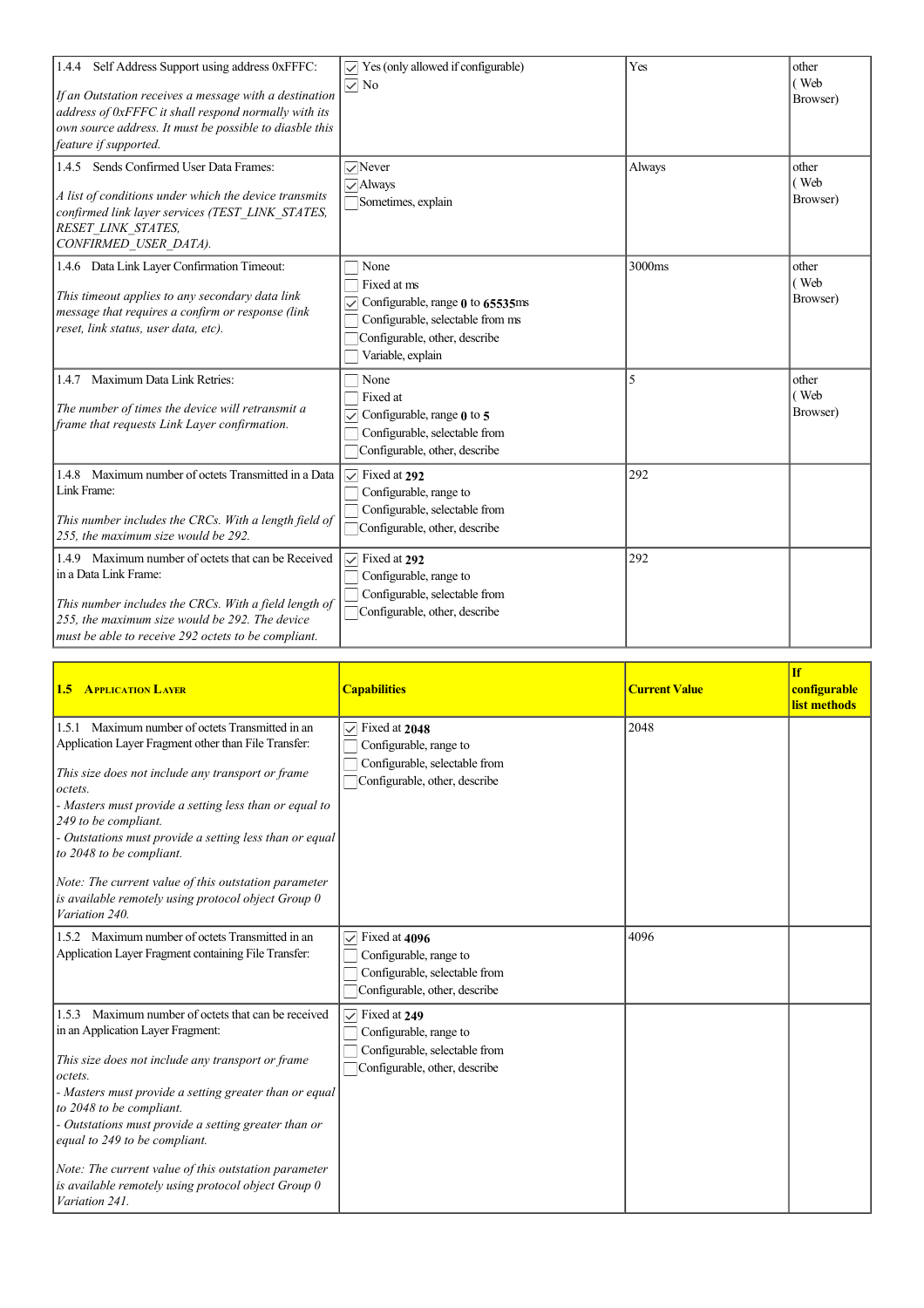| 1.5.4 Timeout waiting for Complete Application Layer<br>Fragment:<br>Timeout if all frames of a message fragment are not<br>received in the specified time. Measured from time<br>first frame of a fragment is received until the last<br>frame is received.                                                                                                                               | $\vee$ None<br>Fixed at ms<br>Configurable, range to ms<br>Configurable, selectable from ms<br>Configurable, other, describe<br>Variable, explain                                                                                                                                                                                                                                                                                                                                                      | None | other<br>(Web<br>Browser) |
|--------------------------------------------------------------------------------------------------------------------------------------------------------------------------------------------------------------------------------------------------------------------------------------------------------------------------------------------------------------------------------------------|--------------------------------------------------------------------------------------------------------------------------------------------------------------------------------------------------------------------------------------------------------------------------------------------------------------------------------------------------------------------------------------------------------------------------------------------------------------------------------------------------------|------|---------------------------|
| 1.5.5 Maximum number of objects allowed in a single<br>control request for CROB (Group 12):<br>Note: The current value of this outstation parameter<br>is available remotely using protocol object Group 0<br>Variation 216.                                                                                                                                                               | Fixed at (enter 0 if controls are not supported for<br>CROB)<br>$\sqrt{\ }$ Configurable, range 0 to 4294967295<br>Configurable, selectable from<br>Configurable, other, describeThe maximum Number<br>of objects allowed in a single Control Request for<br>CROB is only limited by the maximum length of a<br>data link frame<br>Variable, explain                                                                                                                                                   |      |                           |
| 1.5.6 Maximum number of objects allowed in a single<br>control request for Analog Outputs (Group 41):                                                                                                                                                                                                                                                                                      | Fixed at (enter 0 if controls are not supported for<br>Analog Outputs)<br>$\sqrt{\ }$ Configurable, range 0 to 4294967295<br>Configurable, selectable from<br>✓ Configurable, other, describe The maximum Number<br>of objects allowed in a single Control Request for<br>CROB is only limited by the maximum length of a<br>data link frame<br>Variable, explain                                                                                                                                      |      |                           |
| 1.5.7 Maximum number of objects allowed in a single<br>control request for Data Sets (Groups 85, 86, 87):                                                                                                                                                                                                                                                                                  | Fixed at (enter 0 if controls are not supported for<br>Data Sets)<br>Configurable, range to<br>Configurable, selectable from<br>Configurable, other, describe<br>Variable, explain                                                                                                                                                                                                                                                                                                                     |      |                           |
| Supports mixed object groups (AOBs, CROBs<br>1.5.8<br>and Data Sets) in the same control request:                                                                                                                                                                                                                                                                                          | Not applicable - controls are not supported<br>$\exists$ Yes<br>$\sqrt{N}$                                                                                                                                                                                                                                                                                                                                                                                                                             | No   |                           |
| 1.5.9 Control Status Codes Supported:<br>Indicates which control status codes are supported by<br>the device:<br>- Masters must indicate which control status codes<br>they accept in outstation responses.<br>- Outstations must indicate which control status codes<br>they generate in responses.<br>Control status code $0$ (success) must be supported by<br>Masters and Outstations. | $\sqrt{1 - \text{TIMEOUT}}$<br>$\sqrt{2}$ - NO_SELECT<br>$\sqrt{3}$ - FORMAT_ERROR<br>$\sqrt{4}$ - NOT SUPPORTED<br>5 - ALREADY ACTIVE<br>6 - HARDWARE_ERROR<br>$\neg$ 7 - LOCAL<br>$\sqrt{8}$ - TOO_MANY_OBJS<br>9 - NOT AUTHORIZED<br>10 - AUTOMATION_INHIBIT<br>11 - PROCESSING_LIMITED<br>$\sqrt{12}$ - OUT_OF_RANGE<br>13 - DOWNSTREAM_LOCAL<br>14 - ALREADY_COMPLETE<br>15 - BLOCKED<br>16 - CANCELLED<br>17 - BLOCKED_OTHER_MASTER<br>18 - DOWNSTREAM_FAIL<br>126 - RESERVED<br>127 - UNDEFINED |      |                           |

| <b>1.7 FILL OUT THE FOLLOWING ITEMS FOR</b><br><b>OUTSTATIONS ONLY</b>          | <b>Capabilities</b>                                                                                                                                                | <b>Current Value</b> | configurable<br>list methods  |
|---------------------------------------------------------------------------------|--------------------------------------------------------------------------------------------------------------------------------------------------------------------|----------------------|-------------------------------|
| 1.7.1 Timeout waiting for Application Confirm of<br>solicited response message: | None<br>Fixed at ms<br>$\sqrt{\ }$ Configurable, range 1000 to 1000000ms<br>Configurable, selectable from ms<br>Configurable, other, describe<br>Variable, explain | 10000ms              | l other<br>l (Web<br>Browser) |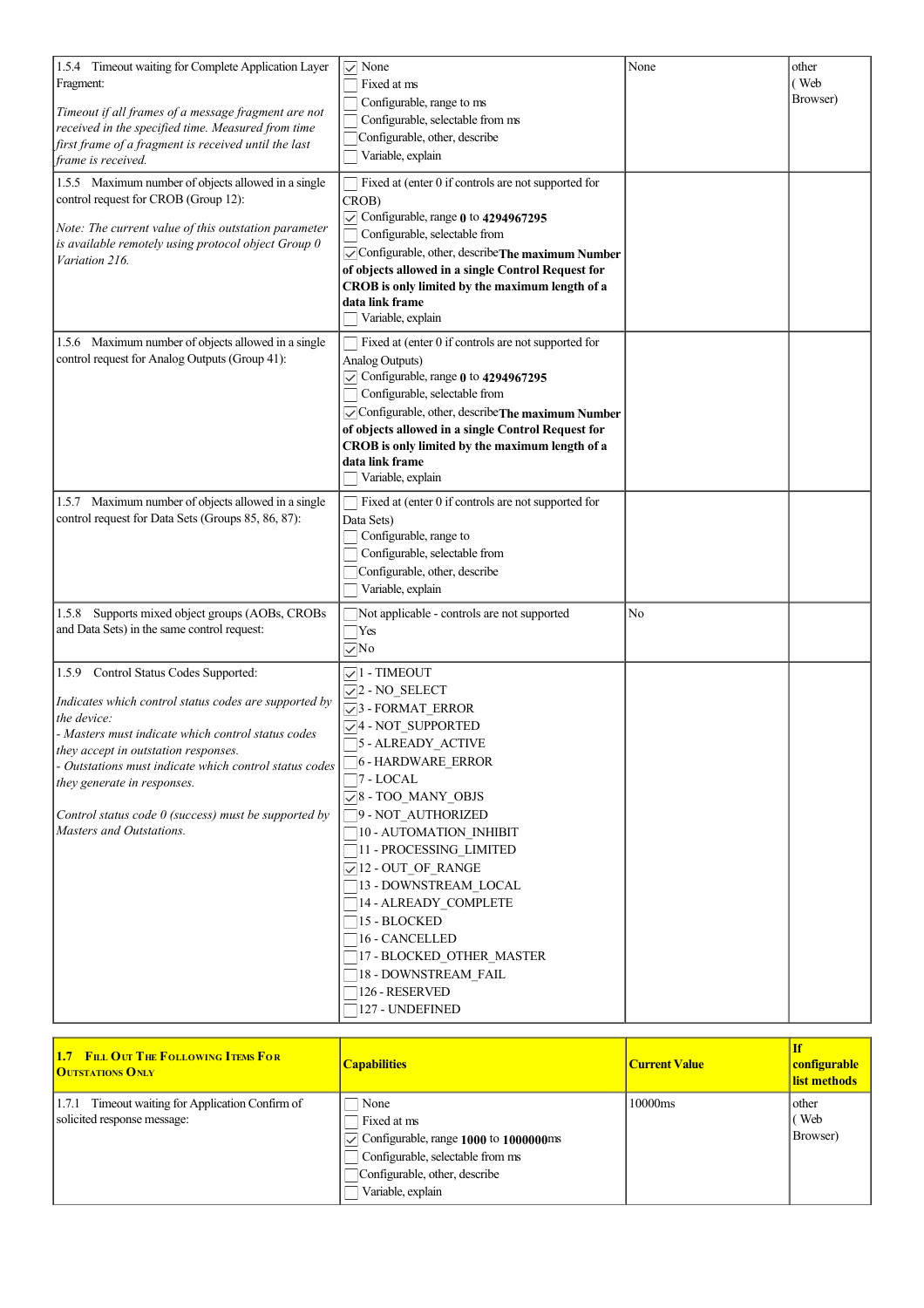| 1.7.2 How often is time synchronization required from    | $\sqrt{\ }$ Never needs time                        | Periodically, every 3600 | other    |
|----------------------------------------------------------|-----------------------------------------------------|--------------------------|----------|
| the master:                                              | Within seconds after IIN1.4 is set                  | seconds.                 | (Web     |
|                                                          | $\triangledown$ Periodically, fixed at 3600 seconds |                          | Browser) |
| Details of when the master needs to perform a time       | Periodically, between and seconds                   |                          |          |
| synchronization to ensure that the outstation clock      |                                                     |                          |          |
| does not drift outside of an acceptable tolerance. If    |                                                     |                          |          |
| the option to relate this to IIN1.4 is used then details |                                                     |                          |          |
| of when IIN1.4 is asserted are in section 1.10.2.        |                                                     |                          |          |
| 1.7.3 Device Trouble Bit IIN1.6:                         | $\sqrt{\ }$ Never used                              | Never used               |          |
|                                                          | Reason for setting                                  |                          |          |
| If IIN1.6 device trouble bit is set under certain        |                                                     |                          |          |
| conditions, explain the possible causes.                 |                                                     |                          |          |
| 1.7.4 File Handle Timeout:                               | $\sqrt{\ }$ Not applicable, files not supported     | Not applicable           |          |
|                                                          | $\Box$ Fixed at ms                                  |                          |          |
| If there is no activity referencing a file handle for a  | Configurable, range to ms                           |                          |          |
| configurable length of time, the outstation must do an   | Configurable, selectable from ms                    |                          |          |
| automatic close on the file. The timeout value must be   | Configurable, other, describe                       |                          |          |
| configurable up to 1 hour. When this condition occurs    | Variable, explain                                   |                          |          |
| the outstation will send a File Transport Status Object  |                                                     |                          |          |
| (obj grp 70 var 6) using a status code value of handle   |                                                     |                          |          |
| expired $(0x02)$ .                                       |                                                     |                          |          |
| 1.7.5 Event Buffer Overflow Behavior:                    | $\sqrt{\phantom{a}}$ Discard the oldest event       | Discard oldest           | other    |
|                                                          | $\sqrt{\frac{1}{2}}$ Discard the newest event       |                          | (Web     |
|                                                          | Other, explain                                      |                          | Browser) |
| 1.7.6 Event Buffer Organization:                         |                                                     | Per object group         |          |
|                                                          | $\vee$ Per Object Group (see part 3)                |                          |          |
| Explain how event buffers are arranged (per Object       | Per Class                                           |                          |          |
| Group, per Class, single buffer, etc) and specify the    |                                                     |                          |          |
| number of events that can be buffered.                   | Class 1:<br>Fixed at                                |                          |          |
|                                                          |                                                     |                          |          |
|                                                          | Configurable, range to                              |                          |          |
|                                                          | Configurable, selectable from                       |                          |          |
|                                                          | Configurable, other, describe                       |                          |          |
|                                                          |                                                     |                          |          |
|                                                          | Class 2:                                            |                          |          |
|                                                          | Fixed at                                            |                          |          |
|                                                          | Configurable, range to                              |                          |          |
|                                                          | Configurable, selectable from                       |                          |          |
|                                                          | Configurable, other, describe                       |                          |          |
|                                                          |                                                     |                          |          |
|                                                          | Class 3:                                            |                          |          |
|                                                          | $\Box$ Fixed at                                     |                          |          |
|                                                          | Configurable, range to                              |                          |          |
|                                                          | Configurable, selectable from                       |                          |          |
|                                                          | Configurable, other, describe                       |                          |          |
|                                                          |                                                     |                          |          |
|                                                          | Single Buffer                                       |                          |          |
|                                                          | $\Box$ Fixed at                                     |                          |          |
|                                                          | Configurable, range to                              |                          |          |
|                                                          |                                                     |                          |          |
|                                                          | Configurable, selectable from                       |                          |          |
|                                                          | Configurable, other, describe                       |                          |          |
|                                                          |                                                     |                          |          |
|                                                          | Other, describe                                     |                          |          |
| Sends Multi-Fragment Responses:<br>1.7.7                 | $\vee$ Yes                                          | Yes                      |          |
|                                                          | $\Box$ No                                           |                          |          |
| Indicates whether an Outstation sends multi-fragment     |                                                     |                          |          |
| responses (Masters do not send multi-fragment            |                                                     |                          |          |
| requests).                                               |                                                     |                          |          |
| 1.7.8 Last Fragment Confirmation:                        | $\sqrt{\text{Always}}$                              | Never                    | other    |
|                                                          | Sometimes, explain                                  |                          | (Web     |
| Indicates whether the Outstation requests                | $\vee$ Never                                        |                          | Browser) |
| confirmation of the last fragment of a multi-fragment    |                                                     |                          |          |
| response.                                                |                                                     |                          |          |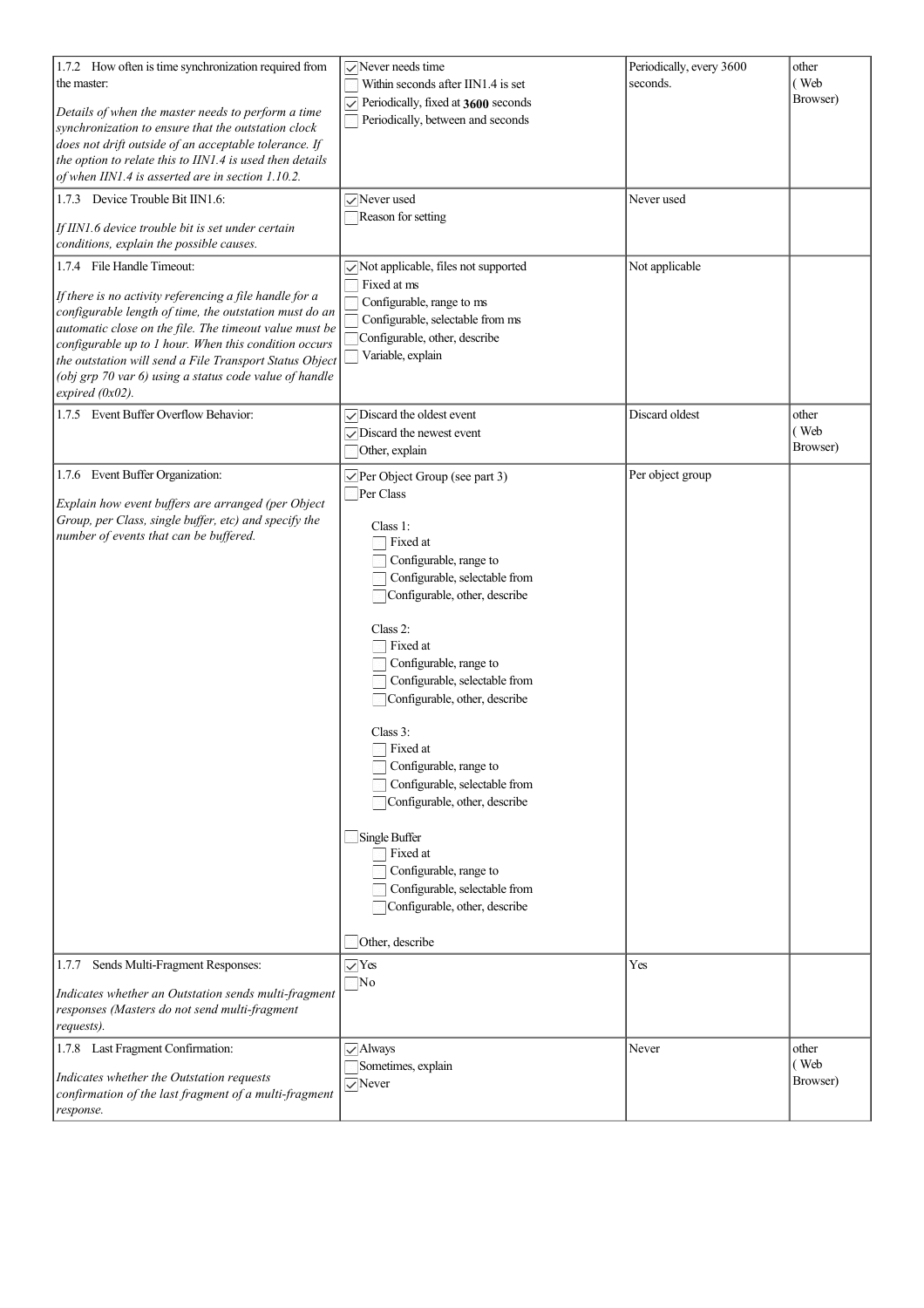| 1.7.9 DNP Command Settings preserved through a<br>device restart:<br>If any of these settings are written through the DNP<br>protocol and they are not preserved through a restart<br>of the Outstation, the Master will have to write them<br>again after it receives a response in which the Restart<br>IIN bit is set.                                                                                                                                                                                                     | Assign Class<br>Analog Deadbands<br>Data Set Prototypes<br>Data Set Descriptors<br>Function Code 31 Activate Configuration |                          |  |
|-------------------------------------------------------------------------------------------------------------------------------------------------------------------------------------------------------------------------------------------------------------------------------------------------------------------------------------------------------------------------------------------------------------------------------------------------------------------------------------------------------------------------------|----------------------------------------------------------------------------------------------------------------------------|--------------------------|--|
| 1.7.10 Supports configuration signature:                                                                                                                                                                                                                                                                                                                                                                                                                                                                                      | Configuration signature supported                                                                                          | Not Supported            |  |
| Indicates whether an Outstation supports the Group 0<br>device attribute "Configuration signature" (variation<br>$(200)$ . If yes, list the vendor-defined name(s) of the<br>$\alpha$ algorithm(s) available to calculate the signature.<br>Note: The algorithm used for calculating the<br>signature is identified by name in a string that can be<br>determined remotely using protocol object Group 0<br>Variation 201. If only a single algorithm is available,<br>identifying that algorithm in this object is optional. | If configuration signature is supported, then the following<br>algorithm(s) are available for calculating the signature:   |                          |  |
| 1.7.11 Requests Application Confirmation:                                                                                                                                                                                                                                                                                                                                                                                                                                                                                     | For event responses:                                                                                                       | Event responses: Yes     |  |
| Indicate if application confirmation is requested:<br>- when responding with events                                                                                                                                                                                                                                                                                                                                                                                                                                           | $\odot$ Yes<br>∩ No<br>Configurable                                                                                        | Non-final fragments: Yes |  |
| - when sending non-final fragments of multi-fragment<br>responses                                                                                                                                                                                                                                                                                                                                                                                                                                                             | For non-final fragments:<br>$\odot$ Yes                                                                                    |                          |  |
| Note: to be compliant both must be selected as "yes".                                                                                                                                                                                                                                                                                                                                                                                                                                                                         | $\bigcirc$ No<br>$\bigcirc$ Configurable                                                                                   |                          |  |

| <b>1.8 OUTSTATION UNSOLICITED RESPONSE SUPPORT</b>                                                                                                                                                                                                                                                                                                                                                                                                                                                                  | <b>Capabilities</b>                                                                                                                                                                                                                                                      | <b>Current Value</b> | <b>If</b><br>configurable<br>list methods |
|---------------------------------------------------------------------------------------------------------------------------------------------------------------------------------------------------------------------------------------------------------------------------------------------------------------------------------------------------------------------------------------------------------------------------------------------------------------------------------------------------------------------|--------------------------------------------------------------------------------------------------------------------------------------------------------------------------------------------------------------------------------------------------------------------------|----------------------|-------------------------------------------|
| 1.8.1 Supports Unsolicited Reporting:<br>When the unsolicited response mode is configured<br>"off", the device is to behave exactly like an<br>equivalent device that has no support for unsolicited<br>responses. If set to "on", the Outstation will send a<br>null Unsolicited Response after it restarts, then wait<br>for an Enable Unsolicited Response command from<br>the master before sending additional Unsolicited<br>Responses containing event data.                                                  | $\Box$ Yes<br>$\Box$ No<br>◯ Configurable, selectable from On and Off                                                                                                                                                                                                    | On                   | other<br>(Web<br>Browser)                 |
| 1.8.2 Master Data Link Address:<br>The destination address of the master device where<br>the unsolicited responses will be sent.                                                                                                                                                                                                                                                                                                                                                                                    | Fixed at<br>$\triangledown$ Configurable, range 1 to 65519<br>Configurable, selectable from<br>Configurable, other, describe                                                                                                                                             | 3                    | other<br>(Web<br>Browser)                 |
| 1.8.3 Unsolicited Response Confirmation Timeout:<br>This is the amount of time that the outstation will<br>wait for an Application Layer confirmation back from<br>the master indicating that the master received the<br>unsolicited response message. As a minimum, the<br>range of configurable values must include times from<br>one second to one minute. This parameter may be the<br>same one that is used for normal, solicited,<br>application confirmation timeouts, or it may be a<br>separate parameter. | $\Box$ Fixed at ms<br>$\sqrt{\ }$ Configurable, range $0$ to 4294967295ms<br>Configurable, selectable from ms<br>Configurable, other, describe Unsolicited Response<br><b>Confirmation Timeout is same as Application</b><br><b>Confrim timeout</b><br>Variable, explain | $10000 \text{ ms}$   |                                           |
| 1.8.4 Number of Unsolicited Retries:<br>This is the number of retries that an outstation<br>transmits in each unsolicited response series if it does<br>not receive confirmation back from the master. The<br>configured value includes identical and regenerated<br>retry messages. One of the choices must provide for<br>an indefinite (and potentially infinite) number of<br>transmissions.                                                                                                                    | $\Box$ None<br>$\Box$ Fixed at<br>$\boxed{\smile}$ Configurable, range 0 to 100<br>Configurable, selectable from<br>Configurable, other, describe<br>Always infinite, never gives up                                                                                     | 5                    | other<br>(Web<br>Browser)                 |
| <b>1.0</b> OUTCRATION HNGOI IGITED <b>DESPONSE TRIGGED</b>                                                                                                                                                                                                                                                                                                                                                                                                                                                          |                                                                                                                                                                                                                                                                          |                      | <b>If</b>                                 |

| <b>1.9 OUTSTATION UNSOLICITED RESPONSE TRIGGER</b> | <b>Capabilities</b> | Current Value |
|----------------------------------------------------|---------------------|---------------|
| <b>CONDITIONS</b>                                  |                     |               |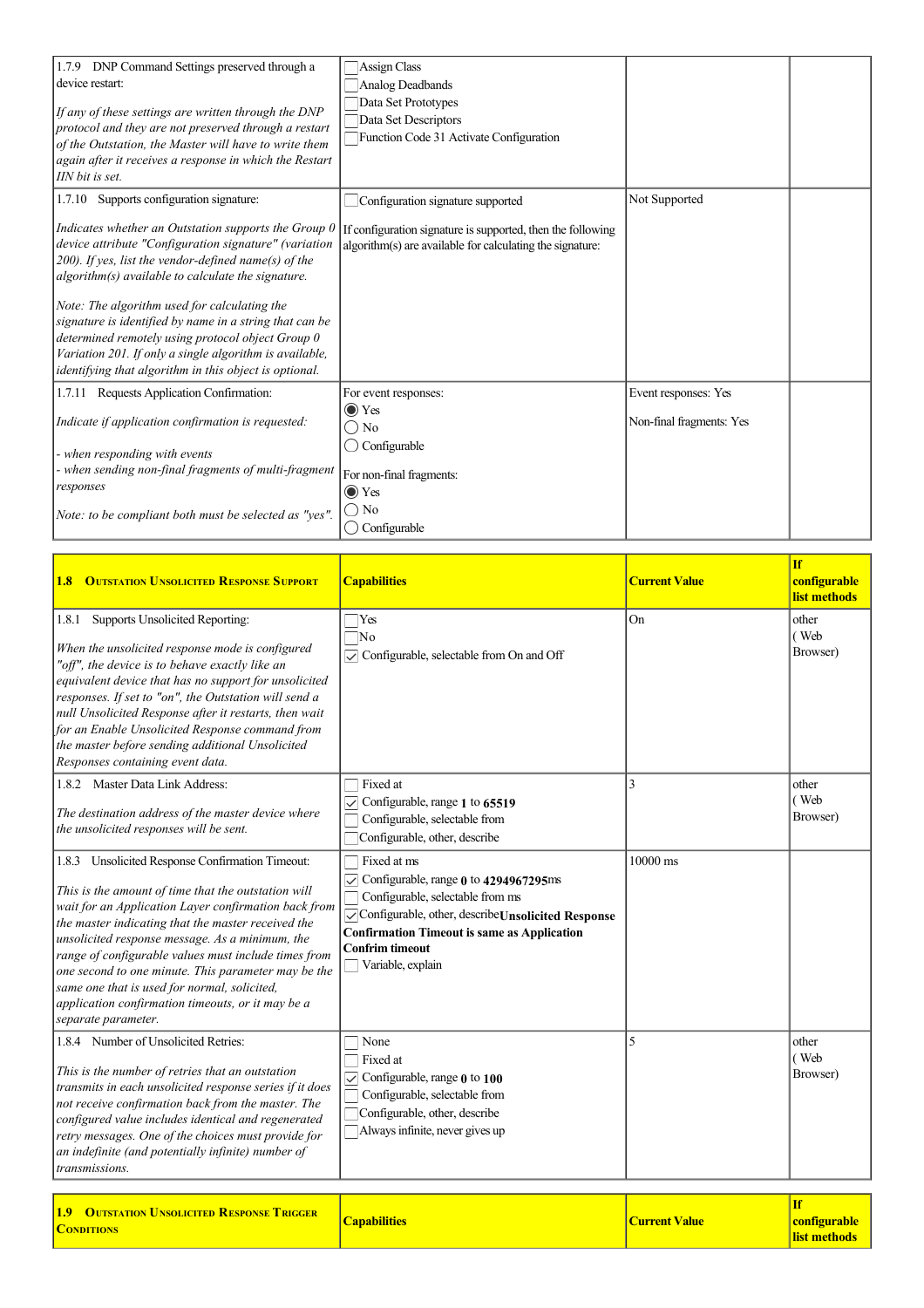| 1.9.1 Number of class 1 events:                                                                                                                                                                                                                      | Class 1 not used to trigger Unsolicited Responses<br>Fixed at<br>Configurable, range to<br>Configurable, selectable from<br>Configurable, other, describe                                                                                                                    |           |  |
|------------------------------------------------------------------------------------------------------------------------------------------------------------------------------------------------------------------------------------------------------|------------------------------------------------------------------------------------------------------------------------------------------------------------------------------------------------------------------------------------------------------------------------------|-----------|--|
| 1.9.2 Number of class 2 events:                                                                                                                                                                                                                      | Class 2 not used to trigger Unsolicited Responses<br>Fixed at<br>Configurable, range to<br>Configurable, selectable from<br>Configurable, other, describe                                                                                                                    |           |  |
| Number of class 3 events:<br>1.9.3                                                                                                                                                                                                                   | Class 3 not used to trigger Unsolicited Responses<br>Fixed at<br>Configurable, range to<br>Configurable, selectable from<br>Configurable, other, describe                                                                                                                    |           |  |
| 1.9.4 Total number of events from any class:                                                                                                                                                                                                         | Total Number of Events not used to trigger<br><b>Unsolicited Responses</b><br><b>T</b> Fixed at<br>Configurable, range to<br>Configurable, selectable from<br>Configurable, other, describe Binary Input Events:<br>1024, Analog Input Events: 1024, Counter Events:<br>1024 |           |  |
| 1.9.5 Hold time after class 1 event:<br>A configurable value of $0$ indicates that responses are<br>not delayed due to this parameter.                                                                                                               | Class 1 not used to trigger Unsolicited Responses<br>Fixed at ms<br>Configurable, range to ms<br>Configurable, selectable from ms<br>Configurable, other, describe                                                                                                           |           |  |
| 1.9.6 Hold time after class 2 event:<br>A configurable value of $0$ indicates that responses are<br>not delayed due to this parameter.                                                                                                               | Class 2 not used to trigger Unsolicited Responses<br>Fixed at ms<br>Configurable, range to ms<br>Configurable, selectable from ms<br>Configurable, other, describe                                                                                                           |           |  |
| 1.9.7 Hold time after class 3 event:<br>A configurable value of 0 indicates that responses are<br>not delayed due to this parameter.                                                                                                                 | Class 3 not used to trigger Unsolicited Responses<br>Fixed at ms<br>Configurable, range to ms<br>Configurable, selectable from ms<br>Configurable, other, describe                                                                                                           |           |  |
| 1.9.8 Hold time after event assigned to any class:<br>A configurable value of 0 indicates that responses are<br>not delayed due to this parameter.                                                                                                   | Class events not used to trigger Unsolicited<br>Responses<br>$\Box$ Fixed at ms<br>$\sqrt{\phantom{a}}$ Configurable, range 1 to 9999ms<br>Configurable, selectable from ms<br>Configurable, other, describe                                                                 | $1000$ ms |  |
| 1.9.9 Retrigger Hold Time:<br>The hold-time timer may be retriggered for each new<br>event detected (increased possibility of capturing all<br>the changes in a single response) or not retriggered<br>(giving the master a guaranteed update time). | Hold-time timer will be retriggered for each new event Not retriggered<br>detected (may get more changes in next response)<br>$\sqrt{\frac{1}{2}}$ Hold-time timer will not be retriggered for each new<br>event detected (guaranteed update time)                           |           |  |
| 1.9.10 Other Unsolicited Response Trigger Conditions:                                                                                                                                                                                                |                                                                                                                                                                                                                                                                              | Other,    |  |

| <b>1.10 OUTSTATION PERFORMANCE</b>                                                                                       | <b>Capabilities</b> | <b>Current Value</b> | <b>configurable</b><br>list methods |
|--------------------------------------------------------------------------------------------------------------------------|---------------------|----------------------|-------------------------------------|
| Maximum Time Base Drift (milliseconds per<br>  1.10.1                                                                    | Fixed at ms         |                      |                                     |
| minute):                                                                                                                 | Range to ms         |                      |                                     |
|                                                                                                                          | Selectable from ms  |                      |                                     |
| If the device is synchronized by DNP, what is the clock<br>$\vert$ drift rate over the full operating temperature range. | Other, describe     |                      |                                     |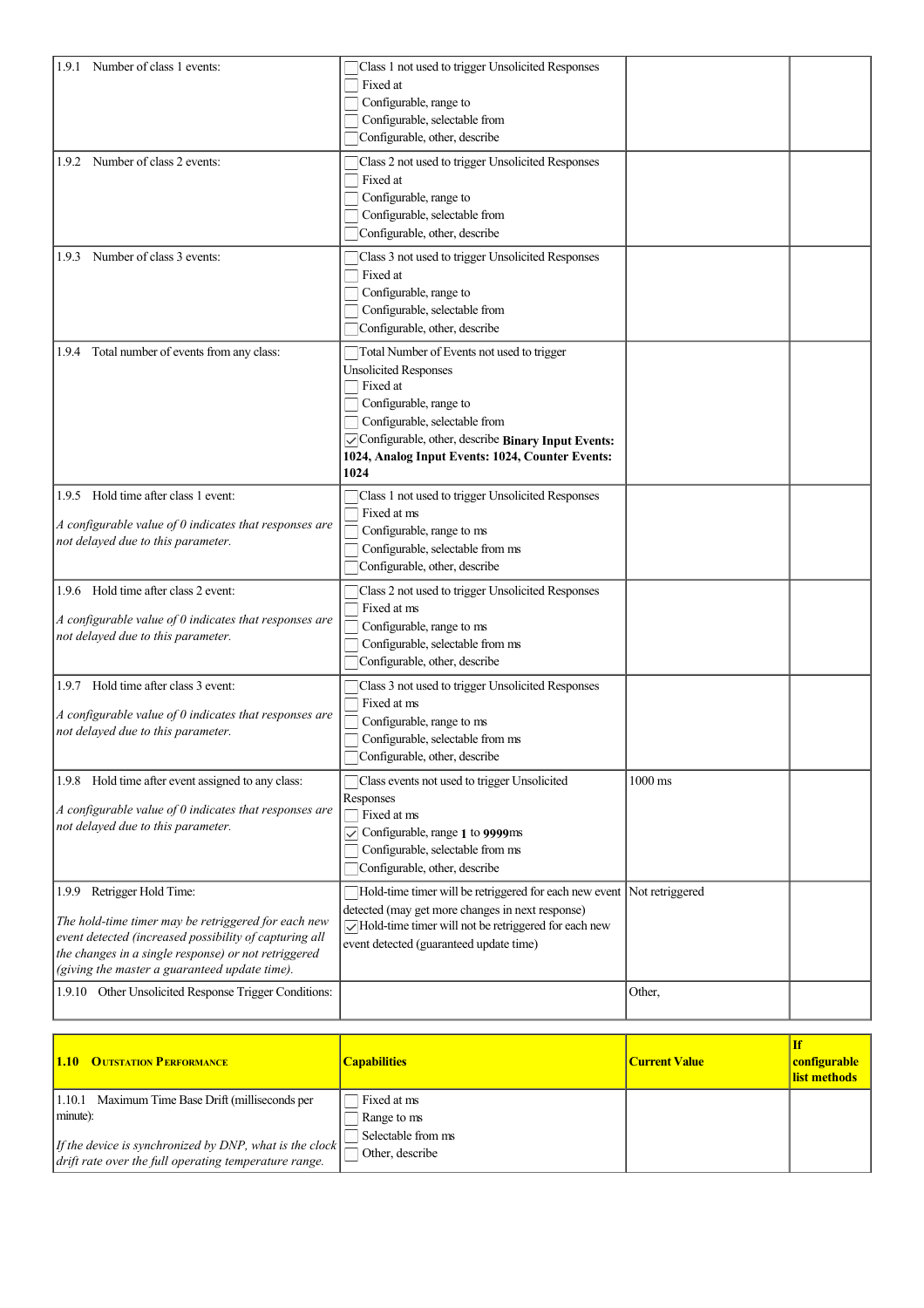| 1.10.2 When does outstation set IIN1.4:                                                                                                                                                                                                                                                                                                                  | $\sqrt{N}$ ever                                                                                                                                                                                                                                                                                                                                                                                                                                                                       |                 | other            |
|----------------------------------------------------------------------------------------------------------------------------------------------------------------------------------------------------------------------------------------------------------------------------------------------------------------------------------------------------------|---------------------------------------------------------------------------------------------------------------------------------------------------------------------------------------------------------------------------------------------------------------------------------------------------------------------------------------------------------------------------------------------------------------------------------------------------------------------------------------|-----------------|------------------|
| When does the outstation set the internal indication<br><b>IIN1.4 NEED TIME</b>                                                                                                                                                                                                                                                                          | Asserted at startup until first Time Synchronization<br>request received<br>$\sqrt{\ }$ Periodically every 3600 seconds<br>Periodically, range to seconds<br>Periodically, selectable from seconds<br>seconds after last time sync<br>Range to seconds after last time sync<br>Selectable from seconds after last time sync<br>When time error may have drifted by ms<br>When time error may have drifted by range to ms<br>When time error may have drifted by selectable from<br>ms |                 | (Web<br>Browser) |
| 1.10.3 Maximum Internal Time Reference Error when<br>set via DNP (ms):<br>The difference between the time set in DNP Write<br>Time message, and the time actually set in the<br>outstation.                                                                                                                                                              | Fixed at ms<br>$\vee$ Range 10 to 30ms<br>Selectable from ms<br>Other, describe                                                                                                                                                                                                                                                                                                                                                                                                       | $20 \text{ ms}$ |                  |
| 1.10.4 Maximum Delay Measurement Error (ms):<br>The difference between the time reported in the delay<br>measurement response and the actual time between<br>receipt of the delay measurement request and issuing<br>the delay measurement reply.                                                                                                        | Fixed at ms<br>$\vee$ Range 10 to 30ms<br>Selectable from ms<br>Other, describe                                                                                                                                                                                                                                                                                                                                                                                                       | $20\:\rm{ms}$   |                  |
| 1.10.5 Maximum Response Time (ms):<br>The amount of time an outstation will take to respond<br>upon receipt of a valid request. This does not include<br>the message transmission time.                                                                                                                                                                  | Fixed at ms<br>$\sqrt{\phantom{a}}$ Range 10 to 20ms<br>Selectable from ms<br>Other, describe                                                                                                                                                                                                                                                                                                                                                                                         | $20 \text{ ms}$ |                  |
| 1.10.6 Maximum time from start-up to IIN 1.4<br>assertion (ms):                                                                                                                                                                                                                                                                                          | Fixed at ms<br>$\sqrt{\phantom{a}}$ Range 7000 to 10000ms<br>Selectable from ms<br>$\Box$ Other, describe                                                                                                                                                                                                                                                                                                                                                                             | 7000 ms         |                  |
| 1.10.7 Maximum Event Time-tag error for local Binary<br>and Double Bit I/O (ms):<br>The error between the time-tag reported and the<br>absolute time of the physical event. This error<br>includes the Internal Time Reference Error.<br>Note: The current value of this parameter is available<br>remotely using protocol object Group 0 Variation 217. | Fixed at ms<br>$\sqrt{ }$ Range 20 to 30ms<br>Selectable from ms<br>Other, describe                                                                                                                                                                                                                                                                                                                                                                                                   | $20 \text{ ms}$ |                  |
| 1.10.8 Maximum Event Time-tag error for local I/O<br>other than Binary and Double Bit data types (ms):                                                                                                                                                                                                                                                   | Fixed at ms<br>$\vee$ Range 20 to 30ms<br>Selectable from ms<br>Other, describe                                                                                                                                                                                                                                                                                                                                                                                                       | $20 \text{ ms}$ |                  |

| <b>1.11 INDIVIDUAL FIELD OUTSTATION PARAMETERS</b>                         | <b>Value of Current Setting</b> | <b>configurable</b><br>list methods |
|----------------------------------------------------------------------------|---------------------------------|-------------------------------------|
| $1.11.1$ User-assigned location name or code string (same as $g0v245$ ):   |                                 |                                     |
| $1.11.2$ User-assigned ID code/number string (same as g0v246):             |                                 |                                     |
| $1.11.3$ User-assigned name string for the outstation (same as $g0v247$ ): |                                 |                                     |
| $ 1.11.4$ Device Serial Number string (same as $g0v248$ ):                 |                                 |                                     |

| <b>1.13 BROADCAST FUNCTIONALITY</b>                                                                                                                                                                                   | <b>Capabilities</b>     | <b>Current Value</b> | <b>If</b><br><b>configurable</b><br>list methods |  |
|-----------------------------------------------------------------------------------------------------------------------------------------------------------------------------------------------------------------------|-------------------------|----------------------|--------------------------------------------------|--|
| This section indicates which functions are supported by the device when using broadcast addresses.<br>Note that this section shows only entries that may have a meaningful purpose when used with broadcast requests. |                         |                      |                                                  |  |
|                                                                                                                                                                                                                       |                         |                      |                                                  |  |
| Support for broadcast functionality:<br> 1.13.1                                                                                                                                                                       | Disabled                | Enabled              |                                                  |  |
|                                                                                                                                                                                                                       | <b>■</b> Enabled        |                      |                                                  |  |
|                                                                                                                                                                                                                       | $\bigcirc$ Configurable |                      |                                                  |  |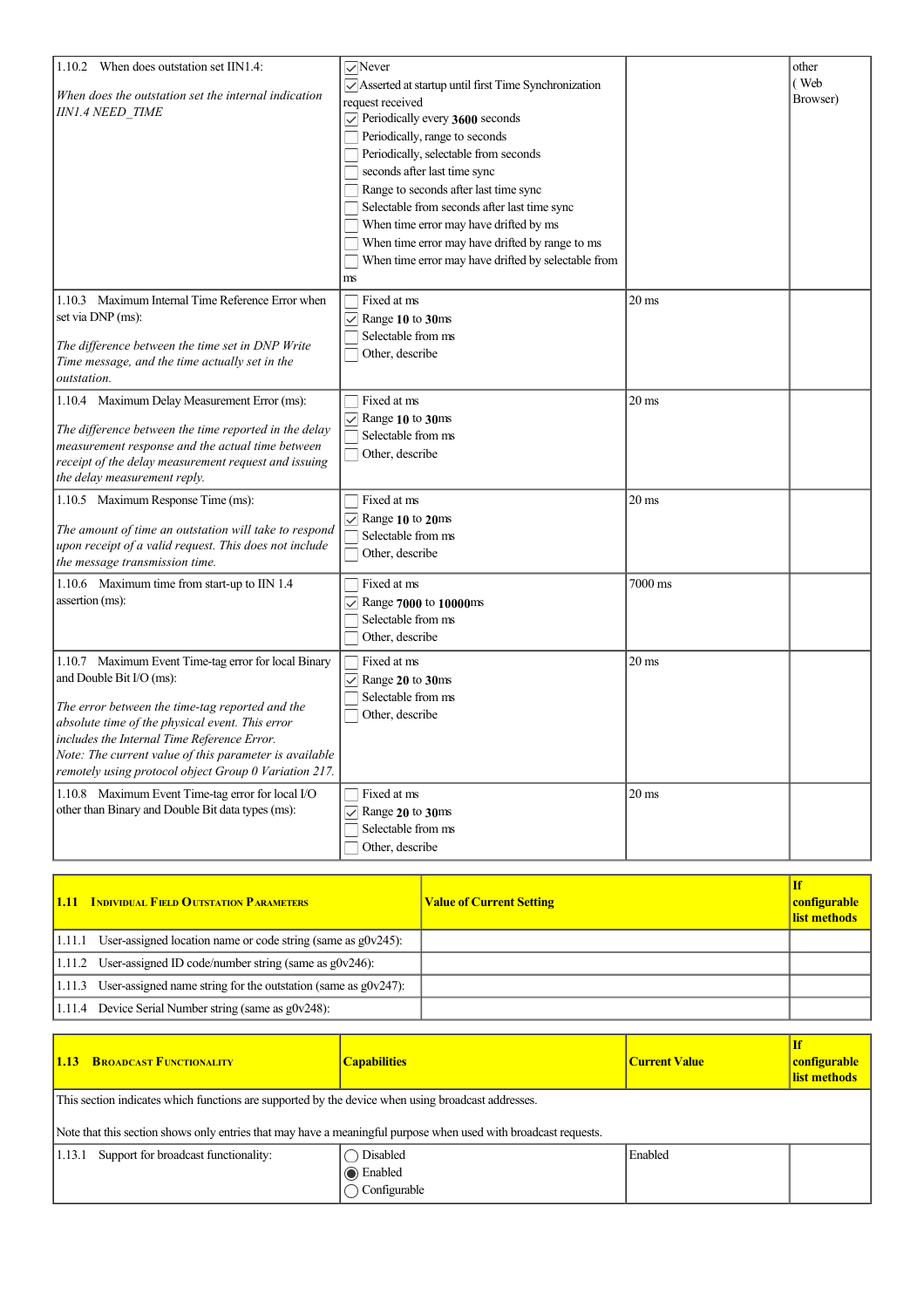| 1.13.2 Write functions ( $FC = 2$ ) supported with                                           | Write clock (g50v1 with qualifier code 07)                                  | Write clock: Enabled                  | Clock:   |
|----------------------------------------------------------------------------------------------|-----------------------------------------------------------------------------|---------------------------------------|----------|
| broadcast requests:                                                                          | ◯ Disabled                                                                  |                                       | Time:    |
|                                                                                              | <b>Enabled</b>                                                              | Write last recorded time:<br>Disabled | Restart: |
|                                                                                              | ◯ Configurable, other (described elsewhere)                                 |                                       | Other:   |
|                                                                                              | Write last recorded time (g50v3 with qualifier code 07)                     | Clear restart: Disabled               |          |
|                                                                                              | <b>O</b> Disabled                                                           | Write any other: Disabled             |          |
|                                                                                              | $\bigcirc$ Enabled<br>◯ Configurable, other (described elsewhere)           |                                       |          |
|                                                                                              |                                                                             |                                       |          |
|                                                                                              | Clear restart (g80v1 with qualifier code 00 and index = 7,<br>value = $0$ ) |                                       |          |
|                                                                                              | <b>D</b> isabled                                                            |                                       |          |
|                                                                                              | $\bigcirc$ Enabled                                                          |                                       |          |
|                                                                                              | ◯ Configurable, other (described elsewhere)                                 |                                       |          |
|                                                                                              | Write to any other group / variation / qualifier code                       |                                       |          |
|                                                                                              | <b>D</b> isabled                                                            |                                       |          |
|                                                                                              | $\bigcirc$ Enabled<br>◯ Configurable, other (described elsewhere)           |                                       |          |
|                                                                                              |                                                                             | Enabled                               |          |
| 1.13.3 Direct operate functions ( $FC = 5$ ) supported<br>with broadcast requests:           | ◯ Disabled<br><b>■</b> Enabled                                              |                                       |          |
|                                                                                              | ◯ Configurable, other (described elsewhere)                                 |                                       |          |
| 1.13.4 Direct operate, no acknowledgement functions                                          | ◯ Disabled                                                                  | Enabled                               |          |
| $(FC = 6)$ supported with broadcast requests:                                                | <b>■</b> Enabled                                                            |                                       |          |
|                                                                                              | ◯ Configurable, other (described elsewhere)                                 |                                       |          |
| 1.13.5 Immediate freeze functions ( $FC = 7$ ) supported                                     | ◯ Disabled                                                                  | Enabled                               |          |
| with broadcast requests:                                                                     | <b>◎</b> Enabled                                                            |                                       |          |
|                                                                                              | ◯ Configurable, other (described elsewhere)                                 |                                       |          |
| 1.13.6 Immediate freeze, no acknowledgement                                                  | ◯ Disabled                                                                  | Enabled                               |          |
| functions ( $FC = 8$ ) supported with broadcast requests:                                    | <b>I</b> Enabled                                                            |                                       |          |
|                                                                                              | ◯ Configurable, other (described elsewhere)                                 |                                       |          |
| 1.13.7 Freeze and clear functions ( $FC = 9$ ) supported                                     | ◯ Disabled                                                                  | Enabled                               |          |
| with broadcast requests:                                                                     | <b>◎</b> Enabled                                                            |                                       |          |
|                                                                                              | ◯ Configurable, other (described elsewhere)                                 |                                       |          |
| 1.13.8 Freeze and clear, no acknowledgement functions                                        | ◯ Disabled                                                                  | Enabled                               |          |
| $(FC = 10)$ supported with broadcast requests:                                               | C Enabled<br>◯ Configurable, other (described elsewhere)                    |                                       |          |
|                                                                                              |                                                                             | Disabled                              |          |
| 1.13.9 Freeze at time functions ( $FC = 11$ ) supported<br>with broadcast requests:          | <b>Disabled</b><br>$\bigcirc$ Enabled                                       |                                       |          |
|                                                                                              | ◯ Configurable, other (described elsewhere)                                 |                                       |          |
| 1.13.10 Freeze at time, no acknowledgement functions                                         | O Disabled                                                                  | Disabled                              |          |
| $(FC = 12)$ supported with broadcast requests:                                               | ◯ Enabled                                                                   |                                       |          |
|                                                                                              | ◯ Configurable, other (described elsewhere)                                 |                                       |          |
| 1.13.11 Cold restart functions ( $FC = 13$ ) supported                                       | ◯ Disabled                                                                  | Disabled                              |          |
| with broadcast requests:                                                                     | ◯ Enabled                                                                   |                                       |          |
|                                                                                              | ◯ Configurable, other (described elsewhere)                                 |                                       |          |
| 1.13.12 Warm restart functions ( $FC = 14$ ) supported                                       | <b>Disabled</b>                                                             | Disabled                              |          |
| with broadcast requests:                                                                     | ◯ Enabled                                                                   |                                       |          |
|                                                                                              | ◯ Configurable, other (described elsewhere)                                 |                                       |          |
| 1.13.13 Initialize data functions ( $FC = 15$ ) supported<br>with broadcast requests:        | <b>Disabled</b>                                                             | Disabled                              |          |
|                                                                                              | ◯ Enabled<br>◯ Configurable, other (described elsewhere)                    |                                       |          |
|                                                                                              | <b>Disabled</b>                                                             |                                       |          |
| 1.13.14 Initialize application functions ( $FC = 16$ )<br>supported with broadcast requests: | ◯ Enabled                                                                   | Disabled                              |          |
|                                                                                              | ◯ Configurable, other (described elsewhere)                                 |                                       |          |
| 1.13.15 Start application functions (FC = 17)                                                | <b>Disabled</b>                                                             | Disabled                              |          |
| supported with broadcast requests:                                                           | $\bigcirc$ Enabled                                                          |                                       |          |
|                                                                                              | ◯ Configurable, other (described elsewhere)                                 |                                       |          |
| 1.13.16 Stop application functions ( $FC = 18$ )                                             | <b>Disabled</b>                                                             | Disabled                              |          |
| supported with broadcast requests:                                                           | ◯ Enabled                                                                   |                                       |          |
|                                                                                              | ◯ Configurable, other (described elsewhere)                                 |                                       |          |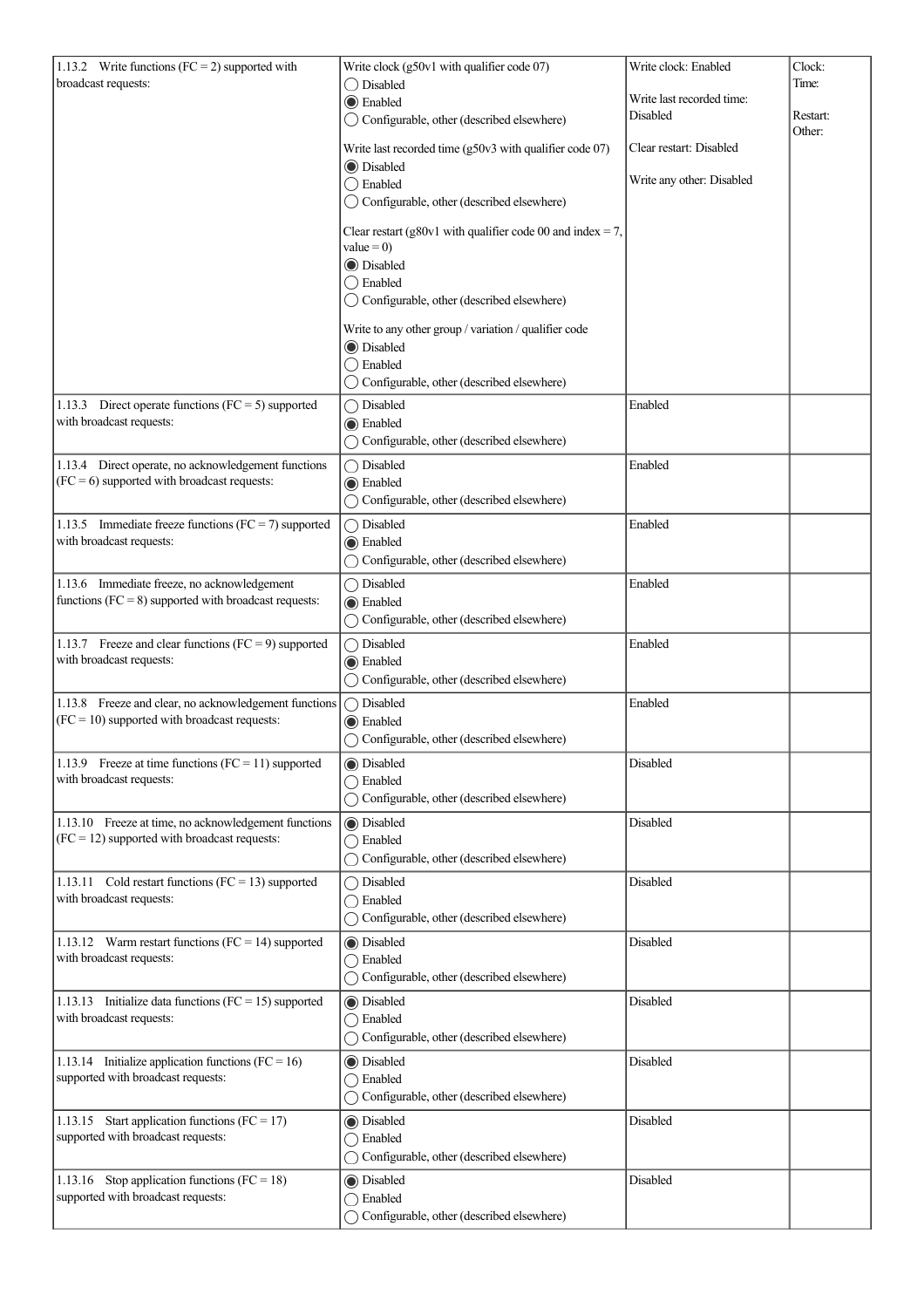| 1.13.17 Save configuration functions (FC = 19)<br>supported with broadcast requests:         | <b>I</b> Disabled<br>$\bigcap$ Enabled<br>◯ Configurable, other (described elsewhere)                                                                                                                                                                                                                                                                         | Disabled                                           |                  |
|----------------------------------------------------------------------------------------------|---------------------------------------------------------------------------------------------------------------------------------------------------------------------------------------------------------------------------------------------------------------------------------------------------------------------------------------------------------------|----------------------------------------------------|------------------|
| 1.13.18 Enable unsolicited functions ( $FC = 20$ )<br>supported with broadcast requests:     | Enable unsolicited by event Class (g60v2, g60v3 and<br>g60v4 with qualifier code 06)<br><b>O</b> Disabled<br>$\bigcirc$ Enabled<br>$\bigcirc$ Configurable, other (described elsewhere)<br>Enable unsolicited for any other group / variation /<br>qualifier code<br><b>O</b> Disabled<br>$\bigcirc$ Enabled<br>◯ Configurable, other (described elsewhere)   | By event class: Disabled<br>By any other: Disabled | Class:<br>Other: |
| 1.13.19 Disable unsolicited functions (FC = 21)<br>supported with broadcast requests:        | Disable unsolicited by event Class (g60v2, g60v3 and<br>g60v4 with qualifier code 06)<br><b>O</b> Disabled<br>$\bigcirc$ Enabled<br>◯ Configurable, other (described elsewhere)<br>Disable unsolicited for any other group / variation /<br>qualifier code<br><b>O</b> Disabled<br>$\bigcirc$ Enabled<br>$\bigcirc$ Configurable, other (described elsewhere) | By event class: Disabled<br>By any other: Disabled | Class:<br>Other: |
| 1.13.20 Assign class functions ( $FC = 22$ ) supported<br>with broadcast requests:           | <b>I</b> Disabled<br>$\bigcap$ Enabled<br>◯ Configurable, other (described elsewhere)                                                                                                                                                                                                                                                                         | Disabled                                           |                  |
| 1.13.21 Record current time functions (FC = 24)<br>supported with broadcast requests:        | <b>Disabled</b><br>$\bigcap$ Enabled<br>Configurable, other (described elsewhere)                                                                                                                                                                                                                                                                             | Disabled                                           |                  |
| 1.13.22 Activate configuration functions ( $FC = 31$ )<br>supported with broadcast requests: | <b>Disabled</b><br>$\bigcap$ Enabled<br>◯ Configurable, other (described elsewhere)                                                                                                                                                                                                                                                                           | Disabled                                           |                  |

### **2 Mapping between DNP3 and IEC 61850 Objects**

This optional section allows each configuration parameter or point in the DNP Data map to be tied to an attribute in the IEC 61850 object models (and viceversa).

Earlier versions of this section (up to version 2.07) used mappings based on an "access point" (section 2.1.1 and then a series of XPath references (section 2.1.2). Section 2.1.2 has been superseded in version 2.08 onwards with mappings defined using either predefined rules (section 2.1.3) or specified as an equation (section 2.1.4). The list of pre-defined rules is found in the IEEE 1815-1 document.

The following display has been selected to be in a tabular form.

**MAPPING BETWEEN DNP3 AND IEC 61850 OBJECTS**

### **3 Capabilities and Current Settings for Device Database (Outstation only)**

The following tables identify the capabilities and current settings for each DNP3 data type. Details defining the data points available in the device are shown in part 5 of this Device Profile.

| <b>3.1 BINARY INPUTS</b><br><b>Static (Steady-State) Object Number: 1</b><br><b>Event Object Number: 2</b> |                                                                                                                                                |                      |                                     |
|------------------------------------------------------------------------------------------------------------|------------------------------------------------------------------------------------------------------------------------------------------------|----------------------|-------------------------------------|
|                                                                                                            | <b>Capabilities</b><br><b>Contract (IDED)</b> ( <i>Ieave tick-boxes blank if this data type is not</i><br>supported)                           | <b>Current Value</b> | <b>configurable</b><br>list methods |
| 3.1.1 Static Variation reported when variation 0<br>requested or in response to Class polls:               | $\triangledown$ Variation 1 - packed format<br>$\triangledown$ Variation 2 - with flag<br>Based on point index (add column to table in part 5) | One                  | other<br>(Web<br>Browser)           |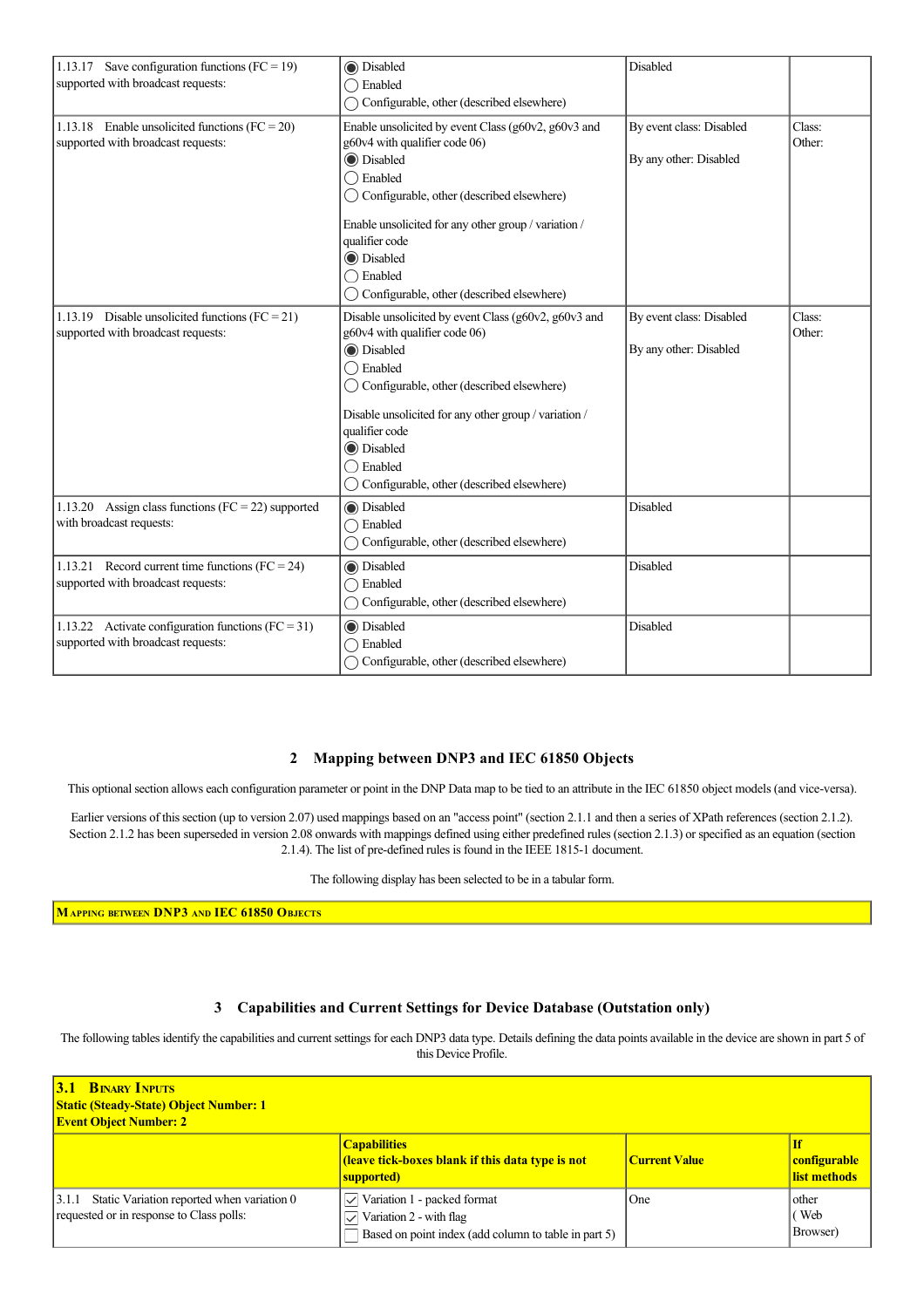| 3.1.2 Event Variation reported when variation 0<br>requested or in response to Class polls:<br>Note: The support for binary input events can be<br>determined remotely using protocol object Group 0<br>Variation 237.                                                          | Variation 1 - without time<br>$\checkmark$<br>Variation 2 - with absolute time<br>Variation 3 - with relative time<br>$\checkmark$<br>Based on point index (add column to table in part 5) | One                       | other<br>(Web<br>Browser)                 |
|---------------------------------------------------------------------------------------------------------------------------------------------------------------------------------------------------------------------------------------------------------------------------------|--------------------------------------------------------------------------------------------------------------------------------------------------------------------------------------------|---------------------------|-------------------------------------------|
| 3.1.3 Event reporting mode:<br>When responding with event data and more than one<br>event has occurred for a data point, an Outstation<br>may include all events or only the most recent event.<br>"All events" must be checked to be compliant.                                | $\sqrt{\phantom{a}}$ Only most recent<br>$\vee$ All events<br>Based on point index (add column to table in part 5)                                                                         | All events                |                                           |
| 3.1.4 Binary Inputs included in Class 0 response:                                                                                                                                                                                                                               | Always<br>Never<br>Only if point is assigned to a class<br>Based on point index (add column to table in part 5)<br>$\checkmark$                                                            | Based on point index      | other<br>(Web<br>Browser)                 |
| 3.1.5 Binary Inputs Event Buffer Organization:<br>When event buffers are allocated per object group<br>(see part 1.7.6), indicate the number of events that<br>can be buffered for Binary Inputs. If event buffers are<br>not allocated per object group then set "Fixed at 0". | $\sqrt{\phantom{a}}$ Fixed at 1024<br>Configurable, range to<br>Configurable, selectable from<br>Configurable, other, describe                                                             | Number of events $= 1024$ |                                           |
| 3.3 BINARY OUTPUT STATUS AND CONTROL RELAY OUTPUT BLOCK<br><b>Binary Output Status Object Number: 10</b><br><b>Binary Output Event Object Number: 11</b><br><b>CROB Object Number: 12</b><br><b>Binary Output Command Event Object Number: 13</b>                               |                                                                                                                                                                                            |                           |                                           |
|                                                                                                                                                                                                                                                                                 | <b>Capabilities</b><br>(leave tick-boxes blank if this data type is not<br>supported)                                                                                                      | <b>Current Value</b>      | <b>If</b><br>configurable<br>list methods |
| 3.3.1 Minimum pulse time allowed with Trip, Close and<br>Pulse On commands:                                                                                                                                                                                                     | $\sqrt{\phantom{a}}$ Fixed at 0 ms (hardware may limit this further)<br>$\sqrt{\phantom{a}}$ Based on point index (add column to table in part 5)                                          | Based on point index      |                                           |
| 3.3.2 Maximum pulse time allowed with Trip, Close<br>and Pulse On commands:                                                                                                                                                                                                     | $\triangledown$ Fixed at 2147483647 ms (hardware may limit this<br>further<br>Based on point index (add column to table in part 5)<br>$\checkmark$                                         | Based on point index      |                                           |
|                                                                                                                                                                                                                                                                                 |                                                                                                                                                                                            |                           |                                           |
| 3.3.3 Binary Output Status included in Class 0<br>response:                                                                                                                                                                                                                     | Always<br>Never<br>Only if point is assigned to a class<br>Based on point index (add column to table in part 5)                                                                            | Based on point index      |                                           |
| 3.3.4 Reports Output Command Event Objects:                                                                                                                                                                                                                                     | $\sqrt{$ Never<br>Only upon a successful Control<br>Upon all control attempts                                                                                                              | Never                     |                                           |
| 3.3.5 Static Variation reported when variation 0<br>requested or in response to Class polls:                                                                                                                                                                                    | Variation 1 - packed format<br>Variation 2 - output status with flags<br>Based on point index (add column to table in part 5)                                                              | Two                       |                                           |
| 3.3.6 Event Variation reported when variation 0<br>requested or in response to Class polls:<br>Note: The support for binary output events can be<br>determined remotely using protocol object Group 0<br>Variation 222.                                                         | Variation 1 - status without time<br>Variation 2 - status with time<br>Based on point index (add column to table in part 5)                                                                |                           |                                           |
| 3.3.7 Command Event Variation reported when<br>variation 0 requested or in response to Class polls:                                                                                                                                                                             | Variation 1 - command status without time<br>Variation 2 - command status with time<br>Based on point index (add column to table in part 5)                                                |                           |                                           |
| 3.3.8 Event reporting mode:<br>When responding with event data and more than one<br>event has occurred for a data point, an Outstation<br>may include all events or only the most recent event.                                                                                 | Only most recent<br>All events                                                                                                                                                             |                           |                                           |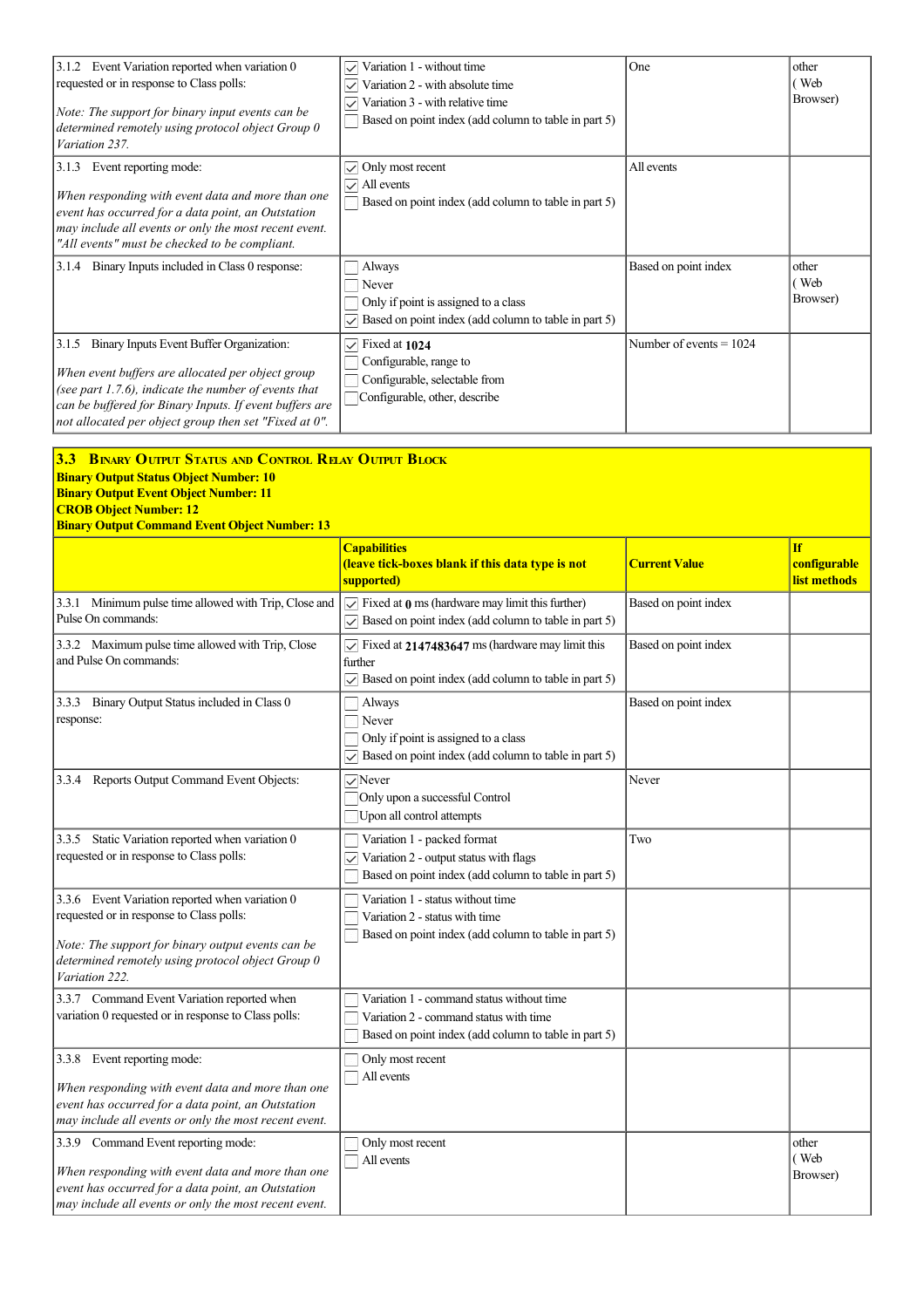| 3.3.10 Maximum Time between Select and Operate:                                                                                                                                                                                                                                                             | Not Applicable<br>$\triangledown$ Fixed at 1 seconds<br>Configurable, range to seconds<br>Configurable, selectable from seconds<br>Configurable, other, describe<br>Variable, explain Based on point index (add<br>column to table in part 5) | 1 seconds              |
|-------------------------------------------------------------------------------------------------------------------------------------------------------------------------------------------------------------------------------------------------------------------------------------------------------------|-----------------------------------------------------------------------------------------------------------------------------------------------------------------------------------------------------------------------------------------------|------------------------|
| 3.3.11<br>Binary Outputs Event Buffer Organization:<br>When event buffers are allocated per object group<br>(see part 1.7.6), indicate the number of events that<br>can be buffered for Binary Outputs. If event buffers<br>are not allocated per object group then set "Fixed at<br>$\lfloor$ 0".          | $\sqrt{\phantom{a}}$ Fixed at 0<br>Configurable, range to<br>Configurable, selectable from<br>Configurable, other, describe                                                                                                                   | Number of events $= 0$ |
| 3.3.12 Binary Output Commands Event Buffer<br>Organization:<br>When event buffers are allocated per object group<br>(see part 1.7.6), indicate the number of events that<br>can be buffered for Binary Output Commands. If<br>event buffers are not allocated per object group then<br>set "Fixed at $0$ ". | $\vee$ Fixed at 0<br>Configurable, range to<br>Configurable, selectable from<br>Configurable, other, describe                                                                                                                                 | Number of events $= 0$ |

| <b>3.4 COUNTERS / FROZEN COUNTERS</b><br><b>Counter Group Number: 20</b><br><b>Frozen Counter Group Number: 21</b><br><b>Counter Event Group Number: 22</b><br><b>Frozen Counter Event Group Number: 23</b>                                                                                                                                                                                                                                                                                 |                                                                                                                                                                                                                                                                                                                                       |                      |                                           |
|---------------------------------------------------------------------------------------------------------------------------------------------------------------------------------------------------------------------------------------------------------------------------------------------------------------------------------------------------------------------------------------------------------------------------------------------------------------------------------------------|---------------------------------------------------------------------------------------------------------------------------------------------------------------------------------------------------------------------------------------------------------------------------------------------------------------------------------------|----------------------|-------------------------------------------|
|                                                                                                                                                                                                                                                                                                                                                                                                                                                                                             | <b>Capabilities</b><br>(leave tick-boxes blank if this data type is not<br>supported)                                                                                                                                                                                                                                                 | <b>Current Value</b> | <b>If</b><br>configurable<br>list methods |
| 3.4.1 Static Counter Variation reported when variation<br>0 requested or in response to Class polls:                                                                                                                                                                                                                                                                                                                                                                                        | $\sqrt{\ }$ Variation 1 - 32-bit with flag<br>Variation 2 - 16-bit with flag<br>$\checkmark$<br>$\vee$ Variation 5 - 32-bit without flag<br>Variation 6 - 16-bit without flag<br>$\checkmark$<br>Based on point index (add column to table in part 5)                                                                                 | Five                 |                                           |
| 3.4.2 Counter Event Variation reported when variation<br>0 requested or in response to Class polls:<br>Note: The support for counter events can be<br>determined remotely using protocol object Group 0<br>Variation 227.                                                                                                                                                                                                                                                                   | $\sqrt{\ }$ Variation 1 - 32-bit with flag<br>Variation 2 - 16-bit with flag<br>$\checkmark$<br>Variation 5 - 32-bit with flag and time<br>$\checkmark$<br>Variation 6 - 16-bit with flag and time<br>$\checkmark$<br>Based on point index (add column to table in part 5)                                                            |                      |                                           |
| 3.4.3 Counters included in Class 0 response:                                                                                                                                                                                                                                                                                                                                                                                                                                                | Always<br>Never<br>Only if point is assigned to a class<br>Based on point index (add column to table in part 5)<br>$\checkmark$                                                                                                                                                                                                       | Based on point index | other<br>(Web<br>Browser)                 |
| 3.4.4 Counter Event reporting mode:<br>When responding with event data and more than one<br>event has occurred for a data point, an Outstation<br>may include all events or only the most recent event.<br>Only the most recent event is typically reported for<br>Counters. When reporting only the most recent event<br>the counter value returned in the response may be<br>either the value at the time that the event is queued or<br>it may be the value at the time of the response. | A: Only most recent (value at time of event)<br>B: Only most recent (value at time of response)<br>$\sqrt{\text{C}}$ : All events<br>Based on point index (add column to table in part 5)                                                                                                                                             | All events           |                                           |
| 3.4.5 Static Frozen Counter Variation reported when<br>variation 0 requested or in response to Class polls:                                                                                                                                                                                                                                                                                                                                                                                 | Variation 1 - 32-bit with flag<br>$\checkmark$<br>$\sqrt{\ }$ Variation 2 - 16-bit with flag<br>Variation 5 - 32-bit with flag and time<br>Variation 6 - 16-bit with flag and time<br>Variation 9 - 32-bit without flag<br>$\checkmark$<br>Variation 10 - 16-bit without flag<br>Based on point index (add column to table in part 5) | One                  |                                           |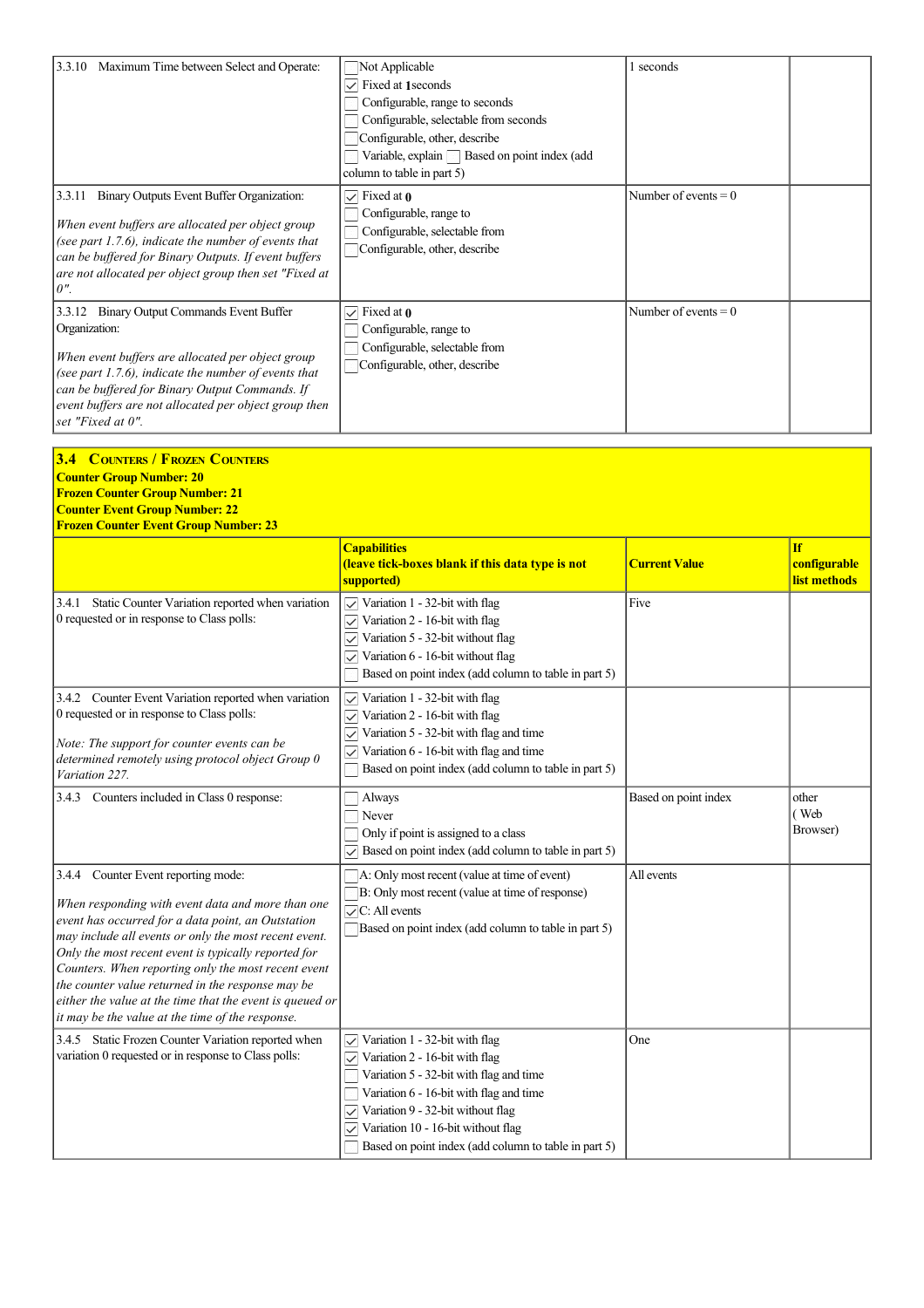| 3.4.6 Frozen Counter Event Variation reported when<br>variation 0 requested or in response to Class polls:<br>Note: The support for frozen counter events can be<br>determined remotely using protocol object Group 0<br>Variation 225.                                                    | Variation 1 - 32-bit with flag<br>Variation 2 - 16-bit with flag<br>Variation 5 - 32-bit without flag<br>Variation 6 - 16-bit without flag<br>Based on point index (add column to table in part 5)                                                   |                           |  |
|--------------------------------------------------------------------------------------------------------------------------------------------------------------------------------------------------------------------------------------------------------------------------------------------|------------------------------------------------------------------------------------------------------------------------------------------------------------------------------------------------------------------------------------------------------|---------------------------|--|
| 3.4.7 Frozen Counters included in Class 0 response:                                                                                                                                                                                                                                        | $\Box$ Always<br>$\Box$ Never<br>Only if point is assigned to a class<br>$\sqrt{\phantom{a}}$ Based on point index (add column to table in part 5)                                                                                                   |                           |  |
| 3.4.8 Frozen Counter Event reporting mode:<br>When responding with event data and more than one<br>event has occurred for a data point, an Outstation<br>may include all events or only the most recent event.<br>All events are typically reported for Frozen Counters                    | Only most recent frozen value<br>All frozen values<br>Based on point index (add column to table in part 5)                                                                                                                                           |                           |  |
| 3.4.9 Counters Roll Over at:                                                                                                                                                                                                                                                               | $\sqrt{16}$ Bits (65,535)<br>$\sqrt{32}$ Bits (4,294,967,295)<br>$\Box$ Fixed at<br>Configurable, range to<br>Configurable, selectable from<br>Configurable, other, describe<br>Based on point index (add column to table in part 5)<br>$\checkmark$ | Based on point index      |  |
| 3.4.10 Counters frozen by means of:                                                                                                                                                                                                                                                        | Master Request<br>Freezes itself without concern for time of day<br>Freezes itself and requires time of day<br>Other, explain:                                                                                                                       | <b>Master Request</b>     |  |
| 3.4.11 Counters Event Buffer Organization:<br>When event buffers are allocated per object group<br>(see part $1.7.6$ ), indicate the number of events that<br>can be buffered for Counters. If event buffers are not<br>allocated per object group then set "Fixed at 0".                  | $\triangledown$ Fixed at 1024<br>Configurable, range to<br>Configurable, selectable from<br>Configurable, other, describe                                                                                                                            | Number of events $= 1024$ |  |
| 3.4.12 Frozen Counters Event Buffer Organization:<br>When event buffers are allocated per object group<br>(see part 1.7.6), indicate the number of events that<br>can be buffered for Frozen Counters. If event buffers<br>are not allocated per object group then set "Fixed at<br>$0$ ". | $\sqrt{\phantom{a}}$ Fixed at 0<br>Configurable, range to<br>Configurable, selectable from<br>Configurable, other, describe                                                                                                                          | Number of events $= 0$    |  |
| 3.4.13 Reports counter events for change of value:<br>Indicate if counter events are created when the<br>counter value changes.                                                                                                                                                            | Yes for all counters<br>$\sqrt{}$ No for all counters<br>Based on point index (add column to table in part 5)                                                                                                                                        | No                        |  |

# **3.5 ANALOG INPUTS**

| <b>Static (Steady-State) Object Number: 30</b> |  |
|------------------------------------------------|--|
| <b>Event Object Number: 32</b>                 |  |

**Deadband Object Number: 34**

|                                                                                               | <b>Capabilities</b><br><b>(leave tick-boxes blank if this data type is not</b><br>supported)                                                                                                                                                                                                                                       | <b>Current Value</b> | <b>If</b><br>configurable<br>list methods |
|-----------------------------------------------------------------------------------------------|------------------------------------------------------------------------------------------------------------------------------------------------------------------------------------------------------------------------------------------------------------------------------------------------------------------------------------|----------------------|-------------------------------------------|
| [3.5.1 Static Variation reported when variation 0<br>requested or in response to Class polls: | Variation 1 - 32-bit with flag<br>$\vee$<br>Variation 2 - 16-bit with flag<br>Variation 3 - 32-bit without flag<br>Variation 4 - 16-bit without flag<br>Variation 5 - single-precision floating point with flag<br>Variation 6 - double-precision floating point with flag<br>Based on point index (add column to table in part 5) | <b>One</b>           | l other<br>(Web<br>(Browser)              |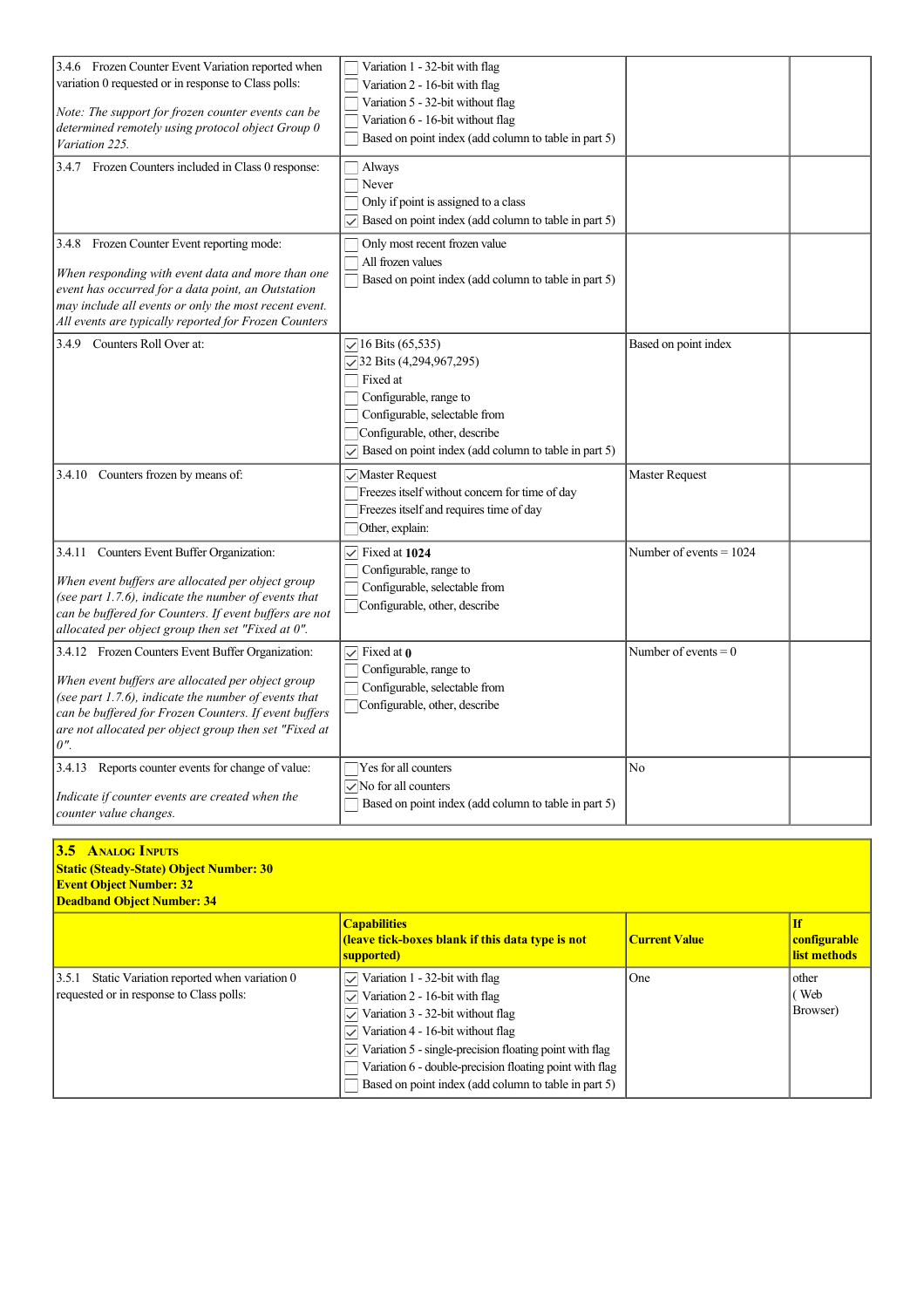| 3.5.2 Event Variation reported when variation 0<br>requested or in response to Class polls:<br>Note: The support for analog input events can be<br>determined remotely using protocol object Group 0<br>Variation 231.<br>3.5.3 Event reporting mode:<br>When responding with event data and more than one<br>event has occurred for a data point, an Outstation<br>may include all events or only the most recent event.<br>Only the most recent event is typically reported for<br>Analog Inputs. When reporting only the most recent<br>event the analog value returned in the response may<br>be either the value at the time that the event is<br>queued or it may be the value at the time of the<br>response. | Variation 1 - 32-bit without time<br>Variation 2 - 16-bit without time<br>Variation 3 - 32-bit with time<br>Variation 4 - 16-bit with time<br>Variation 5 - single-precision floating point w/o time<br>Variation 6 - double-precision floating point w/o time<br>$\checkmark$<br>Variation 7 - single-precision floating point with time<br>$\checkmark$<br>Variation 8 - double-precision floating point with time<br>Based on point index (add column to table in part 5)<br>A: Only most recent (value at time of event)<br>B: Only most recent (value at time of response)<br>$\sqrt{\text{C}}$ : All events<br>Based on point index (add column to table in part 5) | One<br>All events    |                           |
|----------------------------------------------------------------------------------------------------------------------------------------------------------------------------------------------------------------------------------------------------------------------------------------------------------------------------------------------------------------------------------------------------------------------------------------------------------------------------------------------------------------------------------------------------------------------------------------------------------------------------------------------------------------------------------------------------------------------|---------------------------------------------------------------------------------------------------------------------------------------------------------------------------------------------------------------------------------------------------------------------------------------------------------------------------------------------------------------------------------------------------------------------------------------------------------------------------------------------------------------------------------------------------------------------------------------------------------------------------------------------------------------------------|----------------------|---------------------------|
| 3.5.4 Analog Inputs included in Class 0 response:                                                                                                                                                                                                                                                                                                                                                                                                                                                                                                                                                                                                                                                                    | Always<br>Never<br>Only if point is assigned to a class<br>$\triangledown$ Based on point index (add column to table in part 5)                                                                                                                                                                                                                                                                                                                                                                                                                                                                                                                                           | Based on point index |                           |
| How Deadbands are set:<br>3.5.5                                                                                                                                                                                                                                                                                                                                                                                                                                                                                                                                                                                                                                                                                      | √A. Global Fixed<br>B. Configurable through DNP<br>C. Configurable via other means<br>D. Other, explain:<br>Based on point index - column in part 5 specifies<br>which of the options applies, B, C, or D                                                                                                                                                                                                                                                                                                                                                                                                                                                                 |                      | other<br>(Web<br>Browser) |
| 3.5.6 Analog Deadband Algorithm:<br>just compares the difference from the<br>simple-<br>previous reported value<br>integrating- keeps track of the accumulated change<br>other-<br>indicating another algorithm                                                                                                                                                                                                                                                                                                                                                                                                                                                                                                      | $\sqrt{\text{Simple}}$<br>$\sqrt{}$ Integrating<br>Other, explain:<br>Based on point index (add column to table in part 5)                                                                                                                                                                                                                                                                                                                                                                                                                                                                                                                                                | Simple               | other<br>(Web<br>Browser) |
| 3.5.7 Static Frozen Analog Input Variation reported<br>when variation 0 requested or in response to Class polls:                                                                                                                                                                                                                                                                                                                                                                                                                                                                                                                                                                                                     | Variation 1 - 32-bit with flag<br>$\Box$ Variation 2 - 16-bit with flag<br>Variation 3 - 32-bit with time-of-freeze<br>Variation 4 - 16-bit with time-of-freeze<br>Variation 5 - 32-bit without flag<br>Variation 6 - 16-bit without flag<br>Variation 7 - single-precision floating point with flag<br>Variation 8 - double-precision floating point with flag<br>Based on point index (add column to table in part 5)                                                                                                                                                                                                                                                   |                      |                           |
| 3.5.8 Frozen Analog Input Event Variation reported<br>when variation 0 requested or in response to Class polls:<br>Note: The support for frozen analog input events can<br>be determined remotely using protocol object Group 0<br>Variation 230.                                                                                                                                                                                                                                                                                                                                                                                                                                                                    | Variation 1 - 32-bit without time<br>Variation 2 - 16-bit without time<br>Variation 3 - 32-bit with time<br>Variation 4 - 16-bit with time<br>Variation 5 - single-precision floating point w/o time<br>Variation 6 - double-precision floating point w/o time<br>Variation 7 - single-precision floating point with time<br>Variation 8 - double-precision floating point with time<br>Based on point index (add column to table in part 5)                                                                                                                                                                                                                              |                      |                           |
| 3.5.9 Frozen Analog Inputs included in Class 0<br>response:                                                                                                                                                                                                                                                                                                                                                                                                                                                                                                                                                                                                                                                          | Always<br>$\vee$ Never<br>Only if point is assigned to a class<br>Based on point index (add column to table in part 5)                                                                                                                                                                                                                                                                                                                                                                                                                                                                                                                                                    | Never                |                           |
| 3.5.10 Frozen Analog Input Event reporting mode:<br>When responding with event data and more than one<br>event has occurred for a data point, an Outstation<br>may include all events or only the most recent event.<br>All events are typically reported for Frozen Analog<br>Inputs.                                                                                                                                                                                                                                                                                                                                                                                                                               | Only most recent frozen value<br>All frozen values<br>Based on point index (add column to table in part 5)                                                                                                                                                                                                                                                                                                                                                                                                                                                                                                                                                                |                      |                           |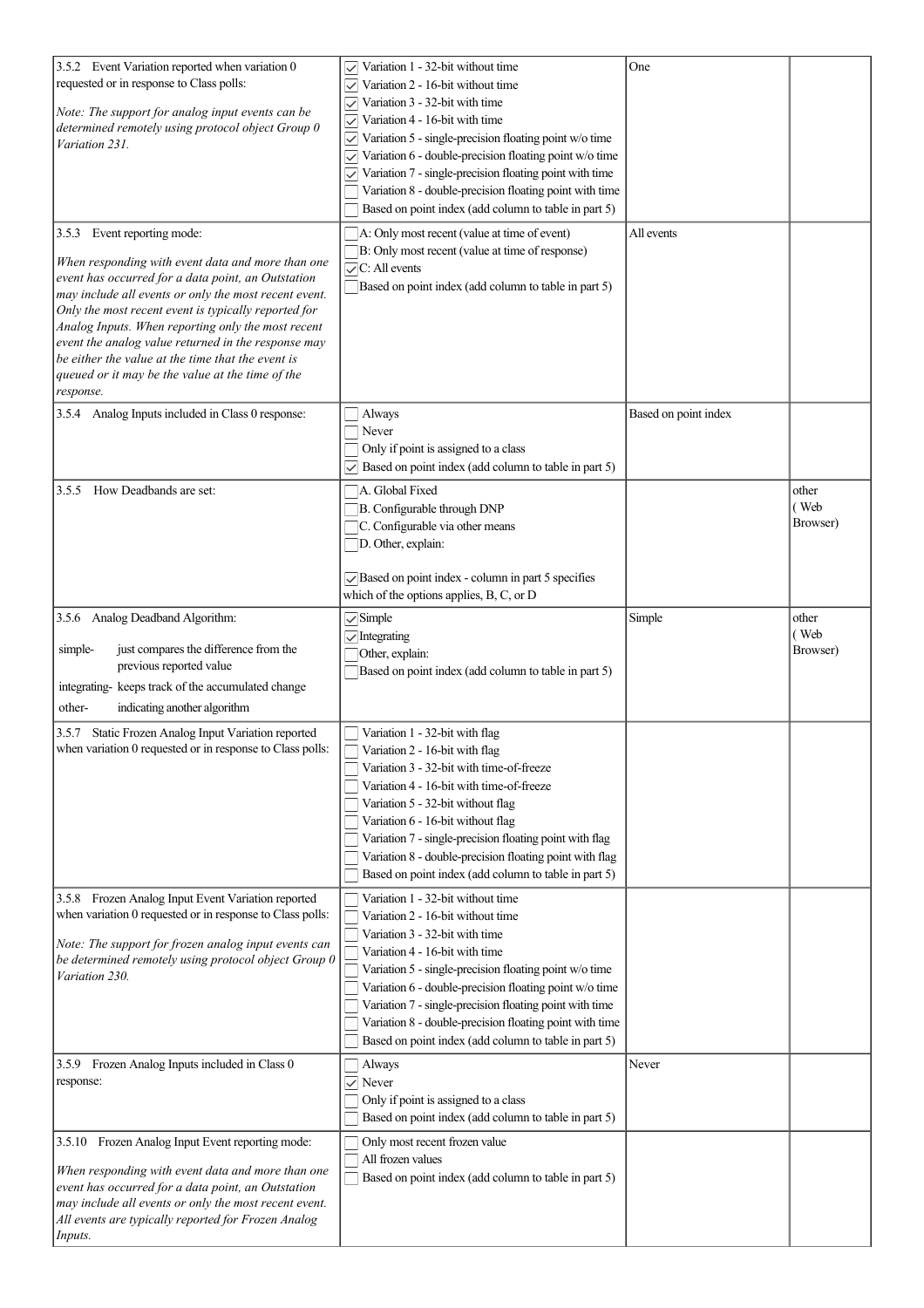| 13.5.11<br>Analog Inputs Event Buffer Organization:<br>When event buffers are allocated per object group<br>(see part 1.7.6), indicate the number of events that<br>can be buffered for Analog Inputs. If event buffers are<br>$ $ not allocated per object group then set "Fixed at 0".              | $\sqrt{\phantom{0}}$ Fixed at 1024<br>$\Box$ Configurable, range to<br>$\Box$ Configurable, selectable from<br>Configurable, other, describe | Number of events $= 1024$ |  |
|-------------------------------------------------------------------------------------------------------------------------------------------------------------------------------------------------------------------------------------------------------------------------------------------------------|----------------------------------------------------------------------------------------------------------------------------------------------|---------------------------|--|
| [3.5.12 Frozen Analog Inputs Event Buffer Organization:<br>When event buffers are allocated per object group<br>(see part 1.7.6), indicate the number of events that<br>can be buffered for Frozen Analog Inputs. If event<br>buffers are not allocated per object group then set<br>"Fixed at $0$ ". | $\triangledown$ Fixed at 0<br>$\Box$ Configurable, range to<br>$\Box$ Configurable, selectable from<br>Configurable, other, describe         | Number of events $= 0$    |  |

| <b>3.6 ANALOG OUTPUTS AND ANALOG OUTPUT COMMANDS</b><br><b>Analog Output Status Group Number: 40</b><br><b>Analog Outputs Group Number: 41</b><br><b>Analog Output Events Group Number: 42</b><br><b>Analog Output Command Events Group Number: 43</b> |                                                                                                                                                                                                                                                                                                                                                                                                                                              |                      |                                                  |
|--------------------------------------------------------------------------------------------------------------------------------------------------------------------------------------------------------------------------------------------------------|----------------------------------------------------------------------------------------------------------------------------------------------------------------------------------------------------------------------------------------------------------------------------------------------------------------------------------------------------------------------------------------------------------------------------------------------|----------------------|--------------------------------------------------|
|                                                                                                                                                                                                                                                        | <b>Capabilities</b><br>(leave tick-boxes blank if this data type is not<br>supported)                                                                                                                                                                                                                                                                                                                                                        | <b>Current Value</b> | <b>If</b><br>configurable<br><u>list methods</u> |
| Static Analog Output Status Variation reported<br>3.6.1<br>when variation 0 requested or in response to Class polls:                                                                                                                                   | $\sqrt{\ }$ Variation 1 - 32-bit with flag<br>Variation 2 - 16-bit with flag<br>$\checkmark$<br>$\sqrt{\phantom{a}}$ Variation 3 - single-precision floating point with flag<br>Variation 4 - double-precision floating point with flag<br>Based on point index (add column to table in part 5)                                                                                                                                              | Two                  |                                                  |
| 3.6.2 Analog Output Status included in Class 0<br>response:                                                                                                                                                                                            | Always<br>Never<br>Only if point is assigned to a class<br>Based on point index (add column to table in part 5)                                                                                                                                                                                                                                                                                                                              | Based on point index |                                                  |
| 3.6.3 Reports Output Command Event Objects:                                                                                                                                                                                                            | $\sqrt{ }$ Never<br>Only upon a successful Control<br>Upon all control attempts                                                                                                                                                                                                                                                                                                                                                              | Never                |                                                  |
| 3.6.4 Event Variation reported when variation 0<br>requested or in response to Class polls:<br>Note: The support for analog output events can be<br>determined remotely using protocol object Group 0<br>Variation 219.                                | Variation 1 - 32-bit without time<br>Variation 2 - 16-bit without time<br>Variation 3 - 32-bit with time<br>Variation 4 - 16-bit with time<br>Variation 5 - single-precision floating point w/o time<br>Variation 6 - double-precision floating point w/o time<br>Variation 7 - single-precision floating point with time<br>Variation 8 - double-precision floating point with time<br>Based on point index (add column to table in part 5) |                      |                                                  |
| 3.6.5 Command Event Variation reported when<br>variation 0 requested or in response to Class polls:                                                                                                                                                    | Variation 1 - 32-bit without time<br>Variation 2 - 16-bit without time<br>Variation 3 - 32-bit with time<br>Variation 4 - 16-bit with time<br>Variation 5 - single-precision floating point w/o time<br>Variation 6 - double-precision floating point w/o time<br>Variation 7 - single-precision floating point with time<br>Variation 8 - double-precision floating point with time<br>Based on point index (add column to table in part 5) |                      |                                                  |
| 3.6.6 Event reporting mode:<br>When responding with event data and more than one<br>event has occurred for a data point, an Outstation<br>may include all events or only the most recent event.                                                        | Only most recent<br>All events                                                                                                                                                                                                                                                                                                                                                                                                               |                      |                                                  |
| 3.6.7 Command Event reporting mode:<br>When responding with event data and more than one<br>event has occurred for a data point, an Outstation                                                                                                         | Only most recent<br>All events                                                                                                                                                                                                                                                                                                                                                                                                               |                      |                                                  |

*may include all events or only the most recent event.*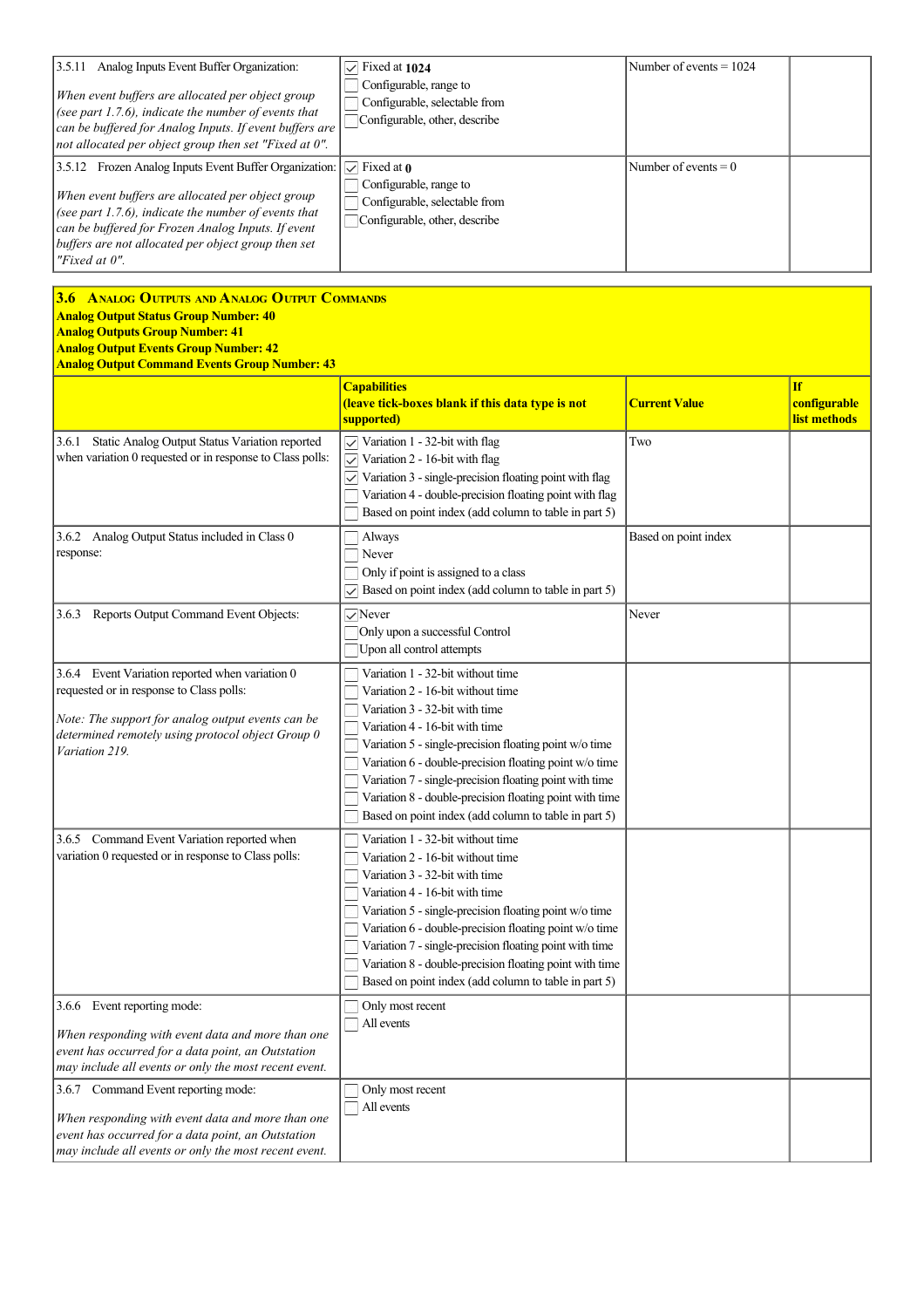| Maximum Time between Select and Operate:<br>3.6.8                                                                                                                                                                                                                                                           | $\Box$ Not Applicable<br>Fixed at 1 seconds<br>Configurable, range to seconds<br>Configurable, selectable from seconds<br>Configurable, other, describe<br>Variable, explain Based on point index (add<br>column to table in part 5) | 1 seconds              |  |
|-------------------------------------------------------------------------------------------------------------------------------------------------------------------------------------------------------------------------------------------------------------------------------------------------------------|--------------------------------------------------------------------------------------------------------------------------------------------------------------------------------------------------------------------------------------|------------------------|--|
| Analog Outputs Event Buffer Organization:<br>3.6.9<br>When event buffers are allocated per object group<br>(see part $1.7.6$ ), indicate the number of events that<br>can be buffered for Analog Outputs. If event buffers<br>are not allocated per object group then set "Fixed at<br>$\theta$ ".          | Fixed at 0<br>$\checkmark$<br>Configurable, range to<br>Configurable, selectable from<br>Configurable, other, describe                                                                                                               | Number of events $= 0$ |  |
| 3.6.10 Analog Output Commands Event Buffer<br>Organization:<br>When event buffers are allocated per object group<br>(see part $1.7.6$ ), indicate the number of events that<br>can be buffered for Analog Output Commands. If<br>event buffers are not allocated per object group then<br>set "Fixed at 0". | Fixed at $\theta$<br>$\checkmark$<br>Configurable, range to<br>Configurable, selectable from<br>Configurable, other, describe                                                                                                        | Number of events $= 0$ |  |

| <b>FILE CONTROL</b><br>3.7<br><b>Object Number: 70</b>                                                                                                                                                               |                                                                                                                                                                                                                                                                                        |                      |                                           |  |  |  |  |  |
|----------------------------------------------------------------------------------------------------------------------------------------------------------------------------------------------------------------------|----------------------------------------------------------------------------------------------------------------------------------------------------------------------------------------------------------------------------------------------------------------------------------------|----------------------|-------------------------------------------|--|--|--|--|--|
|                                                                                                                                                                                                                      | <b>Capabilities</b>                                                                                                                                                                                                                                                                    | <b>Current Value</b> | <b>If</b><br>configurable<br>list methods |  |  |  |  |  |
| 3.7.1 File Transfer Supported:                                                                                                                                                                                       | $\Box$ Yes<br>$\sqrt{\phantom{a}}$ No (set 3.7.6 to "Fixed at 0" and do not complete<br>other entries in section 3.7)                                                                                                                                                                  |                      |                                           |  |  |  |  |  |
| 3.7.2 File Authentication:<br>Indicates whether a valid authentication key must be<br>obtained prior to open and delete requests.                                                                                    | Always<br>Sometimes, explain<br>Never                                                                                                                                                                                                                                                  |                      |                                           |  |  |  |  |  |
| 3.7.3 File Append Mode:<br>Indicates if a file can be opened and appended to<br>versus just overwritten.                                                                                                             | <b>Always</b><br>Sometimes, explain<br>Never                                                                                                                                                                                                                                           |                      |                                           |  |  |  |  |  |
| 3.7.4 Permissions Support:<br>Indicates the device is capable of using the indicated<br>permissions.                                                                                                                 | Owner Read Allowed: 0x0100<br>Owner Write Allowed: 0x0080<br>Owner Execute Allowed: 0x0040<br>Group Read Allowed: 0x0020<br>Group Write Allowed: 0x0010<br>Group Execute Allowed: 0x0008<br>World Read Allowed: 0x0004<br>World Write Allowed: 0x0002<br>World Execute Allowed: 0x0001 |                      |                                           |  |  |  |  |  |
| 3.7.5 Multiple Blocks in a Fragment:<br>File data is transferred in a series of blocks of a<br>maximum specified size. This indicates whether only a<br>single block or multiple blocks will be sent in<br>fragment. | $\Box$ Yes<br>$\square$ No                                                                                                                                                                                                                                                             |                      |                                           |  |  |  |  |  |
| 3.7.6 Max number of Files Open at one time:                                                                                                                                                                          | ⊤ Fixed at<br>Configurable, range to<br>Configurable, selectable from<br>Configurable, other, describe                                                                                                                                                                                 |                      |                                           |  |  |  |  |  |

| <b>3.10 DATA SET PROTOTYPE</b><br><b>Object Number: 85</b> |                     |                      |                               |
|------------------------------------------------------------|---------------------|----------------------|-------------------------------|
| <b>Variation Number: 1</b>                                 |                     |                      |                               |
|                                                            |                     |                      | $\mathbf{If}$                 |
|                                                            | <b>Capabilities</b> | <b>Current Value</b> | <mark>  configurable  </mark> |
|                                                            |                     |                      | list methods                  |

This version of the Device Profile has no requirement for describing Data Set Prototype capabilities and current settings. This page is intentionally left blank, existing as placeholder for future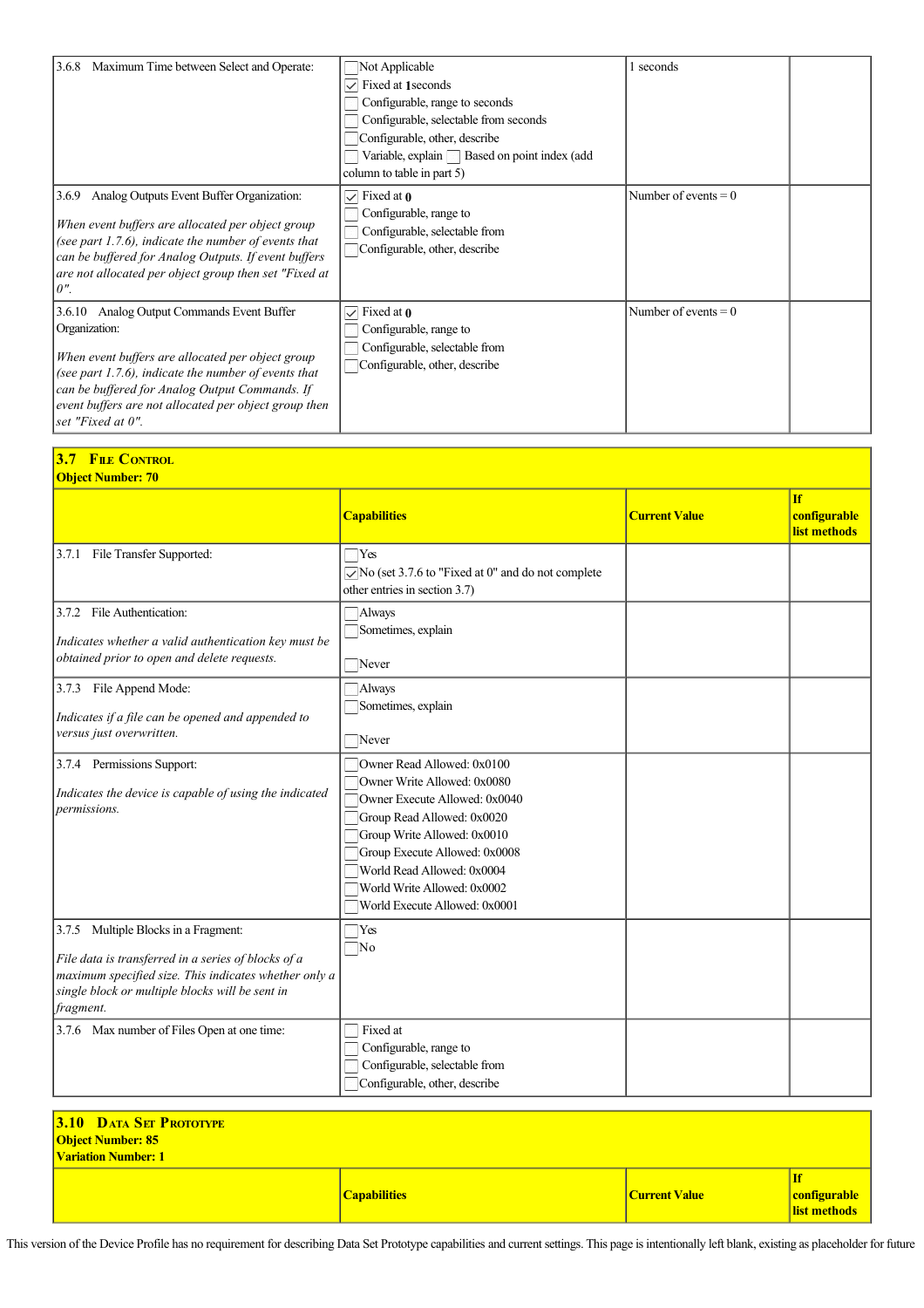**3.11 DATA SET DESCRIPTOR CONTENTS AND CHARACTERISTICS Object Number: 86 Variation Numbers: 1 and 2**

This version of the Device Profile has no requirement for describing Data Set Descriptor capabilities and current settings. This page is intentionally left blank, existing as placeholder for future use.

### **4 Implementation Table**

The following implementation table identifies which object groups and variations, function codes and qualifiers the device supports in both requests and responses. The *Request* columns identify all requests that may be sent by a Master, or all requests that must be parsed by an Outstation. The *Response* columns identify all responses that must be parsed by a Master, or all responses that may be sent by an Outstation.

|                                  |                            | <b>DNP OBJECT GROUP &amp; VARIATION</b>                      |                                | <b>REQUEST</b><br>Master may issue<br><b>Outstation must parse</b> | <b>RESPONSE</b><br>Master must parse<br><b>Outstation may issue</b> |                                 |  |
|----------------------------------|----------------------------|--------------------------------------------------------------|--------------------------------|--------------------------------------------------------------------|---------------------------------------------------------------------|---------------------------------|--|
| Object<br>Group<br><b>Number</b> | Variation<br><b>Number</b> | <b>Description</b>                                           | <b>Function Codes</b><br>(dec) | <b>Qualifier Codes</b><br>(hex)                                    | <b>Function Codes</b><br>(dec)                                      | <b>Qualifier Codes</b><br>(hex) |  |
| 1                                | $\boldsymbol{0}$           | Binary Input - any variation                                 | $1$ (read)                     | $00, 01$ (start-stop),<br>06 (no range, or all)                    |                                                                     |                                 |  |
| 1                                | 1                          | Binary Input - Single-bit packed                             | 1 (read)                       | $00, 01$ (start-stop),<br>06 (no range, or all)                    | 129 (Response)                                                      | $00, 01$ (start-stop)           |  |
| 1                                | $\overline{c}$             | Binary Input - Single-bit with flag                          | 1 (read)                       | $00, 01$ (start-stop),<br>06 (no range, or all)                    | 129 (Response)                                                      | $00, 01$ (start-stop)           |  |
| 2                                | $\boldsymbol{0}$           | Binary Input Change Event - any variation                    | 1 (read)                       | 06 (no range, or all),<br>$07,08$ (limited qty)                    |                                                                     |                                 |  |
| 2                                | $\mathbf{1}$               | Binary Input Change Event - without time                     | 1 (read)                       | 06 (no range, or all),<br>$07,08$ (limited qty)                    | 129 (Response)                                                      | 17, 28 (index)                  |  |
| 2                                | $\mathbf{1}$               | Binary Input Change Event - without time                     |                                |                                                                    | $130$ (Unsol. Resp.)                                                | $17, 28$ (index)                |  |
| $\overline{2}$                   | $\overline{c}$             | Binary Input Change Event - with absolute time               | $1$ (read)                     | 06 (no range, or all),<br>$07,08$ (limited qty)                    | 129 (Response)                                                      | $17, 28$ (index)                |  |
| 2                                | $\overline{c}$             | Binary Input Change Event - with absolute time               |                                |                                                                    | 130 (Unsol. Resp.)                                                  | $17, 28$ (index)                |  |
| $\overline{2}$                   | 3                          | Binary Input Change Event - with relative time               | 1 (read)                       | 06 (no range, or all),<br>$07,08$ (limited qty)                    | 129 (Response)                                                      | $17, 28$ (index)                |  |
| $\overline{2}$                   | 3                          | Binary Input Change Event - with relative time               |                                |                                                                    | 130 (Unsol. Resp.)                                                  | $17, 28$ (index)                |  |
| 10                               | $\boldsymbol{0}$           | Binary Output - any variation                                | 1 (read)                       | $00, 01$ (start-stop),<br>06 (no range, or all)                    |                                                                     |                                 |  |
| 10                               | $\overline{c}$             | Binary Output - Output status with flags                     | 1 (read)                       | $00, 01$ (start-stop),<br>06 (no range, or all)                    | 129 (Response)                                                      | $00, 01$ (start-stop)           |  |
| 12                               | $\mathbf{1}$               | Binary Output Command (CROB) - control relay<br>output block | $3$ (select)                   | 17, 28 (index)                                                     | 129 (Response)                                                      | echo of request                 |  |
| 12                               | $\mathbf{1}$               | Binary Output Command (CROB) - control relay<br>output block | 4(operate)                     | 17, 28 (index)                                                     | 129 (Response)                                                      | echo of request                 |  |
| 12                               | $\mathbf{1}$               | Binary Output Command (CROB) - control relay<br>output block | $5$ (direct op.)               | $17, 28$ (index)                                                   | 129 (Response)                                                      | echo of request                 |  |
| 12                               | 1                          | Binary Output Command (CROB) - control relay<br>output block | 6(direct op, no ack)           | $17, 28$ (index)                                                   |                                                                     |                                 |  |
| 20                               | 0                          | Counter - any variation                                      | 1 (read)                       | 06 (no range, or all)                                              |                                                                     |                                 |  |
| 20                               | $\mathbf{1}$               | Counter - 32-bit with flag                                   | 1 (read)                       | $00, 01$ (start-stop),<br>06 (no range, or all)                    | 129 (Response)                                                      | $00, 01$ (start-stop)           |  |
| 20                               | $\overline{c}$             | Counter - 16-bit with flag                                   | 1 (read)                       | $00, 01$ (start-stop),<br>06 (no range, or all)                    | 129 (Response)                                                      | $00, 01$ (start-stop)           |  |
| 20                               | 5                          | Counter - 32-bit without flag                                | 1 (read)                       | $00, 01$ (start-stop),<br>06 (no range, or all)                    | 129 (Response)                                                      | $00, 01$ (start-stop)           |  |
| 20                               | 6                          | Counter - 16-bit without flag                                | 1 (read)                       | $00, 01$ (start-stop),<br>06 (no range, or all)                    | 129 (Response)                                                      | $00, 01$ (start-stop)           |  |
| 21                               | $\boldsymbol{0}$           | Frozen Counter - any variation                               | 1 (read)                       | 06 (no range, or all)                                              |                                                                     |                                 |  |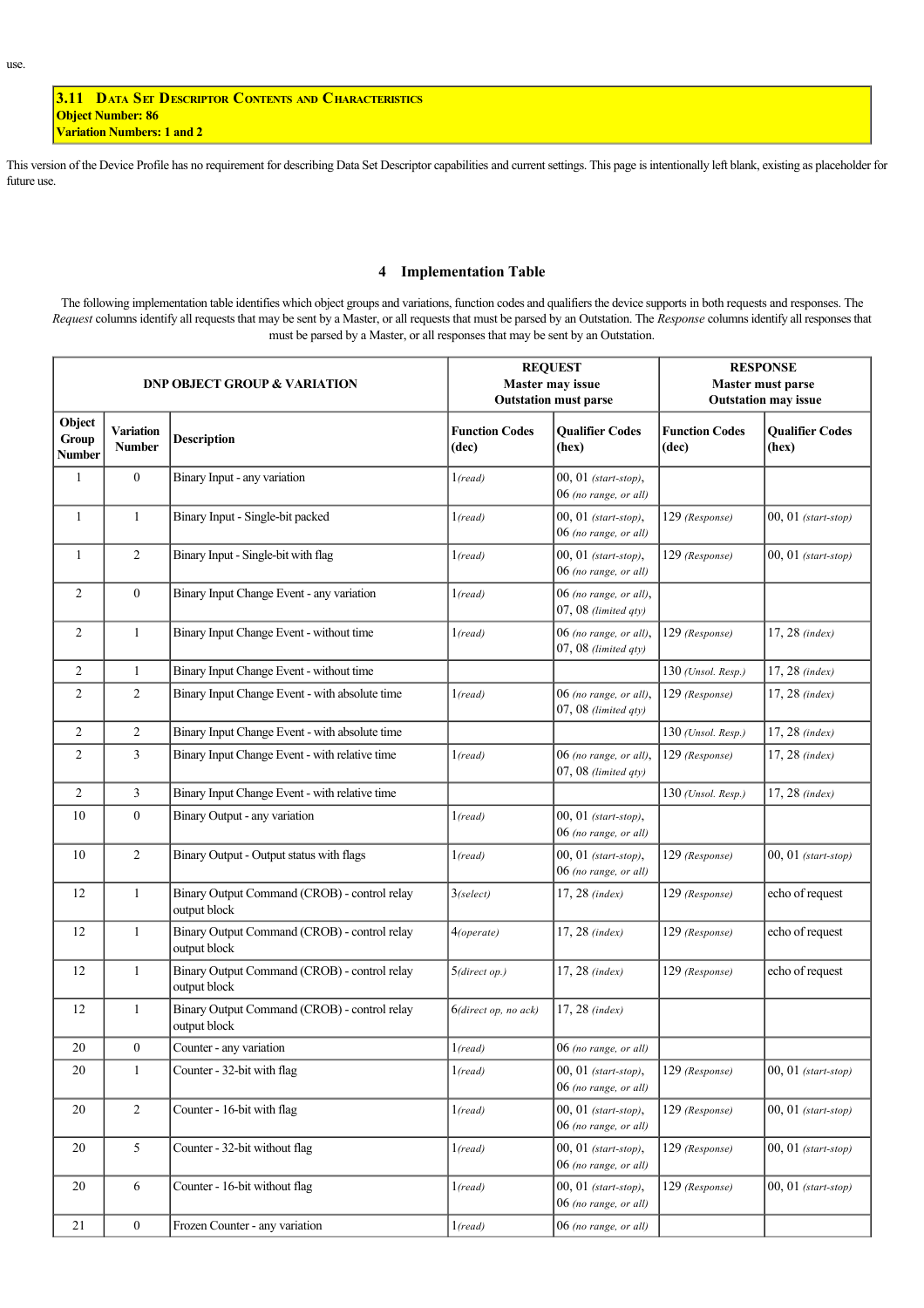| 21 | $\mathbf{1}$     | Frozen Counter - 32-bit with flag                                             |          |                                                    | 129 (Response)       | $00, 01$ (start-stop)     |
|----|------------------|-------------------------------------------------------------------------------|----------|----------------------------------------------------|----------------------|---------------------------|
| 21 | 2                | Frozen Counter - 16-bit with flag                                             |          |                                                    | 129 (Response)       | $00, 01$ (start-stop)     |
| 21 | 9                | Frozen Counter - 32-bit without flag                                          |          |                                                    | 129 (Response)       | $00, 01$ (start-stop)     |
| 21 | 10               | Frozen Counter - 16-bit without flag                                          |          |                                                    | 129 (Response)       | $00, 01$ (start-stop)     |
| 22 | $\boldsymbol{0}$ | Counter Change Event - any variation                                          | 1 (read) | 06 (no range, or all),<br>$07,08$ (limited qty)    |                      |                           |
| 22 | $\mathbf{1}$     | Counter Change Event - 32-bit with flag                                       | 1 (read) | 06 (no range, or all),<br>$07,08$ (limited $qty$ ) | 129 (Response)       | $17, 28$ (index)          |
| 22 | $\mathbf{1}$     | Counter Change Event - 32-bit with flag                                       |          |                                                    | 130 (Unsol. Resp.)   | 17, 28 (index)            |
| 22 | $\overline{c}$   | Counter Change Event - 16-bit with flag                                       | 1 (read) | 06 (no range, or all),<br>$07,08$ (limited qty)    | 129 (Response)       | $17, 28$ (index)          |
| 22 | $\overline{c}$   | Counter Change Event - 16-bit with flag                                       |          |                                                    | 130 (Unsol. Resp.)   | $17, 28$ (index)          |
| 22 | 5                | Counter Change Event - 32-bit with flag and time                              | 1 (read) | 06 (no range, or all),<br>07, 08 (limited qty)     | 129 (Response)       | $17, 28$ (index)          |
| 22 | 5                | Counter Change Event - 32-bit with flag and time                              |          |                                                    | 130 (Unsol. Resp.)   | $17, 28$ (index)          |
| 22 | 6                | Counter Change Event - 16-bit with flag and time                              | 1 (read) | 06 (no range, or all),<br>$07,08$ (limited qty)    | 129 (Response)       | $17, 28$ (index)          |
| 22 | 6                | Counter Change Event - 16-bit with flag and time                              |          |                                                    | 130 (Unsol. Resp.)   | $17, 28$ (index)          |
| 30 | $\boldsymbol{0}$ | Analog Input - any variation                                                  | 1 (read) | $00, 01$ (start-stop),<br>06 (no range, or all)    |                      |                           |
| 30 | $\mathbf{1}$     | Analog Input - 32-bit with flag                                               | 1 (read) | $00, 01$ (start-stop),<br>06 (no range, or all)    | 129 (Response)       | $00, 01$ (start-stop)     |
| 30 | $\overline{c}$   | Analog Input - 16-bit with flag                                               | 1 (read) | $00, 01$ (start-stop),<br>06 (no range, or all)    | 129 (Response)       | $00, 01$ (start-stop)     |
| 30 | 3                | Analog Input - 32-bit without flag                                            | 1 (read) | $00, 01$ (start-stop),<br>06 (no range, or all)    | 129 (Response)       | $00, 01$ (start-stop)     |
| 30 | 4                | Analog Input - 16-bit without flag                                            | 1 (read) | 00, 01 (start-stop),<br>06 (no range, or all)      | 129 (Response)       | $00, 01$ (start-stop)     |
| 30 | 5                | Analog Input - single-precision, floating-point with flag                     | 1 (read) | $00, 01$ (start-stop),<br>06 (no range, or all)    | 129 (Response)       | $00, 01$ (start-stop)     |
| 32 | $\boldsymbol{0}$ | Analog Input Change Event - any variation                                     | 1 (read) | 06 (no range, or all),<br>07, 08 (limited qty)     |                      |                           |
| 32 | $\mathbf{1}$     | Analog Input Change Event - 32-bit without time                               | 1 (read) | 06 (no range, or all),<br>$07,08$ (limited qty)    | 129 (Response)       | $17, 28$ (index)          |
| 32 | 1                | Analog Input Event - 32-bit without time                                      |          |                                                    | $130$ (Unsol. Resp.) | $ 17, 28 \text{ (index)}$ |
| 32 | $\overline{c}$   | Analog Input Change Event - 16-bit without time                               | 1 (read) | 06 (no range, or all),<br>$07,08$ (limited qty)    | 129 (Response)       | 17, 28 (index)            |
| 32 | $\overline{c}$   | Analog Input Change Event - 16-bit without time                               |          |                                                    | $130$ (Unsol. Resp.) | 17, 28 (index)            |
| 32 | 3                | Analog Input Change Event - 32-bit with time                                  | 1 (read) | 06 (no range, or all),<br>$07,08$ (limited qty)    | 129 (Response)       | $17, 28$ (index)          |
| 32 | 3                | Analog Input Change Event - 32-bit with time                                  |          |                                                    | $130$ (Unsol. Resp.) | $17, 28$ (index)          |
| 32 | 4                | Analog Input Change Event - 16-bit with time                                  | 1 (read) | 06 (no range, or all),<br>$07,08$ (limited $qty$ ) | 129 (Response)       | $17, 28$ (index)          |
| 32 | 4                | Analog Input Change Event - 16-bit with time                                  |          |                                                    | 130 (Unsol. Resp.)   | 17, 28 (index)            |
| 32 | 5                | Analog Input Change Event - single-precision, floating-<br>point without time | 1 (read) | 06 (no range, or all),<br>$07,08$ (limited qty)    | 129 (Response)       | 17, 28 (index)            |
| 32 | 5                | Analog Input Change Event - single-precision, floating-<br>point without time |          |                                                    | 130 (Unsol. Resp.)   | 17, 28 (index)            |
| 32 | $7\overline{ }$  | Analog Input Change Event - single-precision, floating-<br>point with time    | 1 (read) | 06 (no range, or all),<br>$07,08$ (limited qty)    | 129 (Response)       | $17, 28$ (index)          |
| 32 | 7                | Analog Input Change Event - single-precision, floating-<br>point with time    |          |                                                    | $130$ (Unsol. Resp.) | $17, 28$ (index)          |
| 40 | $\boldsymbol{0}$ | Analog Output Status - any variation                                          | 1 (read) | $00, 01$ (start-stop),<br>06 (no range, or all)    |                      |                           |
| 40 | $\mathbf{1}$     | Analog Output Status - 32-bit with flag                                       | 1 (read) | $00, 01$ (start-stop),<br>06 (no range, or all)    | 129 (Response)       | $00, 01$ (start-stop)     |
| 40 | $\overline{c}$   | Analog Output Status - 16-bit with flag                                       | 1 (read) | $00, 01$ (start-stop),<br>06 (no range, or all)    | 129 (Response)       | $00, 01$ (start-stop)     |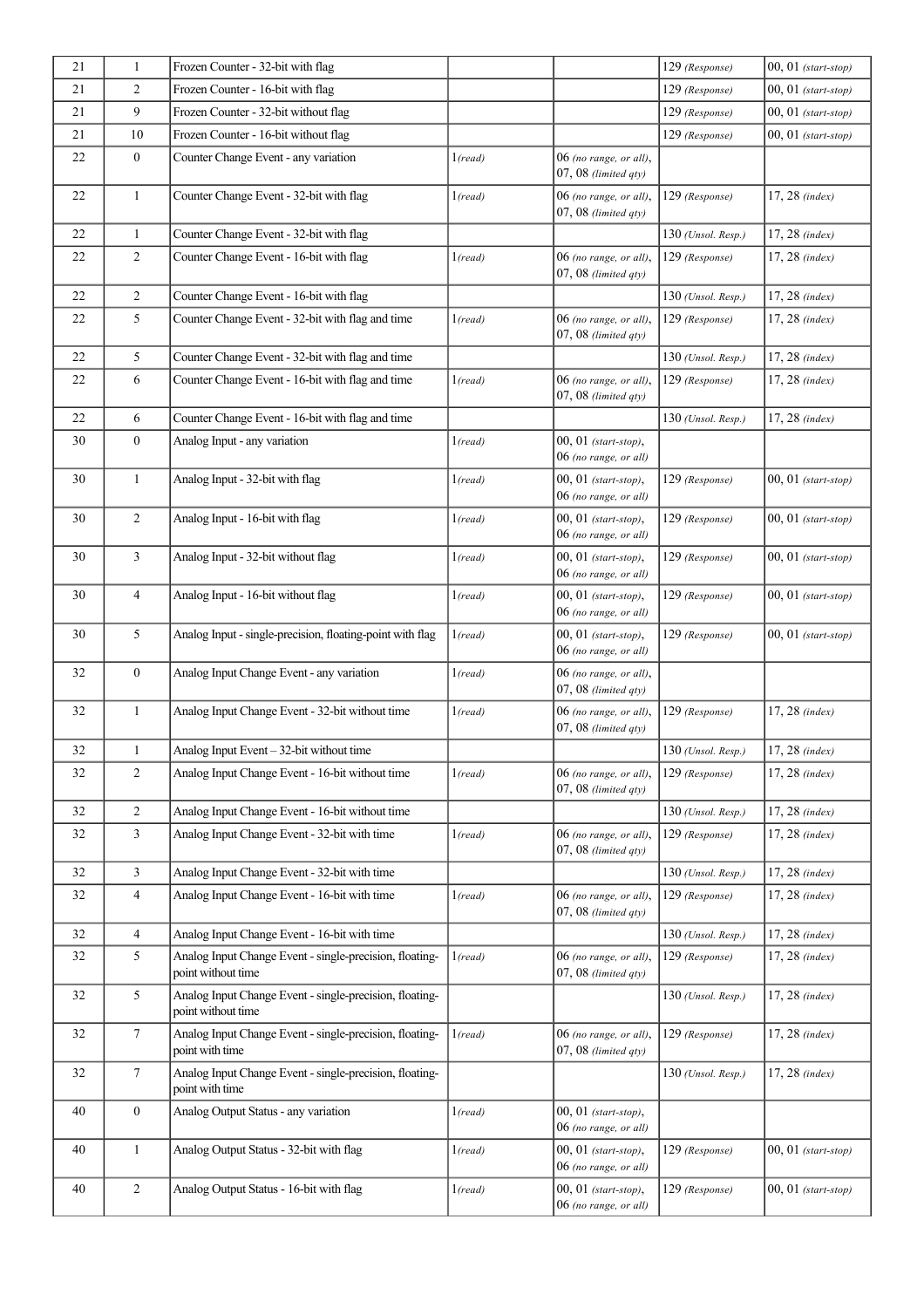| 40 | 3              | Analog Output Status - single-precision, floating-point<br>with flag | 1 (read)             | 00, 01 (start-stop),<br>06 (no range, or all)   | 129 (Response)       | $00, 01$ (start-stop)   |
|----|----------------|----------------------------------------------------------------------|----------------------|-------------------------------------------------|----------------------|-------------------------|
| 41 | $\mathbf{1}$   | Analog Output Block - 32-bit                                         | $3$ (select)         | $17, 28$ (index)                                | 129 (Response)       | echo of request         |
| 41 | $\mathbf{1}$   | Analog Output Block - 32-bit                                         | 4(operate)           | $17, 28$ (index)                                | 129 (Response)       | echo of request         |
| 41 | $\mathbf{1}$   | Analog Output Block - 32-bit                                         | 5(direct op.)        | $17, 28$ (index)                                | 129 (Response)       | echo of request         |
| 41 | $\mathbf{1}$   | Analog Output Block - 32-bit                                         | 6(direct op, no ack) | 17, 28 (index)                                  |                      |                         |
| 41 | $\overline{2}$ | Analog Output Block - 16-bit                                         | $3$ (select)         | $17, 28$ (index)                                | 129 (Response)       | echo of request         |
| 41 | $\overline{2}$ | Analog Output Block - 16-bit                                         | 4(operate)           | 17, 28 (index)                                  | 129 (Response)       | echo of request         |
| 41 | $\overline{c}$ | Analog Output Block - 16-bit                                         | 5(direct op.)        | 17, 28 (index)                                  | 129 (Response)       | echo of request         |
| 41 | $\overline{c}$ | Analog Output Block - 16-bit                                         | 6(direct op, no ack) | 17, 28 (index)                                  |                      |                         |
| 41 | $\overline{3}$ | Analog Output Block - single-precision, floating-point               | $3$ (select)         | 17, 28 (index)                                  | 129 (Response)       | echo of request         |
| 41 | 3              | Analog Output Block - single-precision, floating-point               | 4(operate)           | $17, 28$ (index)                                | 129 (Response)       | echo of request         |
| 41 | 3              | Analog Output Block - single-precision, floating-point               | 5(direct op.)        | 17, 28 (index)                                  | 129 (Response)       | echo of request         |
| 41 | $\overline{3}$ | Analog Output Block - single-precision, floating-point               | 6(direct op, no ack) | 17, 28 (index)                                  |                      |                         |
| 50 | $\mathbf{1}$   | Time and Date - absolute time                                        | 2(write)             | 07 (limited $qty = 1$ )                         |                      |                         |
| 51 | $\mathbf{1}$   | Time and Date CTO - absolute time, synchronized                      |                      |                                                 | 129 (Response)       | 07 (limited $qty = 1$ ) |
| 51 | 1              | Time and Date CTO - absolute time, synchronized                      |                      |                                                 | 130 (Unsol. Resp.)   | 07 (limited $qty = 1$ ) |
| 51 | $\overline{2}$ | Time and Date CTO - absolute time, un-synchronized                   |                      |                                                 | 129 (Response)       | 07 (limited $qty = 1$ ) |
| 51 | $\overline{2}$ | Time and Date CTO - absolute time, un-synchronized                   |                      |                                                 | $130$ (Unsol. Resp.) | 07 (limited $qty = 1$ ) |
| 52 | $\mathbf{1}$   | Time Delay - coarse                                                  |                      |                                                 | 129 (Response)       | 07 (limited $qty = 1$ ) |
| 52 | $\overline{2}$ | Time Delay - fine                                                    |                      |                                                 | 129 (Response)       | 07 (limited $qty = 1$ ) |
| 60 | $\mathbf{1}$   | Class Objects - class 0 data                                         | 1 (read)             | 06 (no range, or all)                           |                      |                         |
| 60 | $\overline{2}$ | Class Objects - class 1 data                                         | 1 (read)             | 06 (no range, or all),<br>$07,08$ (limited qty) |                      |                         |
| 60 | $\overline{3}$ | Class Objects - class 2 data                                         | 1 (read)             | 06 (no range, or all),<br>$07,08$ (limited qty) |                      |                         |
| 60 | $\overline{4}$ | Class Objects - class 3 data                                         | 1 (read)             | 06 (no range, or all),<br>$07,08$ (limited qty) |                      |                         |
| 80 | $\mathbf{1}$   | Internal Indications - packed format                                 | 2(write)             | $00$ (start-stop)                               |                      |                         |

# **5 Data Points List (outstation only)**

This part of the Device Profile shows, for each data type, a table defining the data points available in the device or a description of how this information can be obtained if the database is configurable.

| <b>5.1 Definition of Binary Input Point List:</b>                                                                                                                                            | Fixed, list shown in table below                                        |
|----------------------------------------------------------------------------------------------------------------------------------------------------------------------------------------------|-------------------------------------------------------------------------|
| List of addressable points. Points that do not exist (for example, because an                                                                                                                | $\triangledown$ Configurable (current list may be shown in table below) |
| option is not installed) are omitted from the table.                                                                                                                                         | Other, explain:                                                         |
| Note: the number of binary inputs present in the device, and the maximum<br>$\vert$ binary input index, are available remotely using object Group $0$ Variations<br>$ 239 \text{ and } 238 $ |                                                                         |

# Binary Input points list:

| Point<br>Index | Name | Event<br><b>Class</b><br>Name for State<br>Assigned<br>when value is $0$<br>(1, 2, 3)<br>or none) | Name for State<br>when value is 1 | Description | Included<br>in Class 0<br>response<br>(Always,<br>Never,<br>Class<br>1/2/3 |
|----------------|------|---------------------------------------------------------------------------------------------------|-----------------------------------|-------------|----------------------------------------------------------------------------|
|----------------|------|---------------------------------------------------------------------------------------------------|-----------------------------------|-------------|----------------------------------------------------------------------------|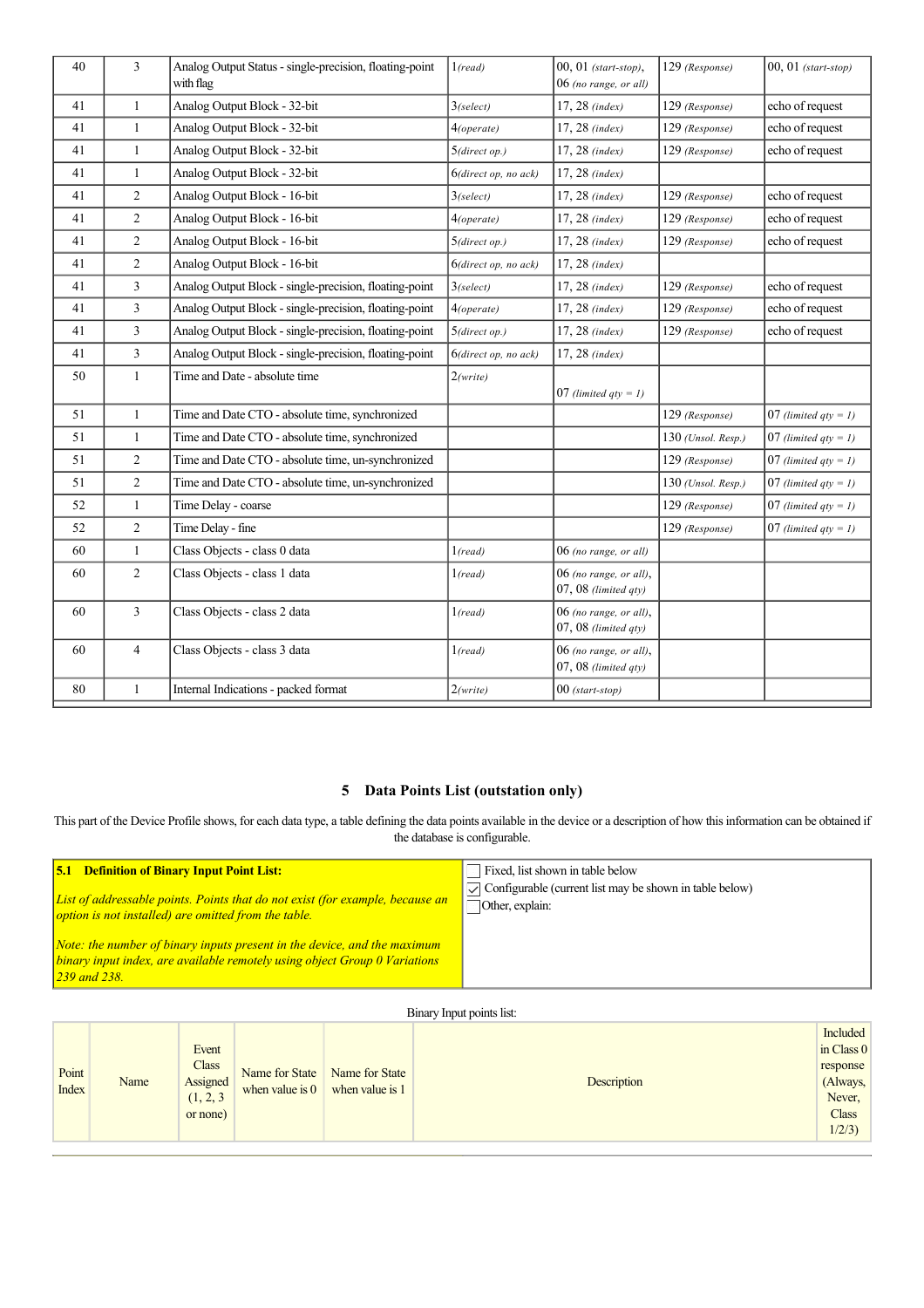### **5.2 Definition of Double-bit Input Point List:**

*List of addressable points. Points that do not exist (for example, because an option is not installed) are omitted from the table.*

*Note: the number of double-bit inputs present in the device, and the* maximum double-bit input index, are available remotely using object Group 0 *Variations 236 and 235.*

Fixed, list shown in table below Configurable (current list may be shown in table below) Other, explain:

|                                                                                                                                                                                                                           |      |                                                                      |                                                                            |                                                            | Double-bit Input points list:                                  |                                                      |                                                                         |
|---------------------------------------------------------------------------------------------------------------------------------------------------------------------------------------------------------------------------|------|----------------------------------------------------------------------|----------------------------------------------------------------------------|------------------------------------------------------------|----------------------------------------------------------------|------------------------------------------------------|-------------------------------------------------------------------------|
| Point<br>Index                                                                                                                                                                                                            | Name | Event<br><b>Class</b><br>Assigned<br>$(1, 2, 3 \text{ or }$<br>none) | Name for State<br>when value is $0$<br>(intermediate)                      | Name for State<br>when value is 1<br>$\text{(\text{off})}$ | Name for State<br>when value is $2 \overline{ }$<br>$($ on $)$ | Name for State<br>when value is 3<br>(indeterminate) | Description                                                             |
| <b>Points List:</b>                                                                                                                                                                                                       |      |                                                                      | <b>5.3 Definition of Binary Output Status / Control Relay Output Block</b> |                                                            | Other, explain:                                                | Fixed, list shown in table below                     | $\triangledown$ Configurable (current list may be shown in table below) |
| List of addressable points. Points that do not exist (for example, because an<br>option is not installed) are omitted from the table.<br><i>Note: the number of binary outputs present in the device, and the maximum</i> |      |                                                                      |                                                                            |                                                            |                                                                |                                                      |                                                                         |

*binary output index, are available remotely using object Group 0 Variations 224 and 223.*

*and 228.*

|                                     | Binary Output Status and CROB points list: |                   |                                                            |    |     |    |     |                                                      |            |             |                                                    |                                           |                                                                      |  |                            |               |                                  |                                                                                                        |
|-------------------------------------|--------------------------------------------|-------------------|------------------------------------------------------------|----|-----|----|-----|------------------------------------------------------|------------|-------------|----------------------------------------------------|-------------------------------------------|----------------------------------------------------------------------|--|----------------------------|---------------|----------------------------------|--------------------------------------------------------------------------------------------------------|
| <b>Supported Control Operations</b> |                                            |                   |                                                            |    |     |    |     | Event Class<br>Assigned<br>$(1,2,3 \text{ or none})$ |            |             |                                                    |                                           |                                                                      |  |                            |               |                                  |                                                                                                        |
| Point<br><b>Index</b>               | Name Select/Operate                        | Direct<br>Operate | Direct<br>Operate Pulse Pulse Latch Latch<br>$-$ No<br>Ack | On | Off | On | Off |                                                      | Trip Close | Count<br>>1 | Cancel<br>Currently<br>Running<br><b>Operation</b> | for<br>State<br>when<br>value<br>$\sin 0$ | Name Name<br>for<br><b>State</b><br>when<br>value<br>is <sub>1</sub> |  | Change Command Description | pulse<br>time | Minimum Minimum<br>pulse<br>time | <b>Included</b><br>in Class<br>$\mathbf{0}$<br>response<br>(Always,<br>Never,<br><b>Class</b><br>1/2/3 |

| <b>Definition of Counter / Frozen Counter Point List:</b>                                                                                               | Fixed, list shown in table below                                                                |
|---------------------------------------------------------------------------------------------------------------------------------------------------------|-------------------------------------------------------------------------------------------------|
| List of addressable points. Points that do not exist (for example, because an<br>option is not installed) are omitted from the table.                   | $\sqrt{\phantom{a}}$ Configurable (current list may be shown in table below)<br>Other, explain: |
| <i>Note: the number of counters present in the device, and the maximum</i><br>counter index, are available remotely using object Group 0 Variations 229 |                                                                                                 |

|                |                                                   |                                                                               |                                            |                                                                                         | Counter / Frozen Counter points list:                                                              |                                                                                                               |                           |
|----------------|---------------------------------------------------|-------------------------------------------------------------------------------|--------------------------------------------|-----------------------------------------------------------------------------------------|----------------------------------------------------------------------------------------------------|---------------------------------------------------------------------------------------------------------------|---------------------------|
| Point<br>Index | Name                                              | <b>Event Class</b><br>Assigned to<br>Counter<br>Events $(1, 2,$<br>3 or none) | Frozen<br>Counter<br>Exists (Yes or<br>No) | <b>Event Class</b><br>Assigned to<br>Frozen<br>Counter<br>Events $(1, 2,$<br>3 or none) | Description                                                                                        | Conter<br>included<br>in Class<br>$\mathbf{0}$<br>response<br>(Always,<br>Never,<br><b>Class</b><br>$1/2/3$ ) | Counter<br>rollover<br>at |
|                | <b>5.5 Definition of Analog Input Point List:</b> |                                                                               |                                            |                                                                                         | Fixed, list shown in table below<br>$\Box$ Configurable (quinont list may be charm in table holam) |                                                                                                               |                           |

*List of addressable points. Points that do not exist (for example, because an option is not installed) are omitted from the table. Note: the number of analog inputs present in the device, and the maximum analog input index, are available remotely using object Group 0 Variations 233 and 232.*  $\sqrt{\ }$  Configurable (current list may be shown in table below) Other, explain:

| r Input points list:<br>Analog <sup>-</sup> |                                           |                                |  |  |  |  |  |  |
|---------------------------------------------|-------------------------------------------|--------------------------------|--|--|--|--|--|--|
|                                             | $\sim$<br>$\mathbf{r}$<br>Value<br>mnamit | $\cdot$ .<br>$\sim$<br>Scaling |  |  |  |  |  |  |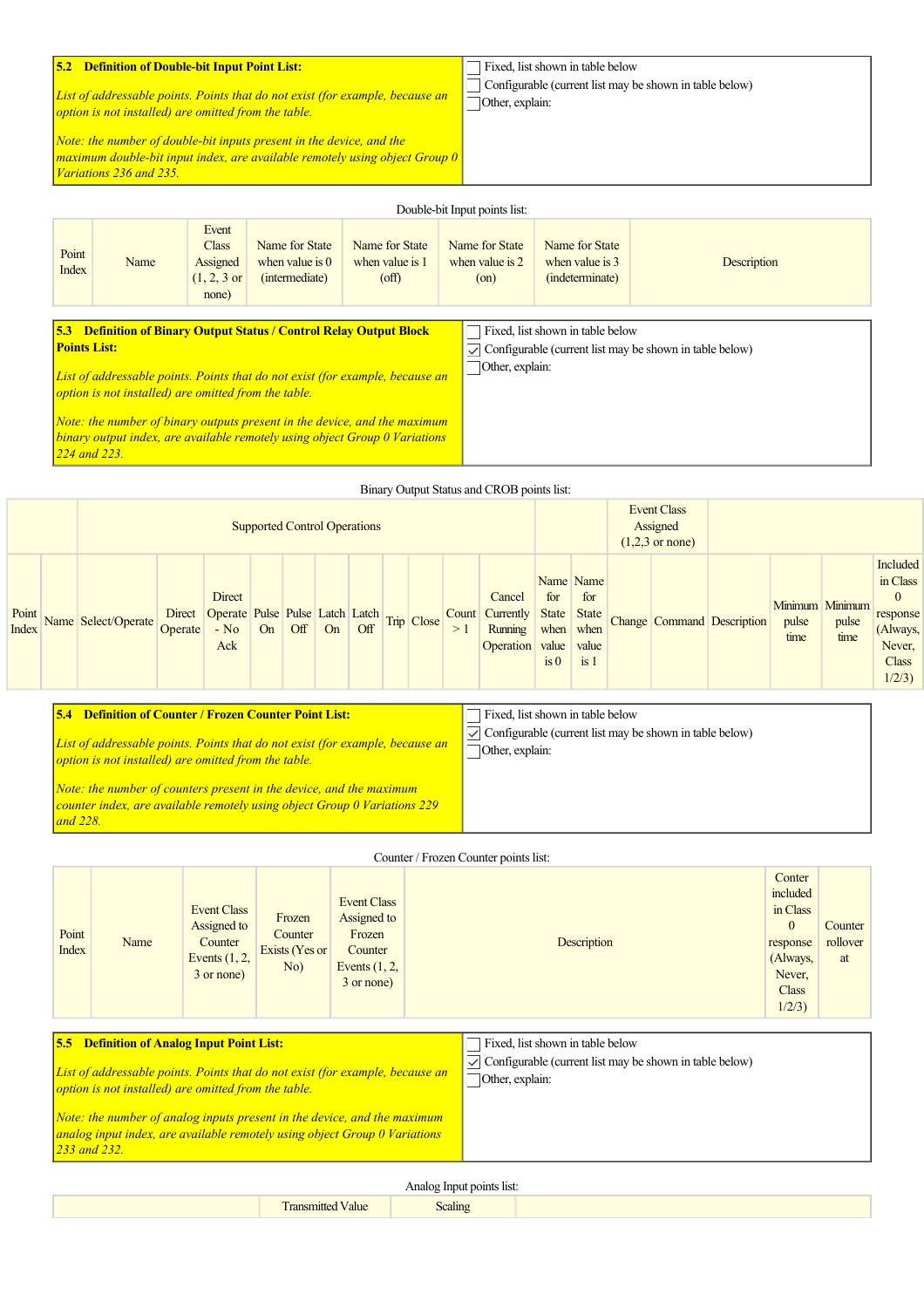| Point<br>Name<br>Index                                                                                                                                                                                                                                                                                                                                                               | Event<br><b>Class</b><br>Assigned<br>$(1, 2, 3 \text{ or }$<br>none) | Min<br>$int / f$ lt | Max<br>$int / f$ lt | Multiplier | Offset          | Units | <b>Resolution</b>                | Description                                             |
|--------------------------------------------------------------------------------------------------------------------------------------------------------------------------------------------------------------------------------------------------------------------------------------------------------------------------------------------------------------------------------------|----------------------------------------------------------------------|---------------------|---------------------|------------|-----------------|-------|----------------------------------|---------------------------------------------------------|
| <b>5.6 Definition of Analog Output Status / Analog Output Block Point List:</b><br>List of addressable points. Points that do not exist (for example, because an<br>option is not installed) are omitted from the table.<br>Note: the number of analog outputs present in the device, and the maximum<br>analog output index, are available remotely using object Group 0 Variations |                                                                      |                     |                     |            | Other, explain: |       | Fixed, list shown in table below | Configurable (current list may be shown in table below) |

|                |      |                                                                  |                     |                                    |     |         | Analog Output points list: |            |                 |                                                        |  |                           |                                                         |                                                                                                 |
|----------------|------|------------------------------------------------------------------|---------------------|------------------------------------|-----|---------|----------------------------|------------|-----------------|--------------------------------------------------------|--|---------------------------|---------------------------------------------------------|-------------------------------------------------------------------------------------------------|
|                |      | <b>Supported Control Operations</b>                              |                     | Transmitted<br>Value               |     | Scaling |                            |            |                 | <b>Event Class</b><br>Assigned $(1, 2, 3)$<br>or none) |  |                           |                                                         |                                                                                                 |
| Point<br>Index | Name | Select/Operate                                                   | Direct  <br>Operate | Direct<br>Operate<br>$-$ No<br>Ack | Min | Max     | Min                        | <b>Max</b> | Units           |                                                        |  | Resolution Change Command | Description                                             | Included<br>in Class<br>$\mathbf{0}$<br>response<br>(Always,<br>Never,<br><b>Class</b><br>1/2/3 |
|                |      | <b>5.7 Definition of File Names that may be read or written:</b> |                     |                                    |     |         |                            |            | Other, explain: | Fixed, list shown in table below                       |  |                           | Configurable (current list may be shown in table below) |                                                                                                 |

|                                                                                                                                                              |                                                | Sequential Files list: |                                 |                 |                                                                                             |
|--------------------------------------------------------------------------------------------------------------------------------------------------------------|------------------------------------------------|------------------------|---------------------------------|-----------------|---------------------------------------------------------------------------------------------|
|                                                                                                                                                              |                                                |                        | Authentication<br>Required for: |                 |                                                                                             |
| File Name                                                                                                                                                    | Event Class<br>Assigned $(1, 2,$<br>3 or none) | Read                   | Write                           | Delete          | Description                                                                                 |
| <b>5.8 Definition of Octet String and Extended Octet String Point List:</b><br>List of addressable points. Points that do not exist (for example, because an |                                                |                        |                                 | Other, explain: | Fixed, list shown in table below<br>Configurable (current list may be shown in table below) |

*option is not installed) are omitted from the table.*

Octet String and Extended Octet String points list:

| Point<br><b>Index</b> | Name | Event Class<br>Assigned $(1, 2,$<br>3 or none)                                                                  | <b>Group Number</b><br>used to<br>transport the<br>object |                                                                               | <b>Description</b>                                                                                             |
|-----------------------|------|-----------------------------------------------------------------------------------------------------------------|-----------------------------------------------------------|-------------------------------------------------------------------------------|----------------------------------------------------------------------------------------------------------------|
|                       |      | <b>5.9 Definition of Virtual Terminal Port Numbers:</b><br>option is not installed) are omitted from the table. |                                                           | List of addressable points. Points that do not exist (for example, because an | Fixed, list shown in table below<br>Configurable (current list may be shown in table below)<br>Other, explain: |

|                                               |      |                                                       | Ports list:                                                                                        |
|-----------------------------------------------|------|-------------------------------------------------------|----------------------------------------------------------------------------------------------------|
| Virtual<br>Port<br>Number<br>(Point<br>Index) | Name | <b>Event Class</b><br>Assigned $(1, 2,$<br>3 or none) | Description                                                                                        |
|                                               |      | <b>5.10 Definition of Data Set Prototypes:</b>        | Fixed, list shown in table below<br>$\Box$ Configurable (current list may be shown in table below) |

| List of all data set prototypes. The following table is repeated for each Data $\Box$ Other, |  |
|----------------------------------------------------------------------------------------------|--|
| <b>Set Prototype defined.</b>                                                                |  |

*Note: the number of data set prototypes known to the device are available remotely using object Group 0 Variations 212 and 213.*

# Configurable (current list may be shown in table below) , explain: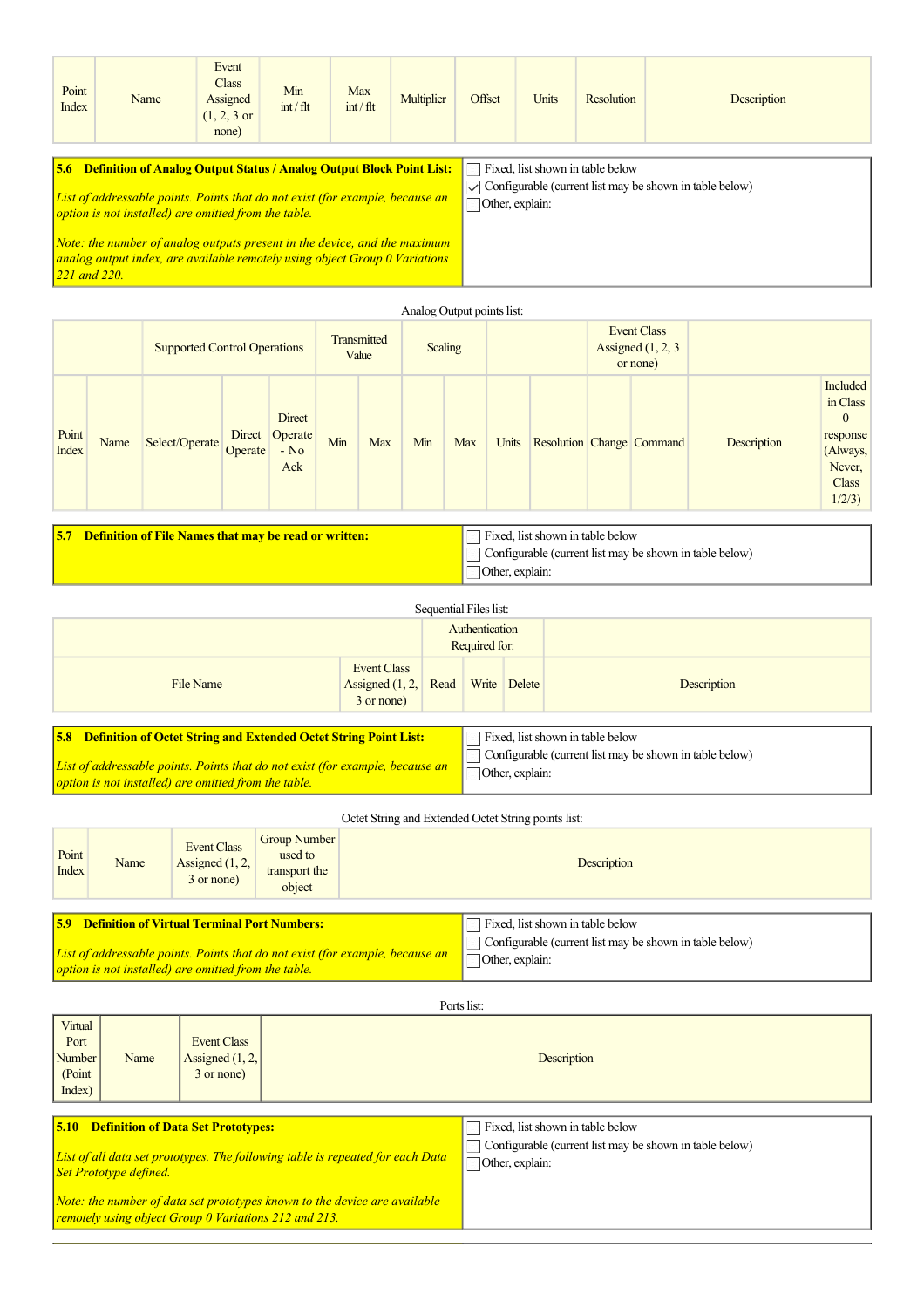| List of all data set descriptors. The following table is repeated for each Data<br><b>Set Descriptor defined.</b>        | $\Box$ Configurable (current list may be shown in table below)<br>Other, explain: |
|--------------------------------------------------------------------------------------------------------------------------|-----------------------------------------------------------------------------------|
| Note: the number of data sets known to the device are available remotely<br>using object Group 0 Variations 214 and 215. |                                                                                   |

## **5.12 Data Set Descriptors - Point Index Attributes**

*The following table is optional and correlates data set elements to point indexes of standard DNP3 Data Objects. The element number below refers to the position in the present value object (object 87) or event (object 88) data set and will not match the element number in the data set descriptor or data set prototype tables above.*

 **End of Device Profile for Reference Device** 

 **End of Complete Device Profile**